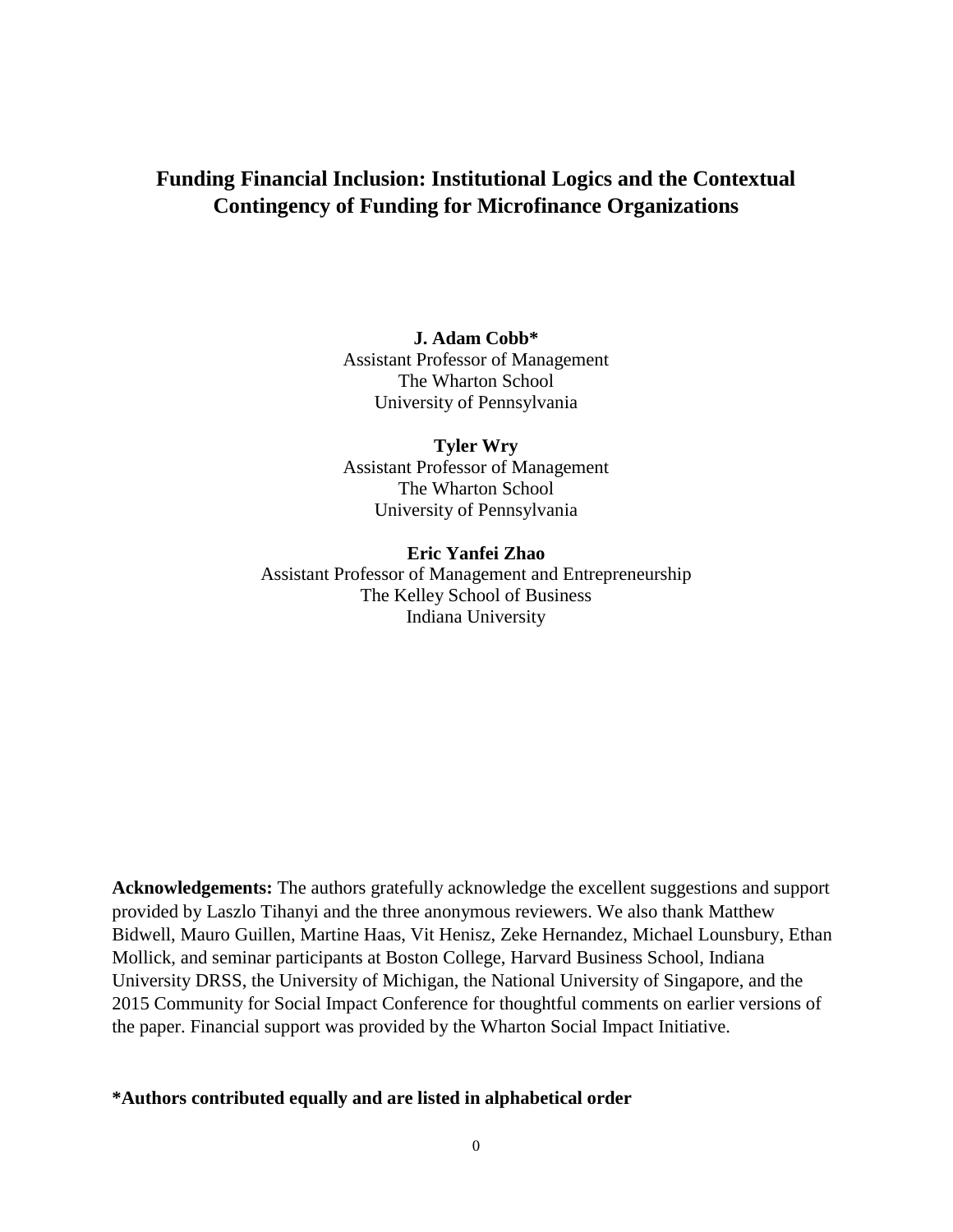# **Funding Financial Inclusion: Institutional Logics and the Contextual Contingency of Funding for Microfinance Organizations**

# **ABSTRACT**

Microfinance is a promising tool for addressing the grand challenge of global poverty. Yet, while many studies have examined how microfinance loans affect poor borrowers, we know little about how microfinance organizations (MFOs) themselves finance their lending activities. This is an important oversight because most MFOs do not self-fund their lending, but rather rely on loans from external funders. To better understand microfinance funding, we apply and extend the institutional logics perspective to analyze the lending practices of commercial and public funders, who together provide most of the capital for global microfinance. We argue that these funders adhere to financial and development logics, respectively, and this leads them to invest in different types of MFOs. Yet, in the face of uncertainty, we suggest that the practices motivated by these logics will start to converge in ways that are problematic for a nation's microfinance sector. Using a proprietary database of all traceable loans to MFOs from 2004 to 2012, we find strong support for our hypotheses. Our findings show that the relationship between institutional logics and organizational practices is contextually contingent, and that this insight contributes important understanding about the efficacy of microfinance as a poverty-reduction tool. (196 words)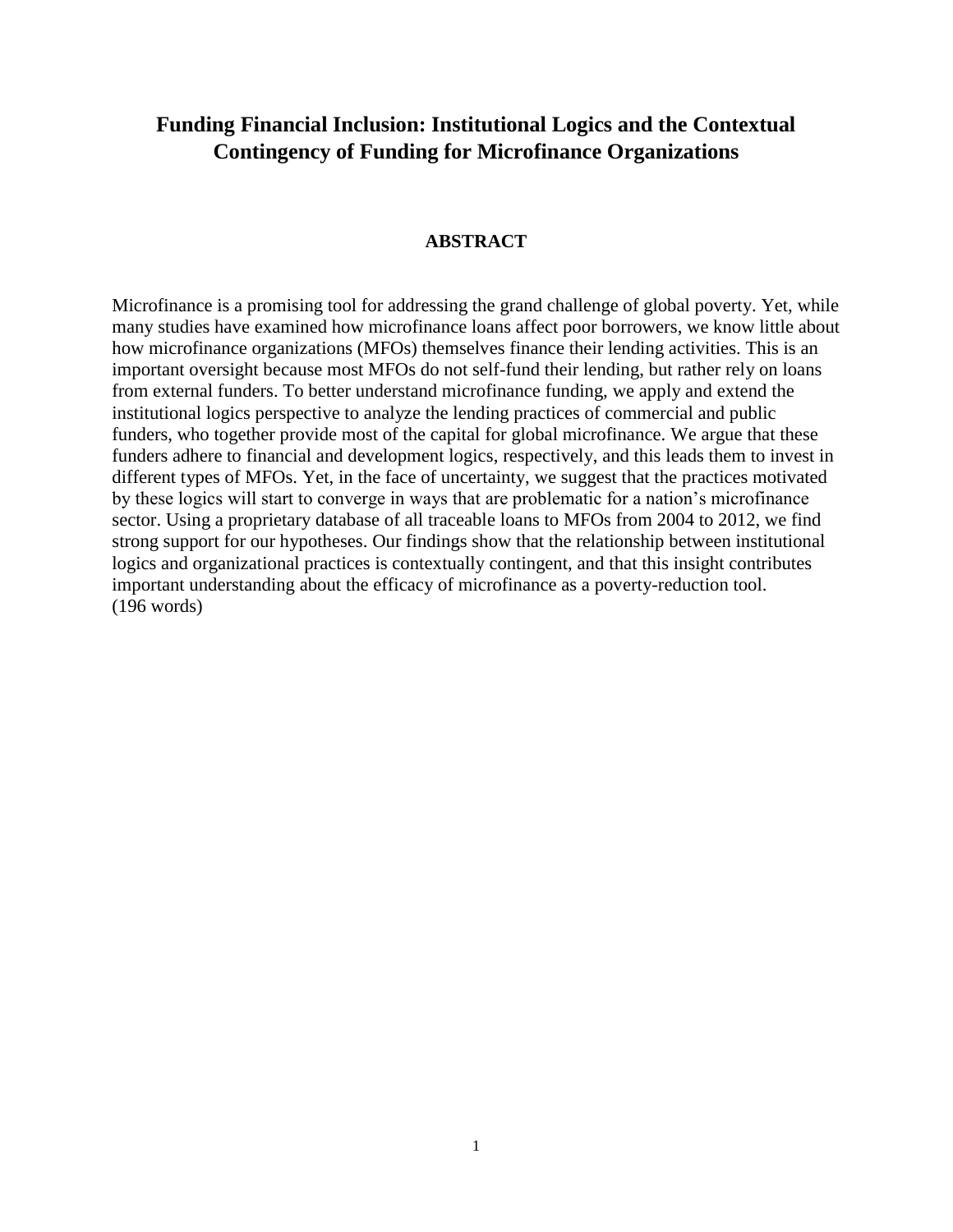Over the past several decades, microfinance has emerged as a globally popular tool to reduce poverty. By providing small loans, microfinance organizations (MFOs) help to alleviate financial constraints for the poor and support consumption choices that increase household welfare and/or provide avenues for future ongoing income (Yunus, 1999). Today, MFOs operate in almost every nation of the world and collectively account for an estimated US\$60-100 billion in yearly loans (Lahaye, Rizvanolli, & Dashi, 2012; Luminis, 2012).

The ability for microfinance to effectively combat poverty depends, in large part, on its ability to reach markets where individuals who need capital can obtain it. At its most basic, there are three key actors in the microfinance industry: borrowers, who apply for and receive loans; MFOs, which issue loans to borrowers; and funders, which supply capital to MFOs. To date, most research has focused on the first two. While this has generated useful insight about how MFOs operate and the effects they have on poor borrowers, we know little about how MFOs fund their operations. This is an important oversight, as most MFOs are unable to mobilize deposits to finance their lending and thus require external funds to meet their financial and social objectives. As such, access to funding is a critical factor in determining the overall health of the microfinance industry, as well as its efficacy as a poverty-reduction tool.

Research on capital acquisition by profit-seeking firms has found that investors are attracted to organizations that pose low investment risk and have the potential to generate strong returns (e.g., Katila, Rosenberger, & Eisenhardt, 2008). Yet in microfinance it is important that there are also funders who support sectoral development and social outreach. Reflecting this, practitioner research has argued that the health and impact of a nation's microfinance sector rely on contributions from two main types of funders: commercial funders, which raise private capital to invest in MFOs; and public funders, which channel governmental funds to MFOs (Reille, Forster, & Rozas, 2011). Researchers have assumed these funders have different interests and lending practices, but this has not been subjected to rigorous empirical analysis. Academic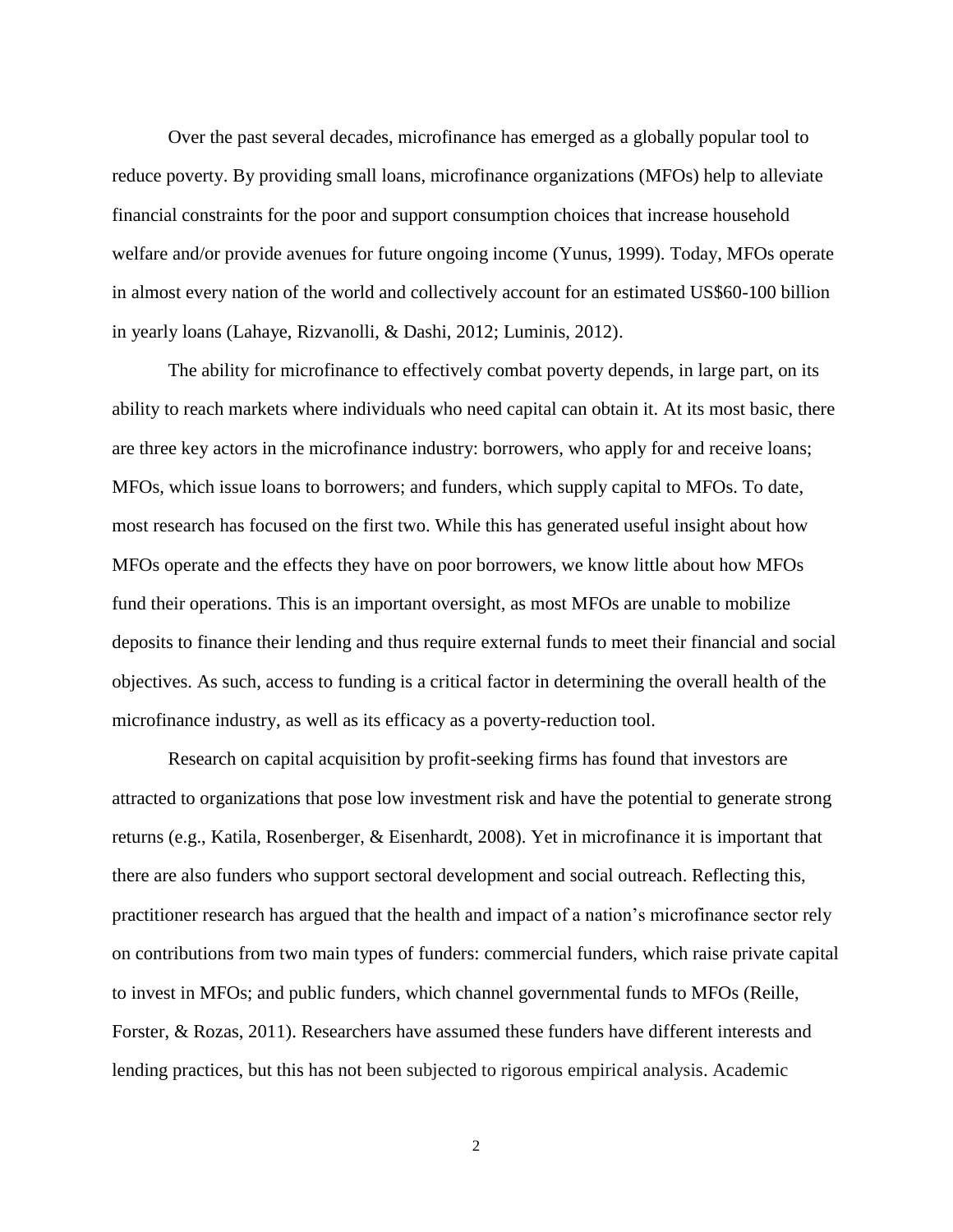studies have mostly examined factors that affect the price of funding in a nation (Garmaise  $\&$ Natividad, 2013; Tchuigoua, 2014). Practitioner studies have differentiated among funders but offer conflicting accounts about their lending practices (Gonzalez, 2010; Von Stauffenberg & Rosas, 2011). Hence, despite expected differences in their objectives, we know little about the actual lending behavior of different funder types, how their behavior might vary across contexts, or the effect their behavior has on a nation's microfinance sector.

To help address these questions, we develop a theoretical approach that applies and extends insights about institutional logics, which are sets of shared beliefs that rationalize the value of particular goals and interests (Thornton, Ocasio, & Lounsbury, 2012). In recent years, logics have become a popular tool for explaining organizational action. This work argues that logics shape action because they are embedded in the cognition of an organization's decisionmakers, providing them with a framework that guides attention and helps to discern appropriate behavior in a given context (Almandoz Rios, 2014). Thus, within the same field or industry, stable differences are often observed in the practices of organizations that adhere to different logics (e.g., Pahnke, Katila, & Eisenhardt, 2015). We apply this framework to microfinance funding to generate baseline predictions about the lending behavior of different types of funders.

Still, we argue that stopping here would provide a partial account, as it overlooks the possibility that the link between logics and practices is contextually contingent. While most accept that logics can support a variety of practices, studies to date have focused on idiosyncratic behavioral shifts that result from learning, random drift, or strategic deviation within a given context (Clemens & Cook, 1999; Lounsbury & Crumley, 2007). Yet we know that firms often operate in multiple environments (Vasudeva, Zaheer, & Hernandez, 2013) and that practices can shift in response to local contingencies (Boxenbaum & Battilana, 2005). Extending this, we suggest that firms that adhere to a particular logic may behave in systematically different ways in different contexts. To this end, our argument connects the logics perspective with research on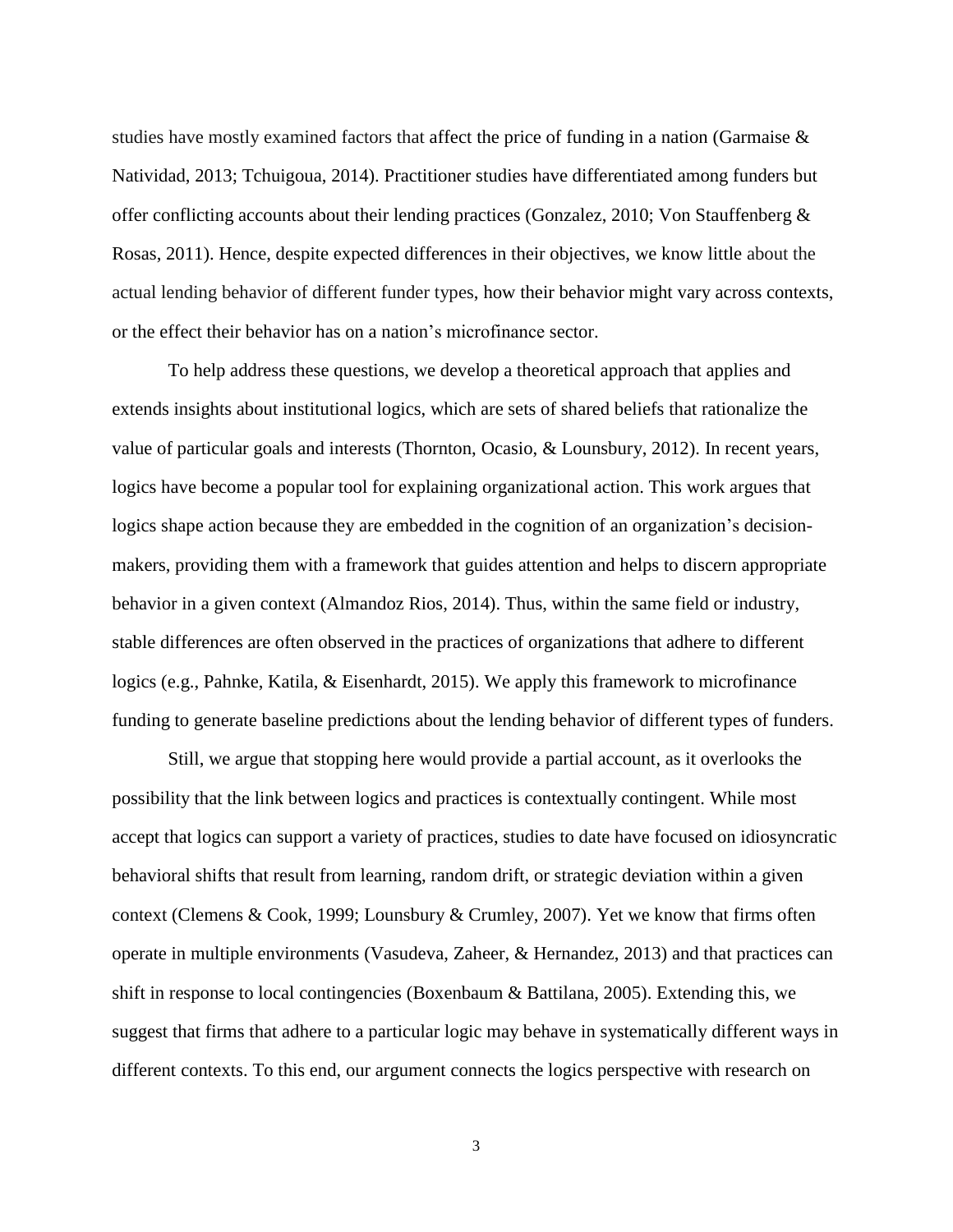how organizations respond to uncertainty in their external environment. Uncertainty disrupts the link between an organization's actions and expected outcomes, creating an impetus for strategic change (Audia, Locke, & Smith, 2000; Davis, Eisenhardt, & Bingham, 2009). We suggest that because logics shape how decision-makers perceive and respond to the environment, attention will shift in response to uncertainty leading to behavioral changes that are guided by a firm's orienting logic. In short, the practices seen as appropriate for pursuing a given set of interests may differ in placid versus uncertain contexts. This is germane to our study, as microfinance funders—like many organizations that work to address social challenges—operate in nations where there are varying levels of political and economic uncertainty (Marquis & Raynard, 2015).

To apply our theory, we first distinguish between commercial and public funders as the main capital providers in global microfinance. Based on the practitioner literature, as well as interviews with over 30 industry informants, we discern the logics that these funders adhere to and use this to make predictions about their lending behavior. We argue that commercial funders adhere to a financial logic that emphasizes investment return and supports a focus on large, financially strong MFOs. By comparison, public funders adhere to a development logic that prioritizes the health and efficacy of a nation's microfinance sector and thus favors small, notyet-sustainable MFOs that do not appeal to commercial funders (Griffith & Evans, 2012).

As a nation becomes more uncertain, we predict that commercial funders will place more emphasis on MFO size and less on financial performance: large MFOs are likely to be viewed as stable and thus more likely to provide the funder with its desired financial return. However, past performance has less predictive power in such contexts, making it a less-reliable investment risk indicator (Davis et al., 2009). We also predict MFO size will become important to public funders as uncertainty rises. These funders rely on capital recovery to sustain their development efforts; if an MFO defaults on its loans, funders have less money to invest in subsequent projects (Griffith & Evans, 2012). Moreover, if an MFO becomes insolvent, it does not contribute to a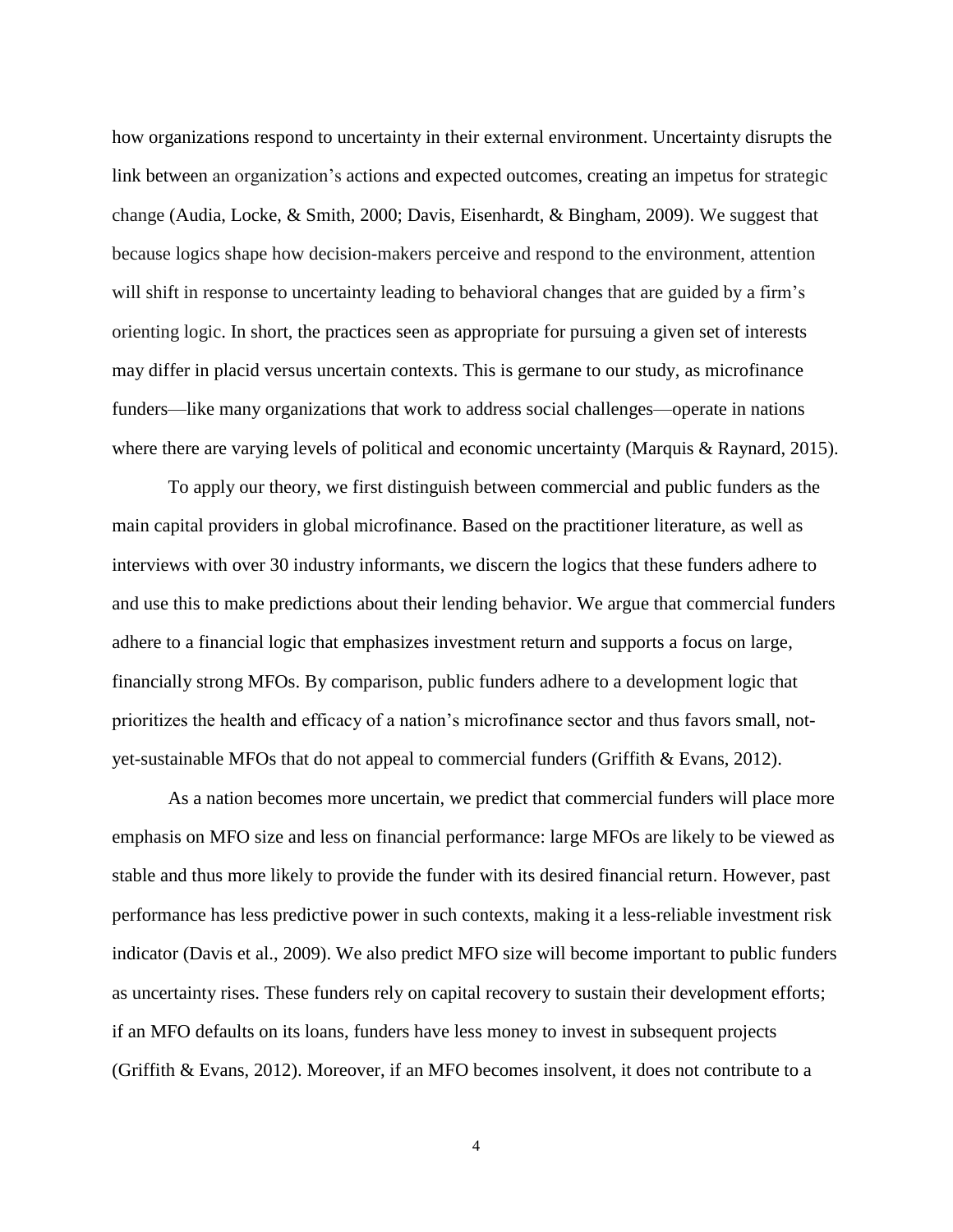healthy microfinance sector. Thus, from the funder's perspective, lending to large MFOs is a pragmatic way to support sector development under uncertainty. We thus expect the lending practices of commercial and public funders to converge as uncertainty rises, even as the two are guided by different logics. Given that the need for microfinance rises when a nation becomes volatile and that sector growth and outreach are constrained when funding clusters in large MFOs (Von Stauffenberg & Rosas, 2011; Wiesner & Quien, 2010), our arguments expose a challenge for global microfinance with potential implications for millions of poor borrowers.

We test our arguments using a proprietary database of all traceable loans made between funders and MFOs from 2004 to 2012. We model the amount and type of funding received by each MFO each year and use country-fixed effects to isolate the effect of changing uncertainty. Our results, along with numerous robustness checks and supplementary analyses, provide strong support for our predictions. Our approach contributes understanding about the link between institutional logics and organizational practices by showing that, while logics shape action, the outcomes this yields may differ in systematic ways as the environment changes. By applying this argument, we also show the contextual nature of microfinance funding and generate a number of practical insights that may help increase the efficacy of microfinance as a poverty-reduction tool.

#### **THEORY AND HYPOTHESES**

#### **Microfinance Funding and Poverty Reduction**

Banks face high transaction costs when making and monitoring small loans; as a result, the poor are generally excluded from the formal financial system. This increases exposure to financial uncertainty, makes it difficult to start businesses, and forces the poor to rely on exploitative local lenders—all of which contribute to enduring poverty (Ledgerwood, Earne, & Nelson, 2013). Originally, microfinance worked to address the exclusion problem by providing small loans designed to help the poor start and grow micro-enterprises. The rationale was that operating revenue from these businesses could be used to repay the loan, while also creating an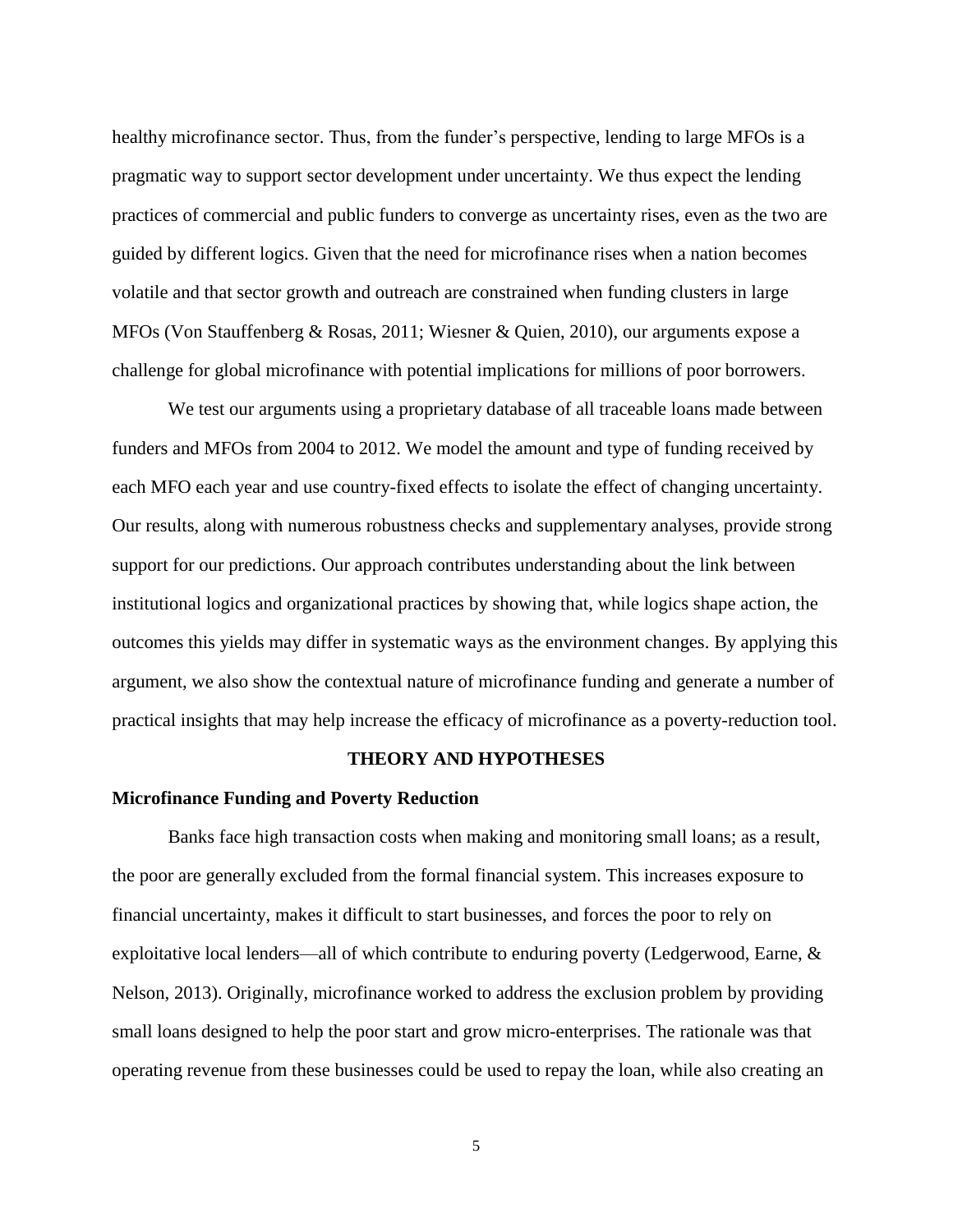ongoing source of sustainable income. The sector has since developed a less-restrictive lending focus and now provides a more expanded set of services to the poor (Ledgerwood et al., 2013).

Not surprisingly, there has been considerable scholarly attention examining the impacts of microfinance, with a number of studies highlighting its positive effects. There is evidence that loans help the poor to absorb unforeseen expenses and foster a long-term orientation in their consumption decisions (Karlan & Zinman, 2010). Per the sector's original focus, studies have also shown that microfinance supports the creation and growth of small businesses. While there is variance in the success of these ventures, the net effect is typically a contribution to household income (Banerjee, Duflo, Glennerster, & Kinnan, 2015). Microfinance also delivers benefits by focusing on women borrowers. On average, women dedicate a larger portion of loan proceeds to health and education expenses, both of which contribute to poverty reduction (Angelucci, Karlan, & Zinman, 2012). For unmarried women, loans also provide an avenue for economic participation outside of the informal or illegal economy (Mair, Marti, & Ventresca, 2012).<sup>1</sup>

While it is important to understand how microfinance affects borrowers, the question of how MFOs finance their lending activities has been largely overlooked. This omission is important because, whereas banks finance their lending through deposits, most MFOs cannot accept deposits and thus depend on external funders for the capital required to make loans and grow their operations (Morduch, 2000). In total, MFOs receive about US\$30 billion per year in funding, mostly from interest-bearing loans.<sup>2</sup> Although the relative breakdown varies by region, it is estimated that about 80 percent of this funding reaches poor borrowers (Lahaye et al., 2012). Thus, for most MFOs, lending capacity is a direct function of external capital received.

In addition to organization-level implications, the overall health and impact of a nation's microfinance sector are determined, in part, by how funds are allocated among MFOs. It is

 $\overline{\phantom{a}}$ 

 $<sup>1</sup>$  Importantly, there are several studies highlighting concerns and challenges associated with microfinance. For</sup> example, see Battilana & Dorado (2010), Karim (2011), Polgreen & Bajaj (2010), and Viada & Gaul (2012).  $2^{2}$  Estimates suggest that the overall value of debt financing in microfinance outpaces other instruments, such as

grants and equity, by a ratio of about five to one (Lahaye, Rizvanolli, & Dashi, 2012).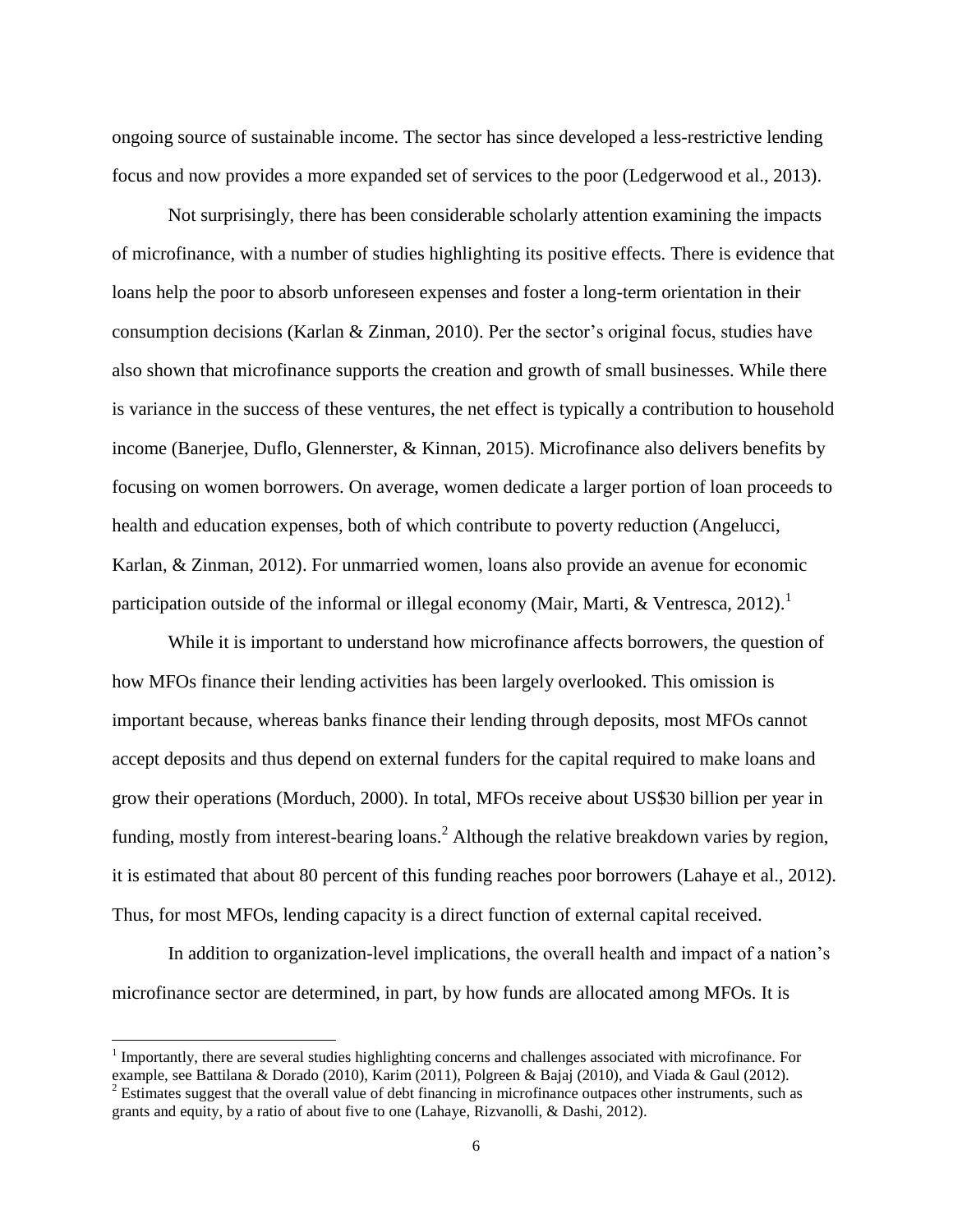important that each nation's sector comprises many well-functioning and socially committed MFOs, as this leads to greater loan volumes, higher overall outreach levels, and competition that promotes better service and lower interest rates (e.g., Lützenkirchen, Weistroffer, & Speyer, 2012). For this to happen, though, funding needs to be available not just to large, financially sustainable MFOs but also to those that are small, highly committed to social outreach, not yet self-sustaining, and more likely to default on their loans (Reille et al., 2011; Wiesner & Quien, 2010). Accomplishing this goal therefore necessitates the existence of funders that are willing to accept more risk in their investments in order to meet these development objectives.

To date, however, there has been little research examining the lending practices of different types of microfinance funders. A handful of academic studies have examined the overall price of financing in a country, irrespective of lender differences. This work has found that MFOs pay less interest when their nation has strong market-supporting institutions (Tchuigoua, 2014) and when loans come from nations that are politically similar to their own (Garmaise & Natividad, 2013). By comparison, practitioner research has differentiated between funders, identifying two main types: commercial and public. Yet this work casts doubt as to whether the two lend to different types of MFOs (Gonzalez, 2010; Von Stauffenberg & Rosas, 2011). Thus, while a strong microfinance sector requires that capital be available to support diverse MFOs, we have little insight into the practices of different funders or the conditions under which their behavior creates a healthy funding ecology in a nation. We argue that an approach based in institutional logics can help advance insight here, as it directs attention to the sources of rationality that underpin an organization's interests, and thus provides leverage for theorizing about the aims of different funders as well as the MFO attributes that they attend to and value when making investment decisions (Thornton et al., 2012).

# **An Institutional Logics Approach to Microfinance Funding**

The institutional logics perspective focuses on explaining how organizational action is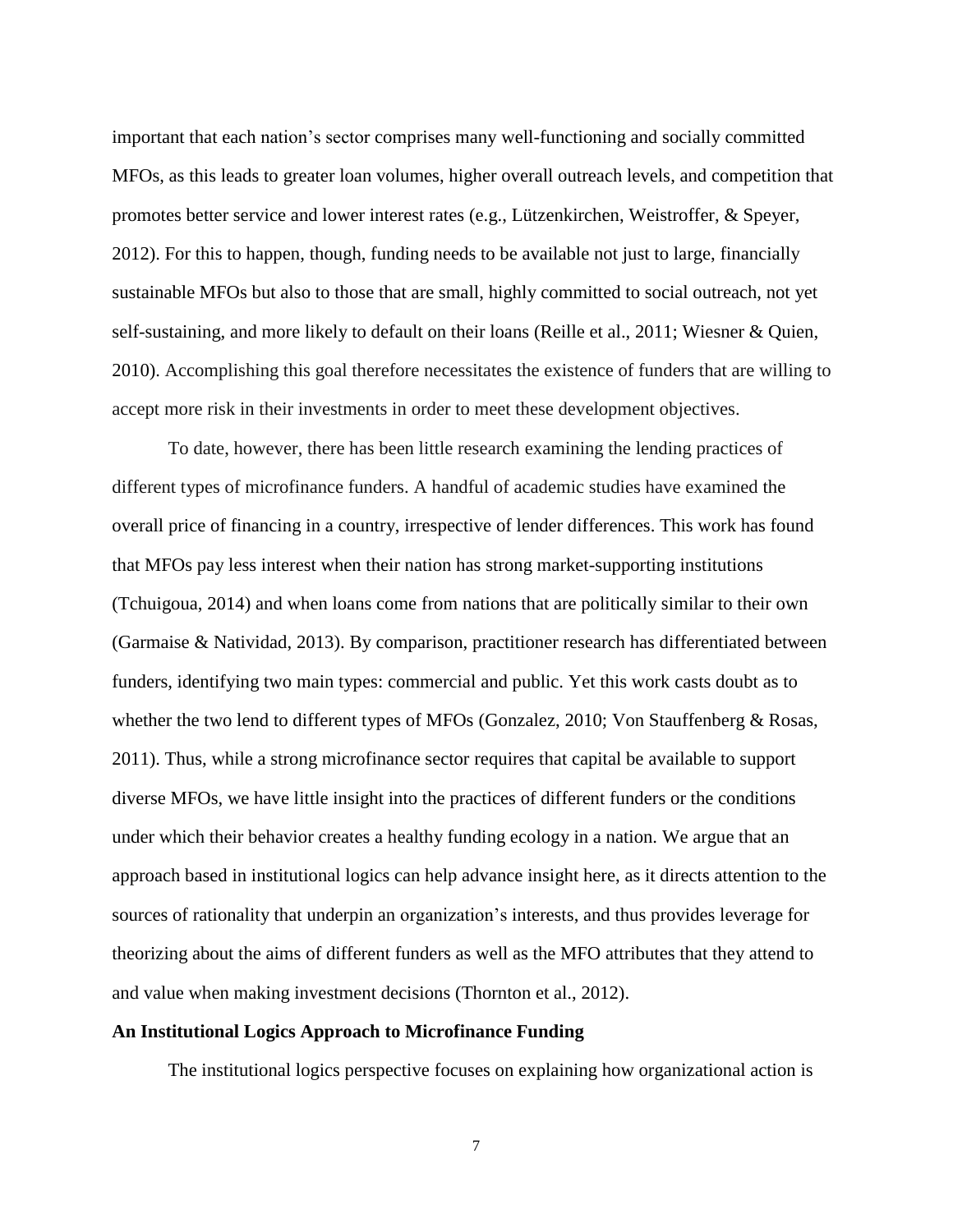shaped by shared sets of beliefs—or cultural influences—that rationalize the value of particular interests and identities (Thornton et al., 2012). As with other neo-institutional approaches, studies have shown that logics create expectations for how an organization should appropriately act within a given context and work through a variety of external channels to promote aligned action (Wry, Cobb, & Aldrich, 2013). A unique feature of the logics approach, though, is the recognition that logics are also internalized by organization members and thus affect how managers allocate their attention, interpret external stimuli, and make decisions (Thornton & Ocasio, 1999). As scholars increasingly come to recognize that organizations face institutionally complex environments that comprise conflicting external demands, the link between logics and managerial cognition has taken on heightened importance for understanding organizational behavior (Battilana & Dorado, 2010; Greenwood, Raynard, Kodeih, Micelotta, & Lounsbury, 2011; Wry & York, 2015; Zhao, Fisher, Lounsbury, & Miller, 2016). In this regard, there is evidence that logics affect which external influences a firm attends and responds to (Pache & Santos, 2013), while also guiding its action across diverse institutional contexts (Vasudeva et al., 2013). In short, scholars have posited a close and mutually constitutive link between logics and action, where a firm's internal operations and external practices are traced to "logic-consistent decisions that reinforce extant…identities and strategies" (Lounsbury, 2007: 289).

Notably for our purposes, there is also evidence that different types of organizations within a field or industry may adhere to different logics, and behave in consistently different ways as a result. Providing evidence of this, Rao and colleagues (2003) found that French restaurants differed with regard to cooking practices, ingredients, and dishes produced depending on whether they adhered to the logic of classical or nouvelle cuisine. Similar patterns have been found among investment firms. For example, Lounsbury (2007) found that the strategies of different mutual funds were anchored in either professional or trustee logic: the former used active money management practices, while the latter focused on long-term investing. There is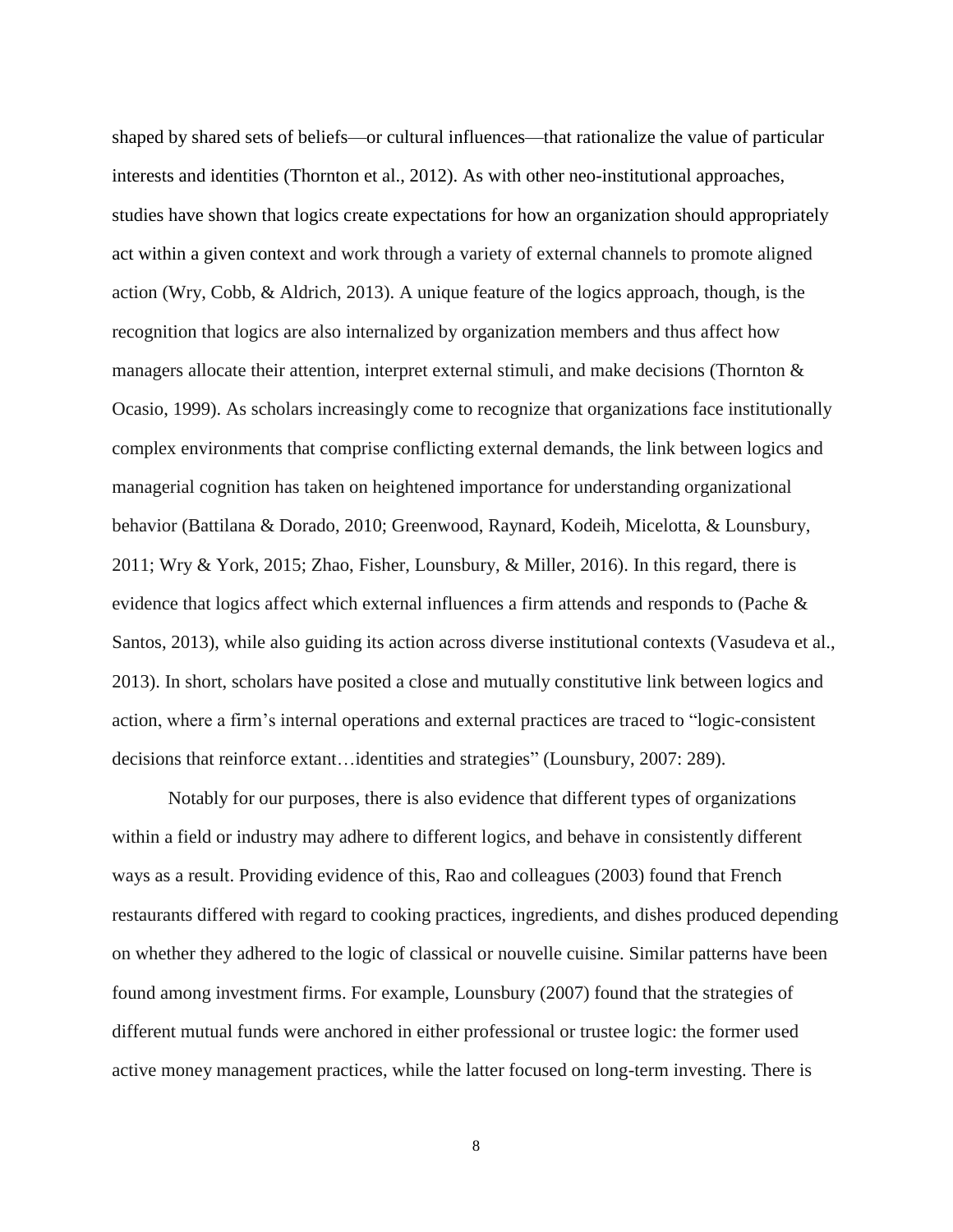also evidence that banks that operate according to community logic are more likely than national banks to lend to local businesses and prioritize local relationships (Almandoz Rios, 2014; Marquis & Lounsbury, 2007). Pahnke and colleagues (2015) showed that venture capitalists, corporate investors, and government agencies each function according to a unique logic that leads to practices that variously enable or constrain innovation among fund recipients.

While these studies show that logics can shape investment practices, in each case funders are investing in commercial businesses with the aim of generating financial returns. Yet, in contexts like ours, where organizations seek financial *and* social returns (see also Battilana & Lee, 2014), it is important to consider the varying, and nonpecuniary, motives that different funders might have. We thus build on existing work by drawing on the microfinance literature, as well as interviews with over 30 industry informants, to discern the logics that motivate different microfinance funders and use this to make predictions about their investment behavior. We began by interviewing funders with whom we had preexisting relationships, and asked each to introduce us to others that they knew. Next, we identified contacts for the remaining funders in our database and sent each an interview invitation. Overall, this yielded 34 interviews, conducted either online or by phone, 19 of which were with commercial funders. Table 1 summarizes each lender type, including information on subtypes and the scale of funding provided. As with previous studies, (e.g., Von Stauffenberg & Rosas, 2011), our research focuses on commercial and public funders because they account for the large majority (97%) of microfinance funding.<sup>3</sup> -----Insert Table 1 about here-----

# **Commercial Funders and Financial Logic**

 $\overline{\phantom{a}}$ 

Commercial funders are primarily investment funds and private equities that raise money from private investors to lend to MFOs; traditional banks that lend to MFOs are also included in this category. While there are local commercial funders in most nations, the majority—funds and

 $3$  We also analyzed lending practices for charitable funders (see  $\frac{https://mffunding.wordsopress.com)}{https://mffunding.wordsopress.com)}$ .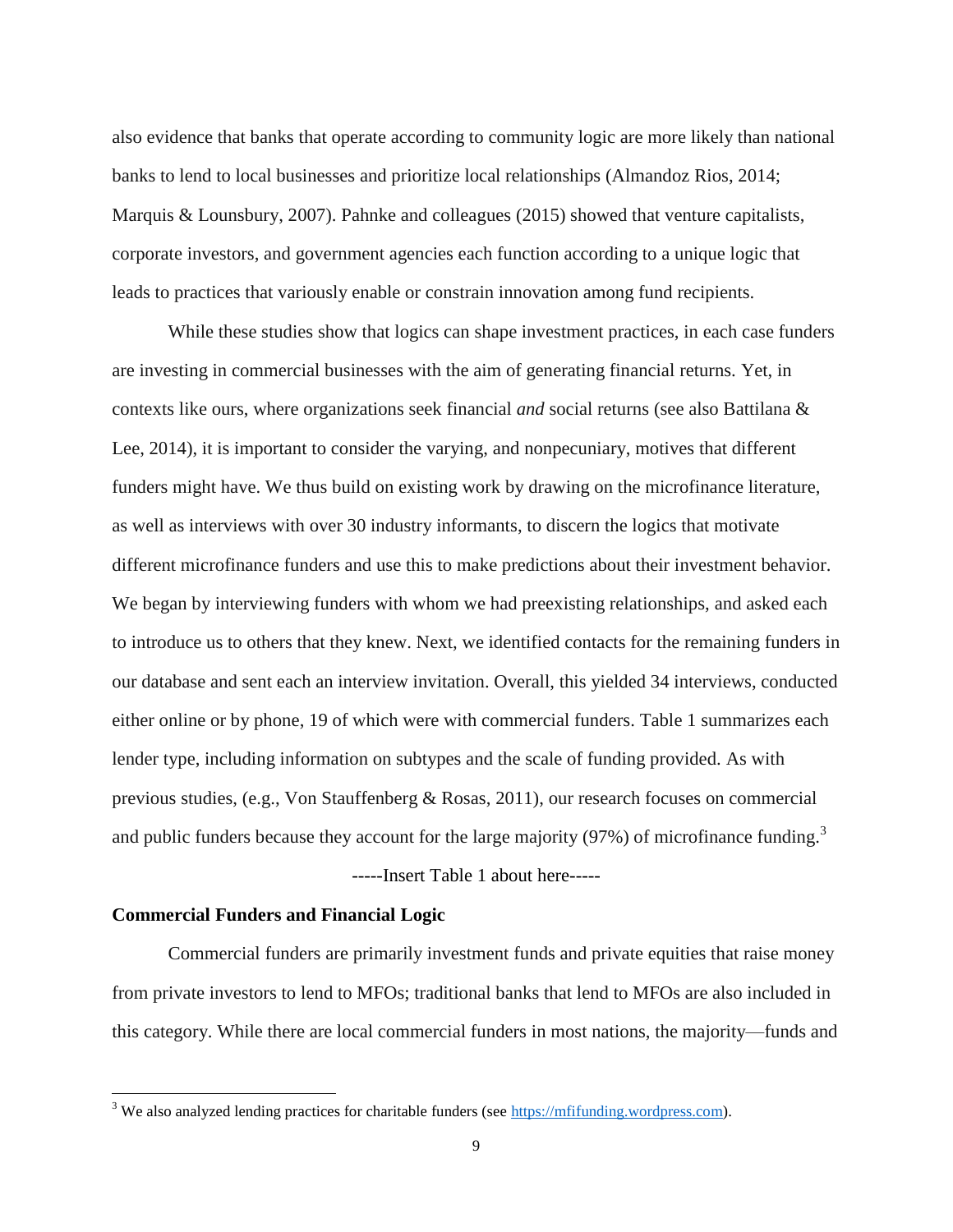private equities in particular—are based in the United States or Western Europe (Sapundzhieva, 2011). After performing local due-diligence, most funding decisions are made by an investment committee at the funder's head office (Gonzalez, 2010). As a category, commercial funders are the largest and fastest-growing capital source in global microfinance (Lahaye et al., 2012).

*Commercial funders' basis of interest.* The interests of commercial funders are guided by a financial logic that prioritizes investment return. This is obvious for banks, which base their lending decisions on an analysis of borrower repayment capacity. Investment funds and private equities may also aspire to "do good" with their investments but, as with banks, lending decisions follow a financial calculus (Lützenkirchen et al., 2012). For most, social returns come simply from investing in microfinance, while others apply a set of screens to ensure money is not going to MFOs with usurious lending practices (Glisovic & Moretto, 2012). In either case, once a consideration set of potential investment targets has been cultivated, the aim is to achieve market or near-market returns that generate revenue for the funder and entice people to invest in their products. For instance, BlueOrchard (2015), a microfinance investment fund, advertises that it helps "investors obtain strong financial returns while contributing to financial inclusion in emerging economies." Describing in more detail what this means from the funder perspective, many of our interviewees gave candid explanations for why financial returns are crucial. Per one fund manager, "[We're] like any other commercial lender; if we lose people's money or miss the return we're promising, there's no way we'll be able to raise another fund." Said another, "We need returns to capital and need to make sure we're involved with [MFOs] who can ensure this…it's a pure investment case driving our decisions." Covering the entire investment process, a private equity manager told us "We start by applying screens...once we've got the initial consideration set put together, we need to [look] for the best bets."

*Commercial funders' basis of action.* Microfinance funders face the risk that an MFO (i.e., borrower) will not be able to fulfill the obligations of the loan agreement. Thus, given their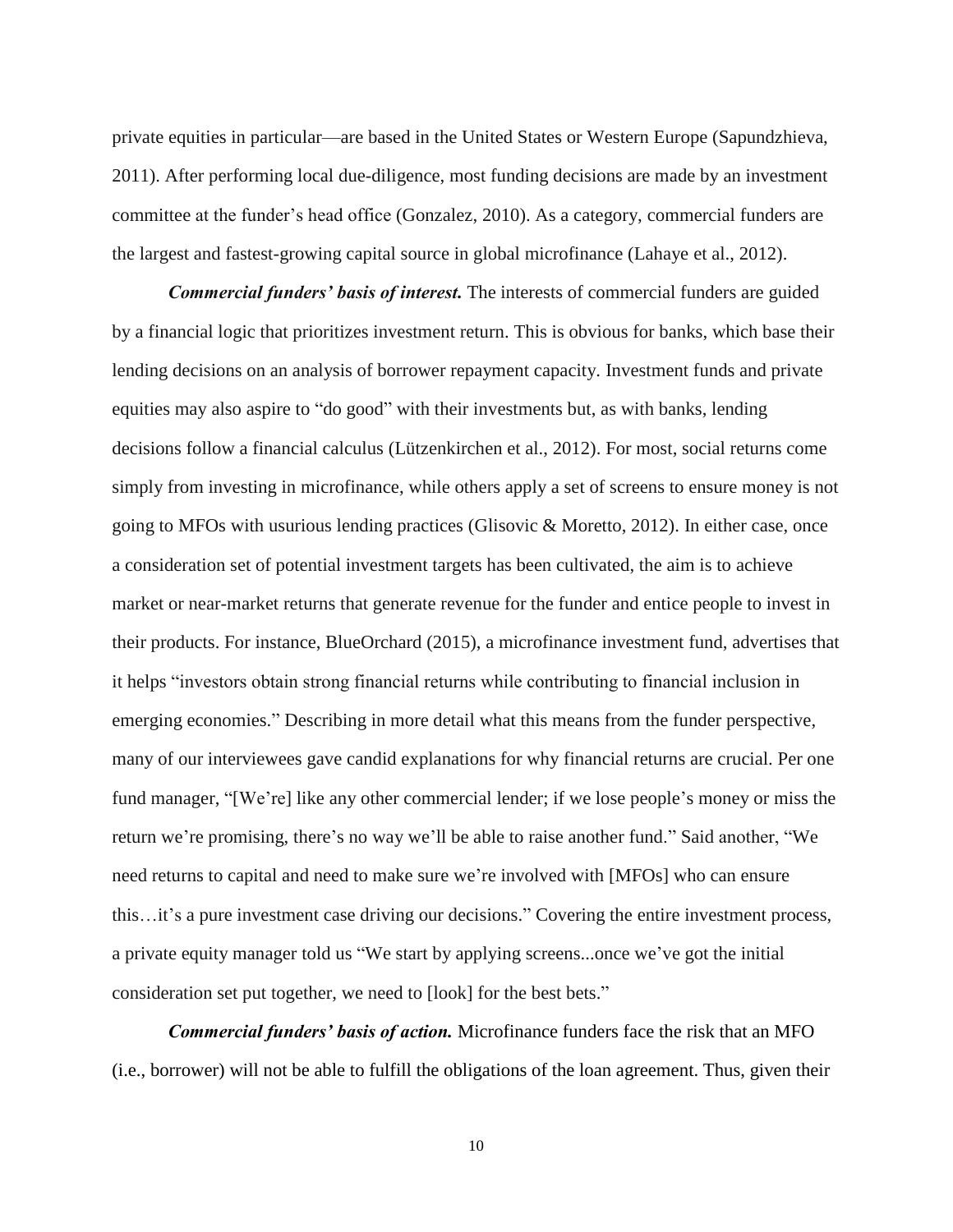interests, it is reasonable to expect that commercial funders will focus their attention on MFOs that pose the least risk of defaulting on their loans (Gonzalez, 2010). As in other investment contexts, there is evidence that size and financial performance are core indicators of an MFO's default risk (Berk, 1995; Fama & French, 2012; Petersen & Rajan, 1994).<sup>4</sup>

Size acts as a proxy for a number of hard-to-observe risk factors. Studies routinely find that large firms have less-volatile performance (Berk, 1995). Larger firms are also thought to be more legitimate (Greenwood & Suddaby, 2006), of higher status (Haveman, 1993), and endowed with a greater amount of slack resources (George, 2005). Size is also a visible indicator that is easy to compare across organizations and gives evidence of past success and future stability (Geroski, Mata, & Portugal, 2010). As such, it is commonly linked to organizational stability and performance (see Josefy, Kuban, Ireland, & Hitt, 2015). In microfinance, large MFOs are also more likely to be integrated into a nation's banking sector, which helps to buffer against liquidity concerns (Cull, Demirguc-Kunt, & Morduch, 2009; Reille & Forster, 2008).

By comparison, financial performance is a direct indicator of a firm's solvency and a strong proxy of its ability to repay loans (Fama & French, 2012). Studies suggest that performance is closely attended to by organizational decision-makers, who are generally more interested in partnering with and investing in firms that have strong versus weak performance (Li & Rowley, 2002; Wry, Lounsbury, & Jennings, 2014). Furthermore, and germane to our context, the influence of financial performance in such decisions appears to be particularly strong in emerging markets (Geringer, 1991; Hitt, Dacin, Levitas, Arregle, & Borza, 2000).

Reflecting this, the practitioner literature suggests that microfinance funders rely heavily on size and financial performance to assess an MFO's riskiness (Mersland & Strom, 2010;

 $\overline{\phantom{a}}$ 

<sup>&</sup>lt;sup>4</sup> Though it is common for individuals to use the terms "risk" and "uncertainty" interchangeably, some scholars have attempted to differentiate the two constructs. Following Knight (1921)—and consistent with the language used by the funders we spoke with—we treat risk as a condition in which an actor can assign probabilities to potential outcomes. In our context, the primary risk confronting funders is the probability that an MFO will be unable to pay back the loan and thus defaults. Conversely, uncertainty is a condition in which outcomes are unknowable and thus outcome probabilities cannot be assigned *a priori* (Knight, 1921; Sanders & Hambrick, 2007). Based on this distinction, in our case uncertainty tends to exacerbate the investment risks faced by microfinance funders.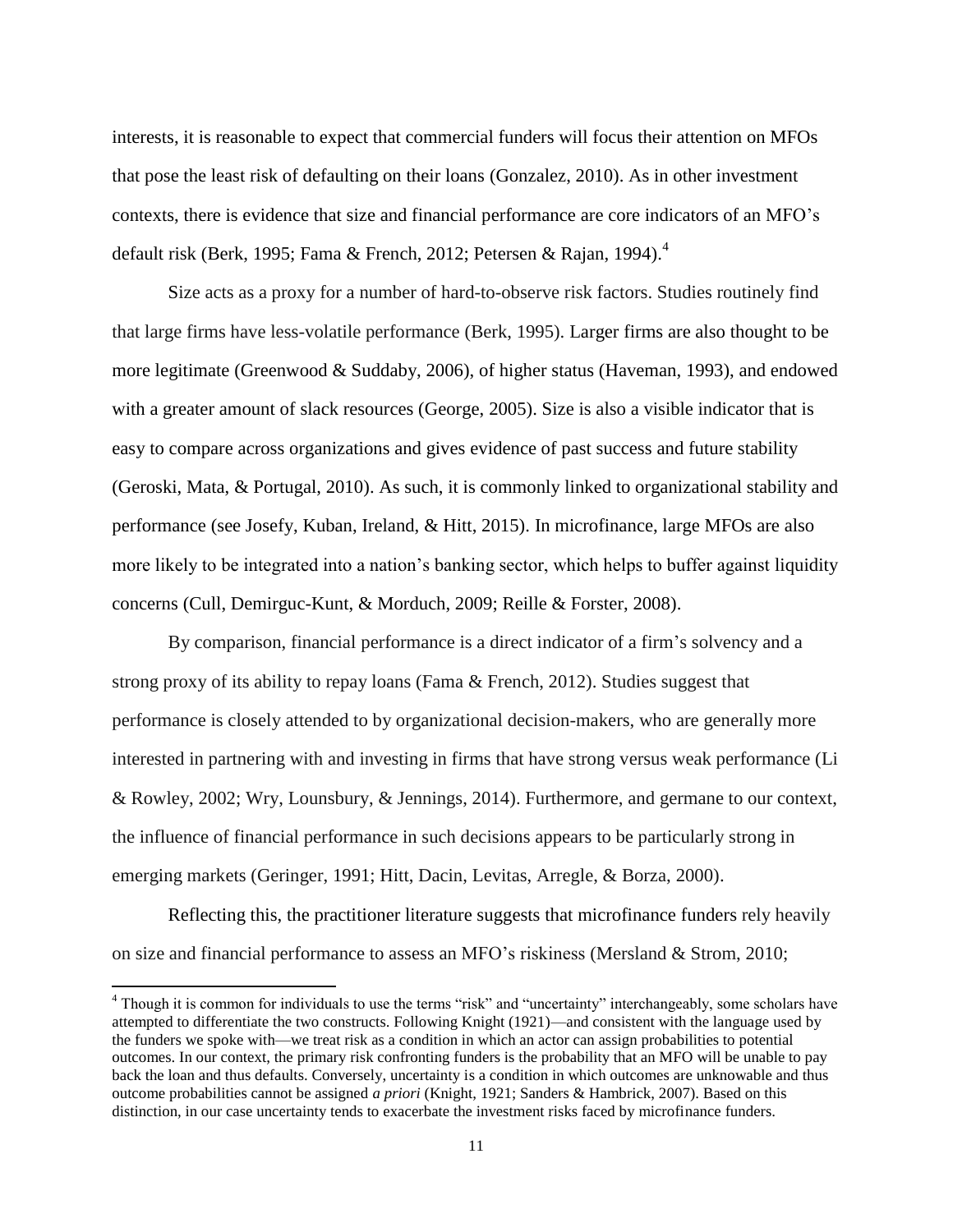MicroRate, 2013).<sup>5</sup> As a fund manager told us, "We like big and stable MFOs...ones that are the key players in their market." Another fund manager remarked, "[I invest in] big MFOs [because they] are more likely to have experience, successful business models, and an established customer base." Each commercial funder we spoke to also reported looking closely at an MFO's financial position before investing. Stated plainly by a private equity manager, this meant that "for us to even look at you, you need to be clearly beating the market," while another reported that "we like [MFOs] with a good loan book and sound fundamentals because they're the most likely to get our money back to us." Based on these considerations, we predict the following:

*Hypothesis 1. Within a country, the (a) size and (b) financial performance of an MFO is positively associated with the amount of loans it receives from commercial funders.*

# **Public Funders and Development Logic**

Public funders include government departments and aid agencies, as well as development finance institutions (DFIs). These funders are typically seeded with an endowment from one or more national governments, from which they offer subsidized loans to ventures deemed too risky for commercial investors (Griffith & Evans, 2012). Public funders may be local or foreign and, as with commercial funders, investment decisions are typically centralized in the organization's head office (Gonzalez, 2010; Hoffman, 1998). These funders were among the first to invest in microfinance and remain a key capital source (Lafourcade, Isern, Mwangi, & Brown, 2006).

*Public funders' basis of interest.* Public funders operate according to a development logic, where the primary aim is to support the health and social impact of a nation's microfinance sector (Von Stauffenberg & Rosas, 2011). To this end, they are interested in fostering the growth and sustainability of target organizations, thus contributing to the emergence of more healthy MFOs in a nation and the increased competition and social outreach this brings (Otero & Rhyne, 1994). Revenue from these loans is reinvested to support the funder's ongoing development

<sup>&</sup>lt;sup>5</sup> Some research in microfinance has identified a third factor that can be used to assess MFO riskiness: transparency, which reflects the quality of an organization's financial reporting. Because we have no *a priori* expectation that funders will differ in their preference for MFO transparency, we only hypothesize relationships between size and financial performance on the one hand and funder type on the other. We control for transparency in our analyses.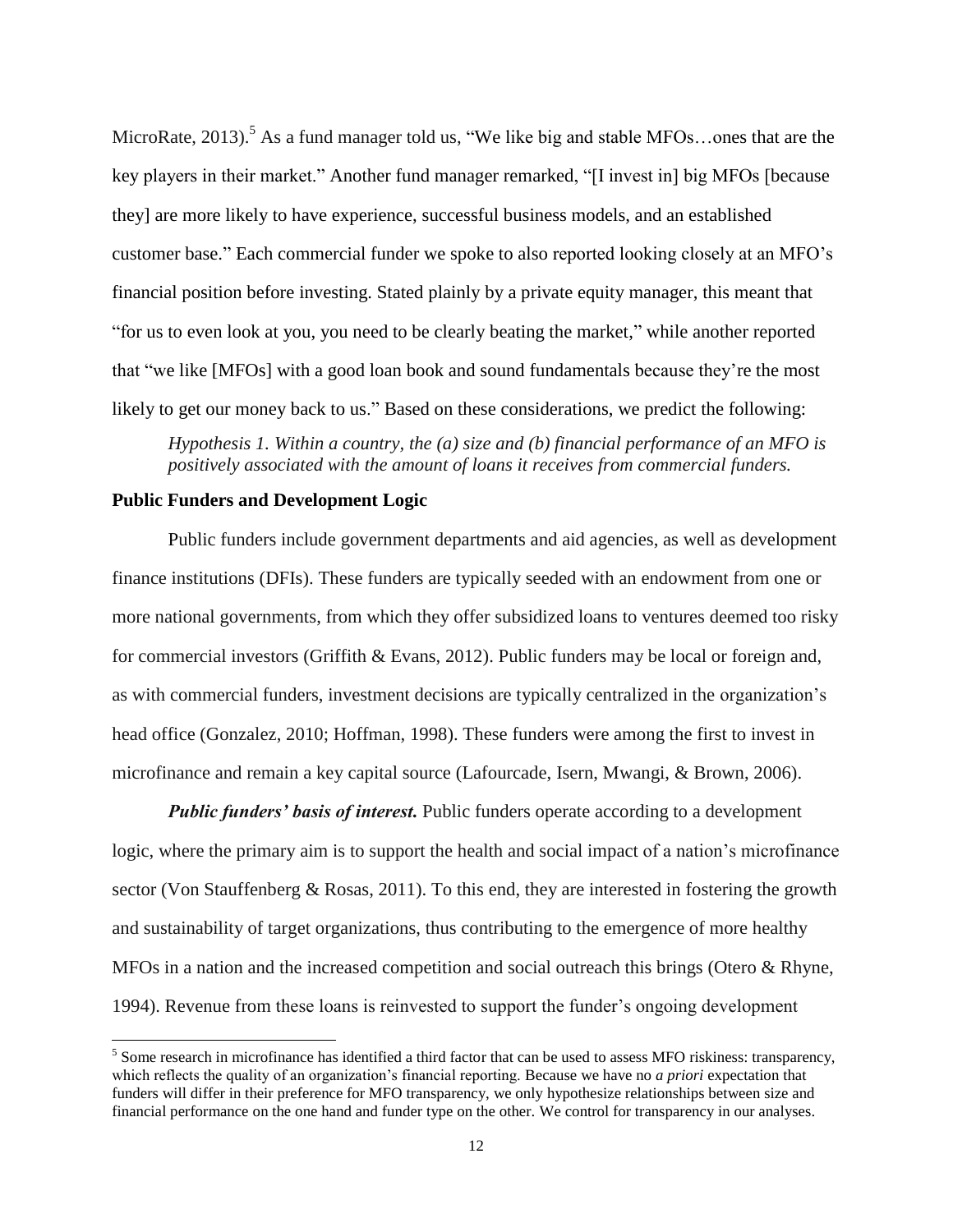efforts (Griffith & Evans, 2012). Hence, though loans are made on a cost-recovery basis, public funders are not financially motivated in the same way as commercial funders. Capturing this well, Goodman (2007: 21) notes that "[public funders] make capital available to [MFOs] through sustainable mechanisms to support their development and growth…typical financial targets [are] to maintain the original capital invested." This was echoed by our interviewees, such as one DFI officer who reported that, "The whole investment process is different than for commercial funders... [we look] to fund growth and capacity building." Offering further insight into the importance of these aims, another interviewee asserted, "We're a mission-driven organization and this means [we're] interested in developing the sector and…supporting poverty alleviation."

*Public funders' basis of action.* To pursue their development aims, public funders espouse a lending focus that targets MFOs that would not be deemed creditworthy by commercial lenders. Whereas commercial funders are likely to invest in large, financially strong MFOs, public funders focus their attention on supporting those that are small and not yet selfsustaining (Griffith & Evans, 2012; Reille et al., 2011). The rationale is that lending to these MFOs can help them to expand operations and develop their internal capacities to the level where they are able to access commercial capital. Once this is accomplished, public funders move on and invest in the next round of emerging MFOs, furthering the development of a nation's microfinance sector (Otero & Rhyne, 1994). As a government official told us,

*[Public funders] are the first ones into [an MFO]. We help to build capacity and are willing to take risks that others won't. By focusing on emerging [MFOs], we play a healthy role in building up the entire sector and fostering development.*

Both the microfinance literature and our interview data thus point to a negative relationship between an MFO's size and financial performance and the amount of public funding it receives. While some have suggested that this pattern may not materialize in practice—and that public and commercial funders compete to invest in the same MFOs (e.g., Abrams & Von Stauffenberg, 2007)—evidence for these claims is based on limited data and has not been subjected to empirical testing. As such, we predict the following: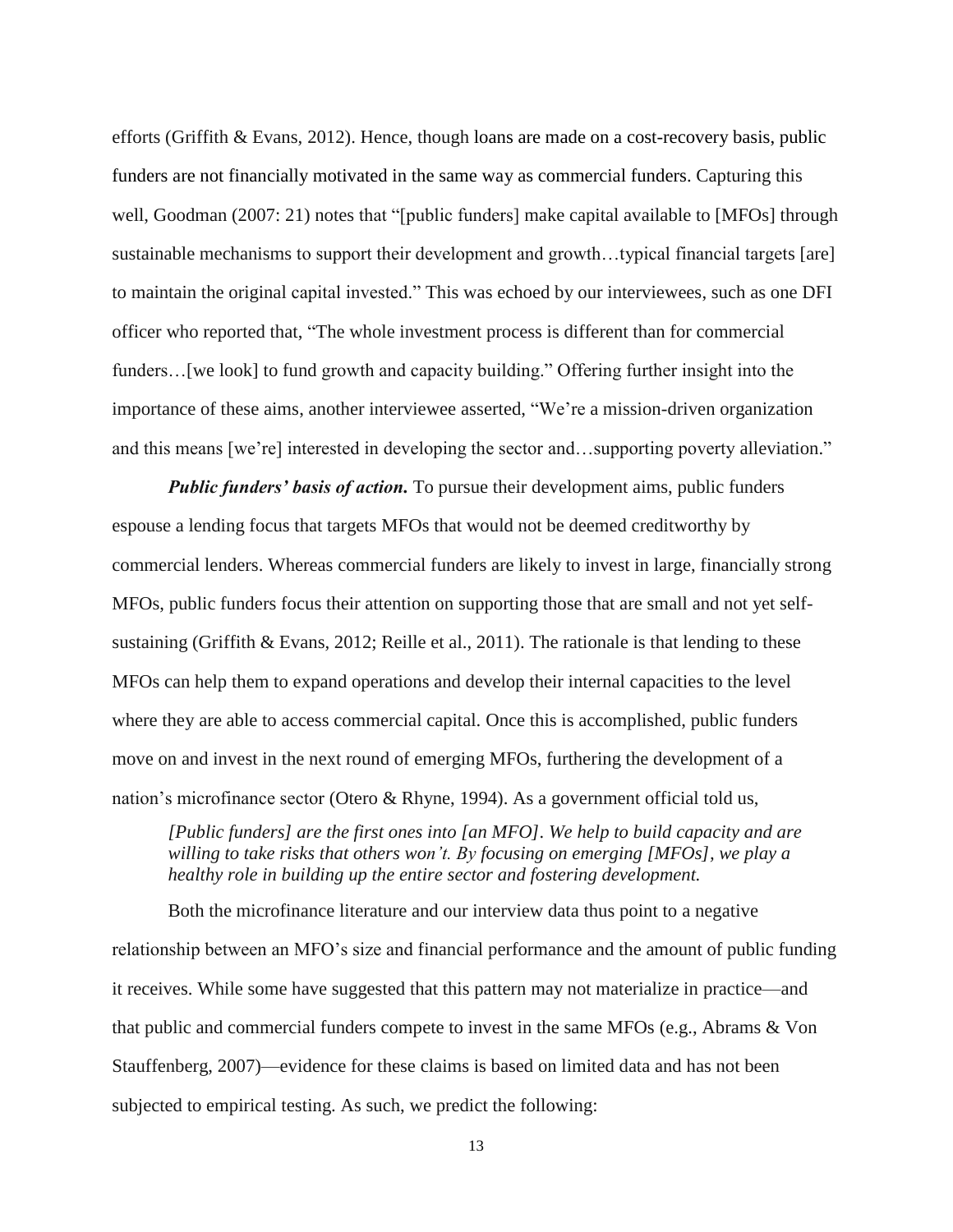*Hypothesis 2. Within a country, the (a) size and (b) financial performance of an MFO is negatively associated with the amount of loans it receives from public funders.*

# **Environmental Uncertainty and the Shifting Relationship between Logics and Action**

Our arguments thus far reflect a fairly faithful application of the logics perspective. However, this theoretical approach is limited in that it does not consider that firms which adhere to a logic may behave in different ways under different environmental conditions. Indeed, although we know that firms often operate in multiple jurisdictions, research on logics and practice change has focused on understanding temporal shifts within specific contexts. For instance, studies have shown that organizations may adhere to a logic but alter their behavior subtly over time due to learning (Feldman & Pentland, 2003), drift (Clemens & Cook, 1999), or mindful deviation (Lounsbury & Crumley, 2007). These shifts are idiosyncratic, though, and unlikely to generate systemic practice changes unless successfully theorized as rational and appropriate in relation to a logic (Delmestri & Greenwood, 2016; Reay, Goodrick, Waldorff, & Casebeer, 2016; Smets, Morris, & Greenwood, 2012). Another mechanism that may lead to systemic practice change is replacement of a field's dominant logic. Typically, this is a slow and conflict laden process through which challengers mobilize to shift the prevailing understandings about what is appropriate and desirable in a field (York, Hargrave, & Pacheco, 2015). When successful, this creates pressure for firms to conform to new behavioral expectations (Haveman & Rao, 1997; Rao et al., 2003). These pressures may also motivate a firm to replace managers with people who adhere to the new logic and its associated practices (Thornton & Ocasio, 1999).

While it is useful to understand how organizational behavior patterns can shift as the practices associated with a logic change, or a new logic ascends within a field, cross-sectional contextual contingency is arguably just as important in settings like ours where funders are active across diverse nations. Indeed, there is a growing recognition in the literature that the practices associated with a logic may be variously effective in different contexts (Vasudeva et al., 2013). Studies have also shown that as practices diffuse, local firms often alter them in patterned ways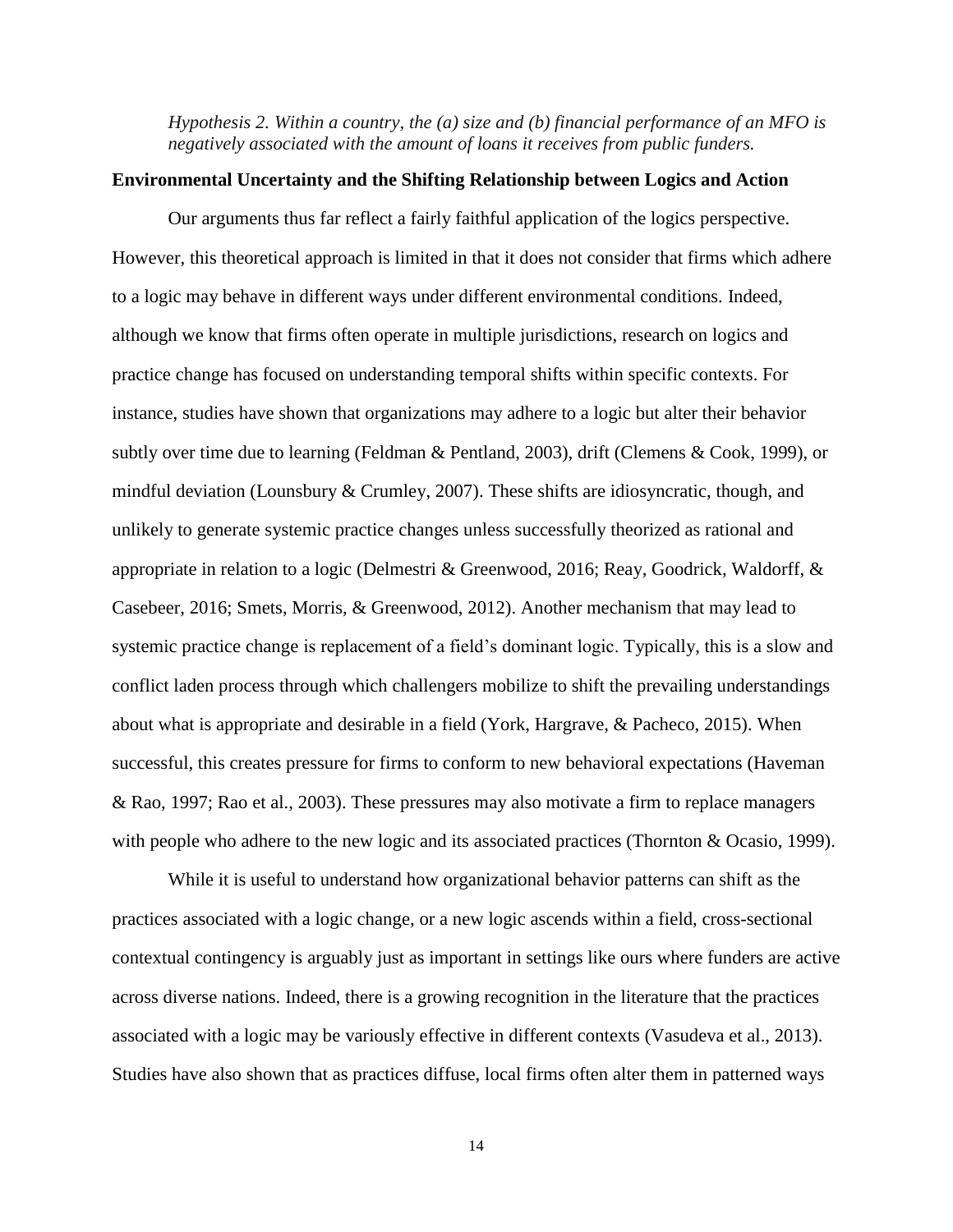to increase their fit with the local environment (Boxenbaum & Battilana, 2005). Taken together, this work suggests that firms may be motivated to alter their behavior in response to contextual contingencies and that, within a given context, such behavioral shifts may be patterned rather than idiosyncratic. While this work has not considered that firms which adhere to a logic might behave differently in different contexts, we suggest this extension can be made by linking the logics perspective to research on environmental uncertainty.

Whereas institutional scholars have focused on how firms respond to changing notions of appropriate behavior (e.g., Thornton & Ocasio, 1999), studies of uncertainty examine how firms react when the environment changes in unpredictable ways (Child, 1972; Thompson, 1967). This work suggests that uncertainty disrupts the link between a firm's actions and expected outcomes, casting doubt on the efficacy of previous strategies (Audia et al., 2000). Resource providers may also have trouble with inferences about a partner's future performance in such situations because cause and effect become difficult to disentangle (Davis et al., 2009; Haunschild & Miner, 1997). These factors create an impetus for firms to change their behavior in an attempt to deal with the specific uncertainty being faced (Beckman, Haunschild, & Phillips, 2004; Pfeffer & Salancik, 1978). As logics function as the lens through which decision-makers perceive and respond to external stimuli (Almandoz Rios, 2014), we expect that firms will alter their behavior in response to uncertainty and do so in ways they consider appropriate in relation to their orienting logic.

In microfinance, this means that how different types of funders go about pursuing their interests may differ based on the level of uncertainty in the nations where they operate. Because most MFOs are located in developing nations where there are varying levels of political and financial uncertainty, this is an important issue (Ault & Spicer, 2014; Mair et al., 2012). We argue that the practices deemed appropriate according to both financial and development logics will shift as these two types of uncertainty increase, affecting the MFO attributes that a funder attends to and values when extending loans.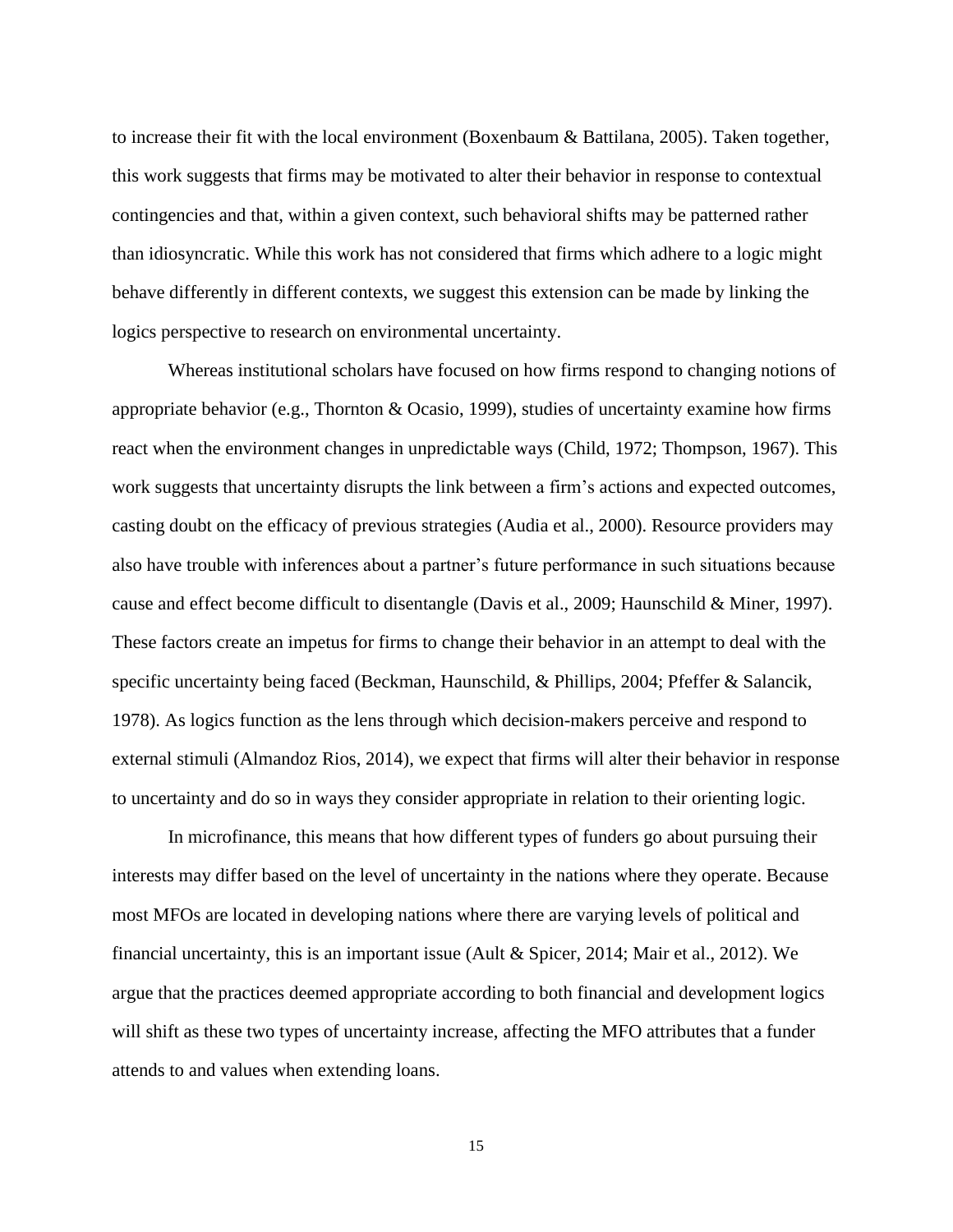*Political uncertainty.* Countries have their own specific rules and regulations with regard to investments. These rules, and a nation's political environment more broadly, are the outcome of a negotiated process whereby various interest groups negotiate, lobby, and otherwise seek to influence policymakers. The degree of uncertainty in this process is largely a function of the formal policymaking structure, which, in emerging economies, often lacks the requisite checks and balances to achieve political stability (Henisz & Delios, 2004). Political uncertainty thus reflects the possibility that political decisions or events in a country will affect the behavior or ownership of organizations in ways that negatively affect investment returns (Howell, 2001).

There are two interrelated features of political uncertainty in a country that are germane to capital funders. The first is the quality of the political-institutional infrastructure necessary to facilitate business transactions. For example, regulations around property rights and contract enforcement provide assurances that asset ownership is respected by the law and that legal mechanisms are in place to ensure that contractual obligations are met. The second factor is a government's ability and willingness to change these regulations. For example, the ability of a faction to impose radical changes in a nation's political environment is limited by the presence of an impartial judiciary, democratic accountability, and bureaucratic quality. The absence of religious and military leaders from politics, lower levels of religious and ethnic tensions, and minimal levels of armed conflict are also related to political stability (Ramady, 2014). These conditions provide businesses with greater assurance that potentially harmful policies must pass through a process of checks and balances and build investor confidence by ensuring that the "rules of the game" in a nation are unlikely to change capriciously (Henisz, 2000; Li, 2009).

*Financial uncertainty.* In addition to political uncertainty, there is also uncertainty associated with a country's ability to finance its sovereign, commercial, and trade obligations. For example, as the amount of foreign debt increases relative to the size of the economy, a country's ability to repay its debts declines (Soussanov, 2002). When this happens, a nation is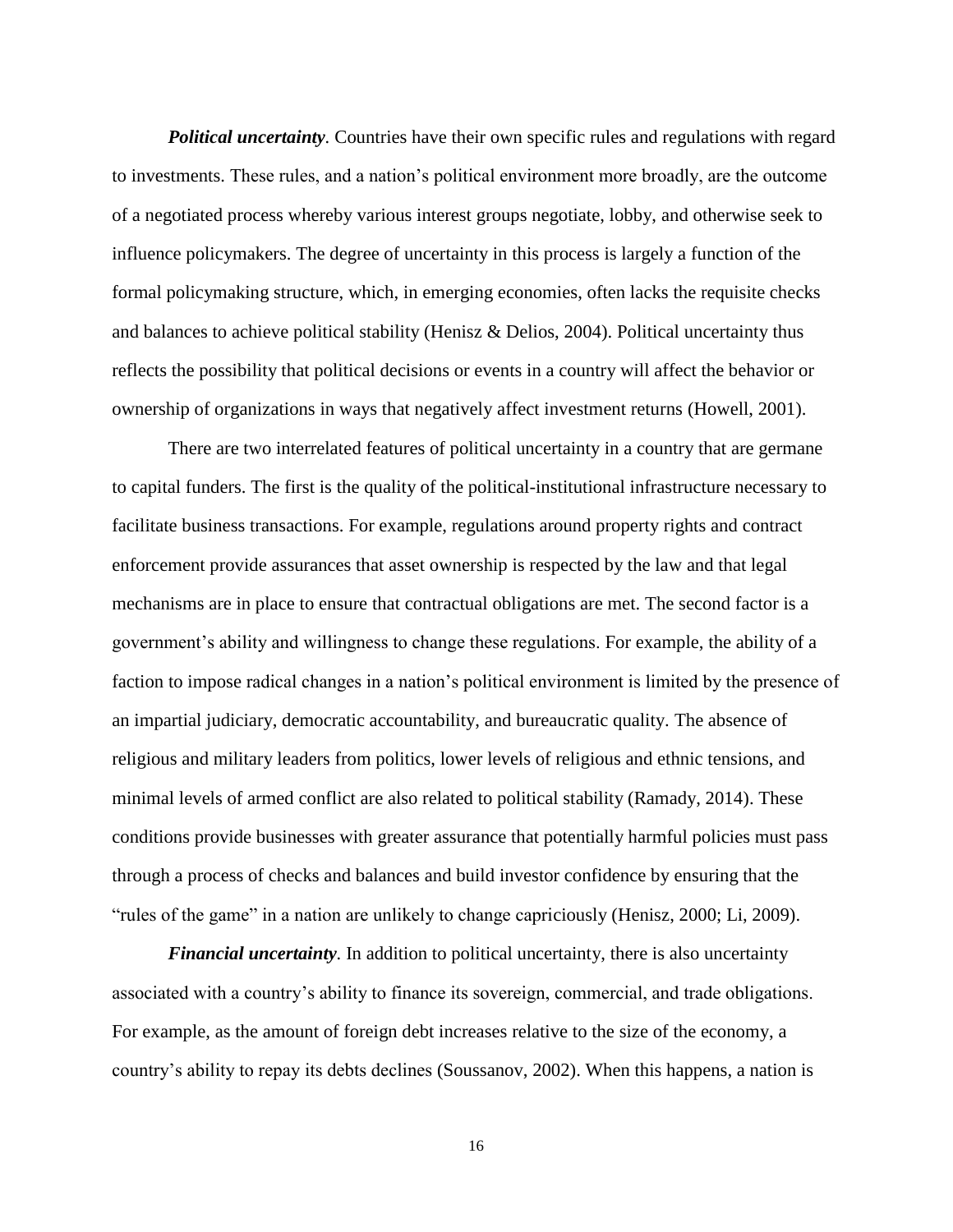more apt to face financial crises such as recession and/or interest rate spikes (Arellano, 2008). Loan defaults are also often accompanied by exchange-rate instability, currency devaluations, and inflation, each of which has been shown to deter investment (Allayannis & Weston, 2001; Geczy, Minton, & Schrand, 1997). Supporting this, research has shown a link between financial stability and the investment returns achieved by foreign subsidiaries in a country (Click, 2005), as well as the future expected returns of domestic firms (Erb, Campbell, & Viskanta, 1996).

# **Commercial Funders and Financial Logic under Uncertainty**

Although commercial funders will likely demur from entering highly volatile countries, most recognize that investing in MFOs involves being active in nations with varying amounts of political and financial uncertainty (BlueOrchard, 2015; MicroRate, 2013). There is still the issue for funders, though, of how to respond if uncertainty rises in a nation where they are active. One option is simply to exit. Yet, in the microfinance context, this option is unlikely to be attractive. Commercial funders dedicate considerable time to building expertise and relationships in a focal country; many also have local offices with employees who monitor their national investments (BlueOrchard, 2015; Lützenkirchen et al., 2012). These are significant commitments and do not transfer easily to other contexts. Exiting a nation may also make reentry difficult when uncertainty recedes. Reflecting this, a fund manager told us the following:

*If a country where we have a position starts to become more uncertain with regard to the economic or political climate, we start to get nervous. We're not going to pull out unless absolutely necessary [though]…you start to look like the big bad capitalist guys if you just leave. It would make it hard for us to come back and we want to avoid that.* 

With this in mind, we expect that commercial funders will pursue financial returns under uncertainty by shifting their lending behavior. To this end, studies have found that uncertainty creates ambiguity about the link between an organization's past and future performances, as strategies that create strong performance in one environment may be ineffective in other contexts (Audia et al., 2000). Moreover, Davis et al. (2009) found that many strategies produced strong performance in stable environments but only a few remained effective when uncertainty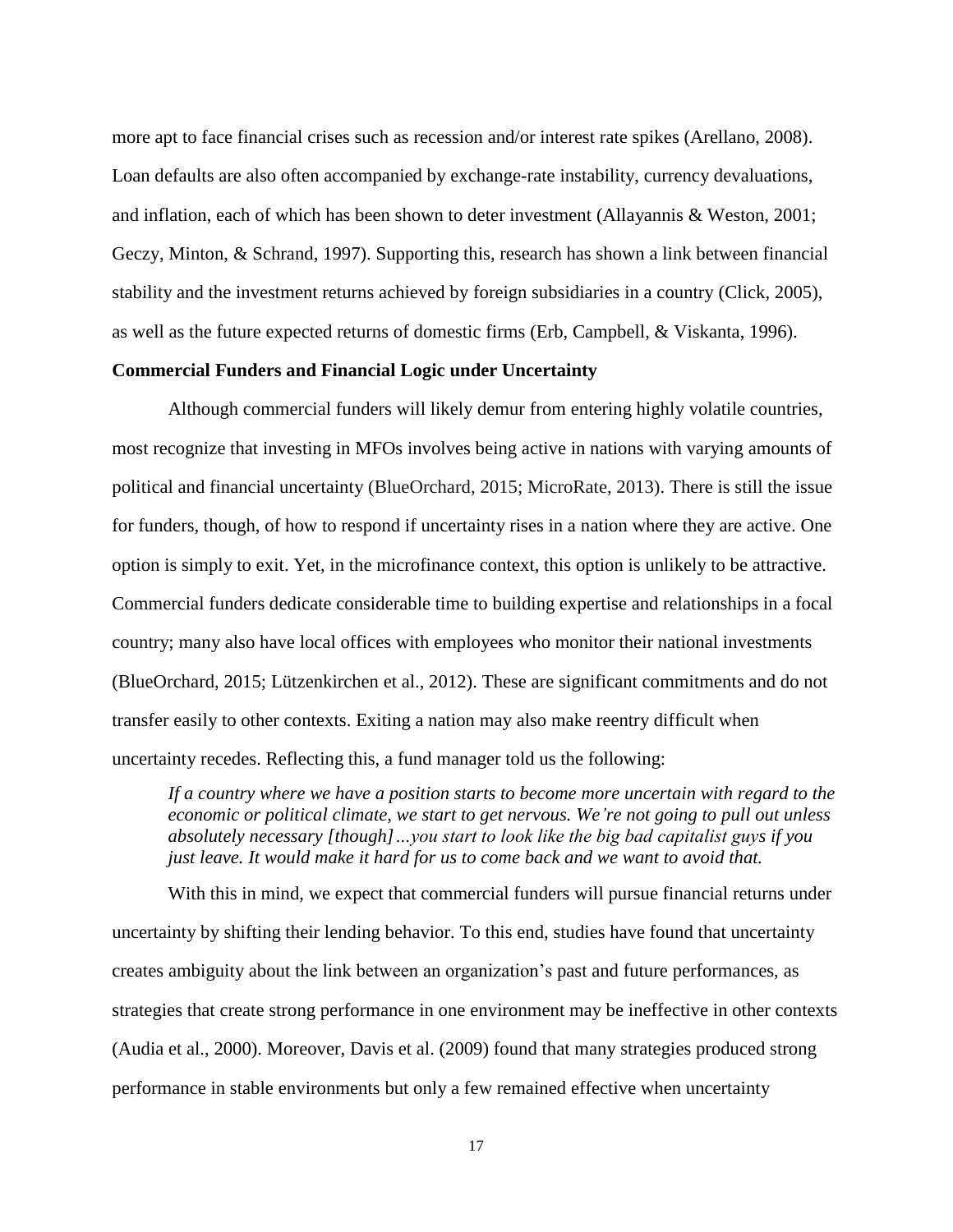increased. Studies also suggest that successful organizations can be reluctant to make strategic changes (Boeker, 1997; Prahalad & Bettis, 1986), and this is problematic when the environment changes. For example, Audia et al. (2000) found that greater success leads firms to persist with past strategies after major environmental change, negatively affecting subsequent performance.

As a consequence of past performance losing predictive validity in uncertain contexts, studies suggest that resource providers are apt to shift their attention to visible, easy-to-evaluate quality signals such as size and status (Haunschild & Miner, 1997; Podolny, 1994) that act as proxies for organizational stability (Geroski et al., 2010). The bigger resource endowments of large organizations may also help them to weather uncertainty and successfully alter their strategies in response to environmental changes (Dobrev, Kim, & Carroll, 2003). This line of reasoning is evident in the practitioner literature on microfinance, where authors have suggested that MFO size creates a buffer against liquidity risks (Gonzalez, 2010), and that in uncertain environments "asset managers [focus] their efforts on risk management and…tightening their investment policies…[many move] up-market" (Glisovic & Reille, 2010).

This interpretation was echoed by the commercial funders we spoke to. Discussing his firm's response to uncertainty, an investment officer told us "we're going to shift our local focus to less risky [MFOs]...big [MFOs] tend to be pretty stable; they're better bets to ride out adversity, so we will be more interested in them." Another said, "If a nation becomes more volatile, we'll certainly look at adjusting our position…when you don't know how strategies are going to play out, and what will be effective, size and reputation make a big difference, and these are highly correlated." Clearly linking these behavioral shifts to the application of financial logic, a fund manager told us the following:

*We need to preserve our [financial] position…. When things get turbulent we change how we weight different factors…. The bottom line is that size becomes really important. You don't know what's going to work and what isn't. A larger [MFO] is more likely to be stable, a stronger institution. All other indicators become really subjective and hard to draw inferences from.*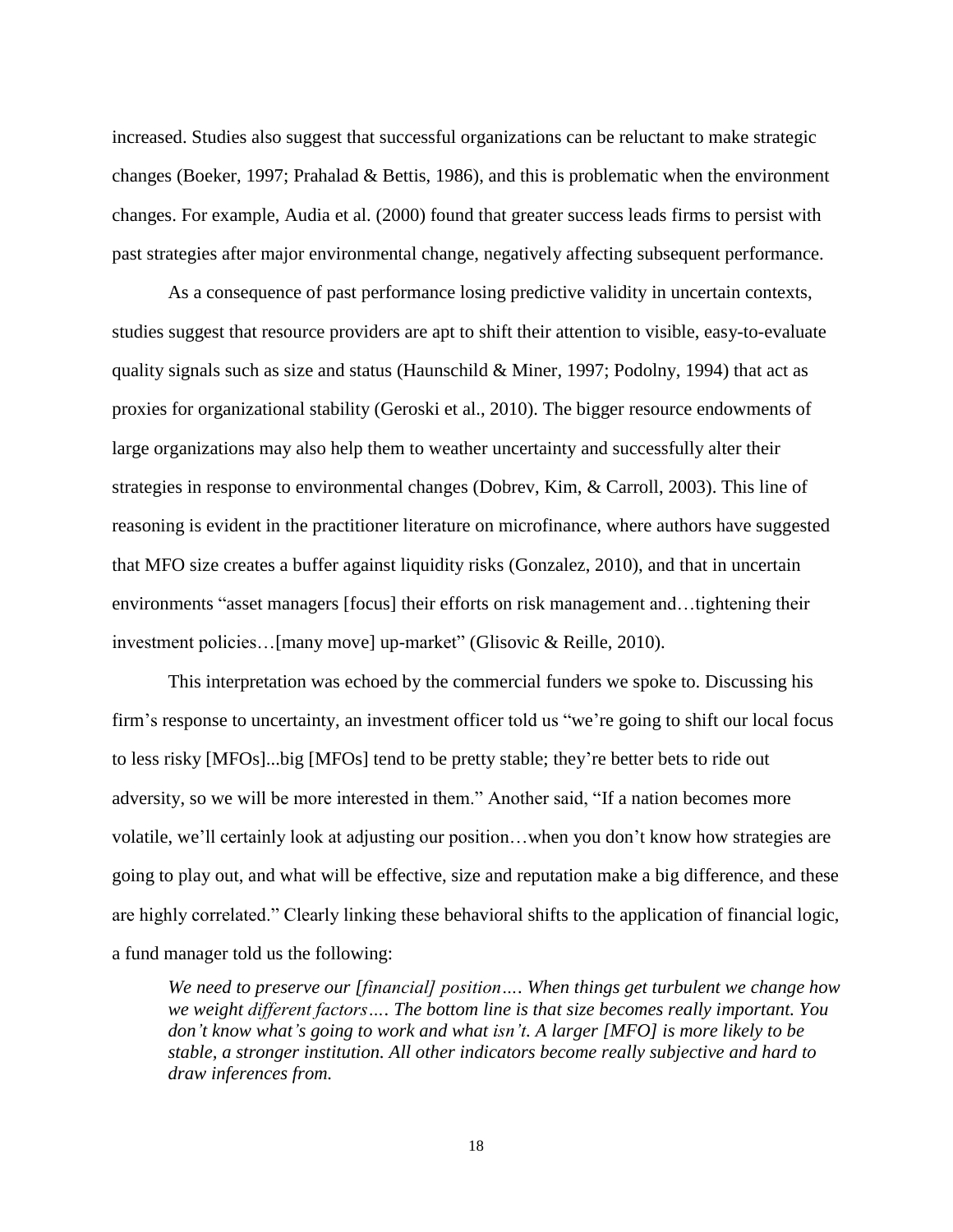As such, we expect that when political and financial uncertainty in a country rise, investors who adhere to financial logic will focus more on the size of potential fund recipients and less on past performance, as doing so should reduce risk and increase the prospect of preserving a return on capital.<sup>6</sup> Accordingly, we predict the following:

*Hypothesis 3. When (a) political uncertainty or (b) financial uncertainty in a country increase, the relationship between MFO size and commercial funding will become more positive.* 

*Hypothesis 4. When (a) political uncertainty or (b) financial uncertainty in a country increase, the relationship between MFO financial performance and commercial funding will become less positive.* 

# **Public Funders and Development Logic under Uncertainty**

 $\overline{\phantom{a}}$ 

We expect that public funders will also shift their behavior when a nation becomes more uncertain and do so in ways that they view as consistent with development logic. This means that, as with commercial funders, exit is unlikely when a national environment changes. As a part of their development aims, many public funders are mandated to disperse a set amount of money in specific regions or countries (Goodman, 2007). Beyond this, pulling their capital would undermine efforts to build capacity and foster stability in a nation's microfinance sector. Indeed, public funders generally try to play a countercyclical role by expanding activities to prevent a credit crunch when a nation becomes volatile (Otero, 1999). Linking this to development logic, a government official told us "[public] funders try to stay committed to countries that are facing uncertainty; leaving would completely be against development principles."

However, in staying in a nation, public funders must consider the implications that uncertainty has for their development aims. While public funders are willing to accept higher levels of investment risk to pursue development aims, capital recovery is still important. This is related directly to development goals, particularly among the DFIs that comprise the majority of public microfinance funding. DFIs are endowed with sovereign funds, but these are typically not

<sup>&</sup>lt;sup>6</sup> There are other ways in which a funder may manage potential investment risk, such as increasing interest rates or issuing shorter-term loans. We examine these possibilities in our supplementary analyses.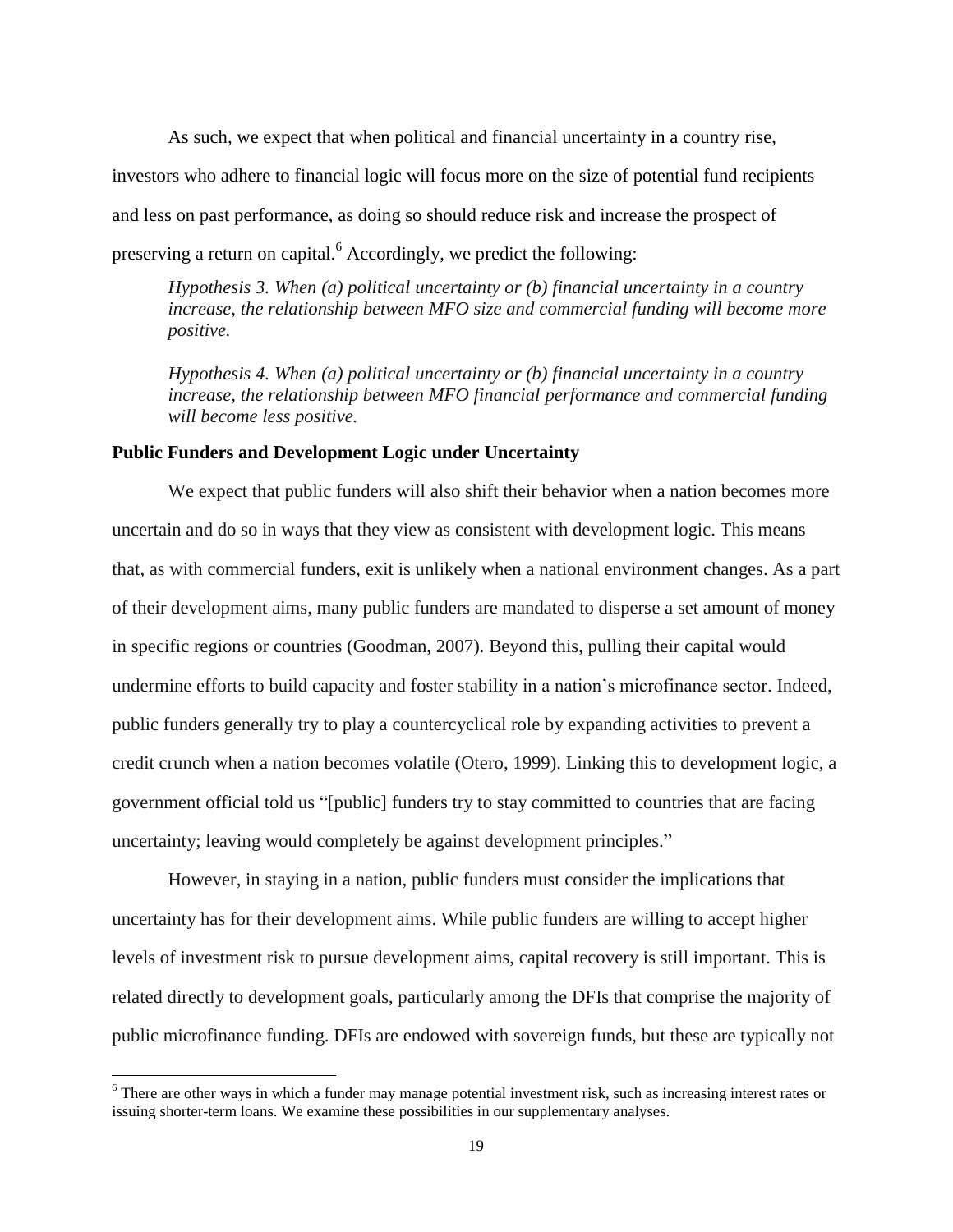replenished by the sponsoring government (Hoffman, 1998). As such, the ability of these funders to pursue ongoing development aims requires them to retain and grow their capital base (Griffith & Evans, 2012). Government agencies also face pressure to show they are making responsible budget allocation decisions (Lancaster, 2008). Further, funders have a finite amount of capital to invest, and this means that development goals are arguably best pursued by funding MFOs that can endure adversity. This was supported by our interviewees, such as the government official who told us, "[public funders] need returns to continue investing. How do you do development [work] if you lose all your money?" Similarly, a DFI manager said, "If [our] investments default what good would that do for the sector? Development means an MFO has to be there tomorrow."

With this in mind, we expect that the attention of public funders will shift toward MFO size when uncertainty increases, as larger MFOs are more likely to be seen as able to weather uncertainty (Josefy et al., 2015). This was echoed by many of our interviewees, who rationalized a focus on larger MFOs by appealing to development aims. Said one, "When a country gets volatile…you need someone to prop up the cornerstone institutions…sad as it is to say, the little guys are going to be exposed…the top tier [MFOs] are going to be able to pay you back." Delving further into the rationale for this shift, another DFI manager said this to us:

*It makes sense from a development perspective that you would move to larger [MFOs] as a country gets volatile to make sure you're not getting too much exposure in your portfolio. If these guys go under, that's not good for the sector, and it's not good for us. The potential development impact is much higher for a larger, more stable [MFO] that is going to be around to help anchor the sector tomorrow than it is to [keep pumping] money into one that might get itself into a liquidity crunch if the country stays volatile.*

Based on this, we predict the following:

*Hypothesis 5. When (a) political uncertainty or (b) financial uncertainty in a country increase, the relationship between MFO size and public funding will become less negative.* 

As we argued above, an MFO's financial performance is not likely to be an investment consideration among public funders in stable environments. Because past performance is a lessvalid predictor of future performance under uncertainty (Davis et al., 2009), we do not expect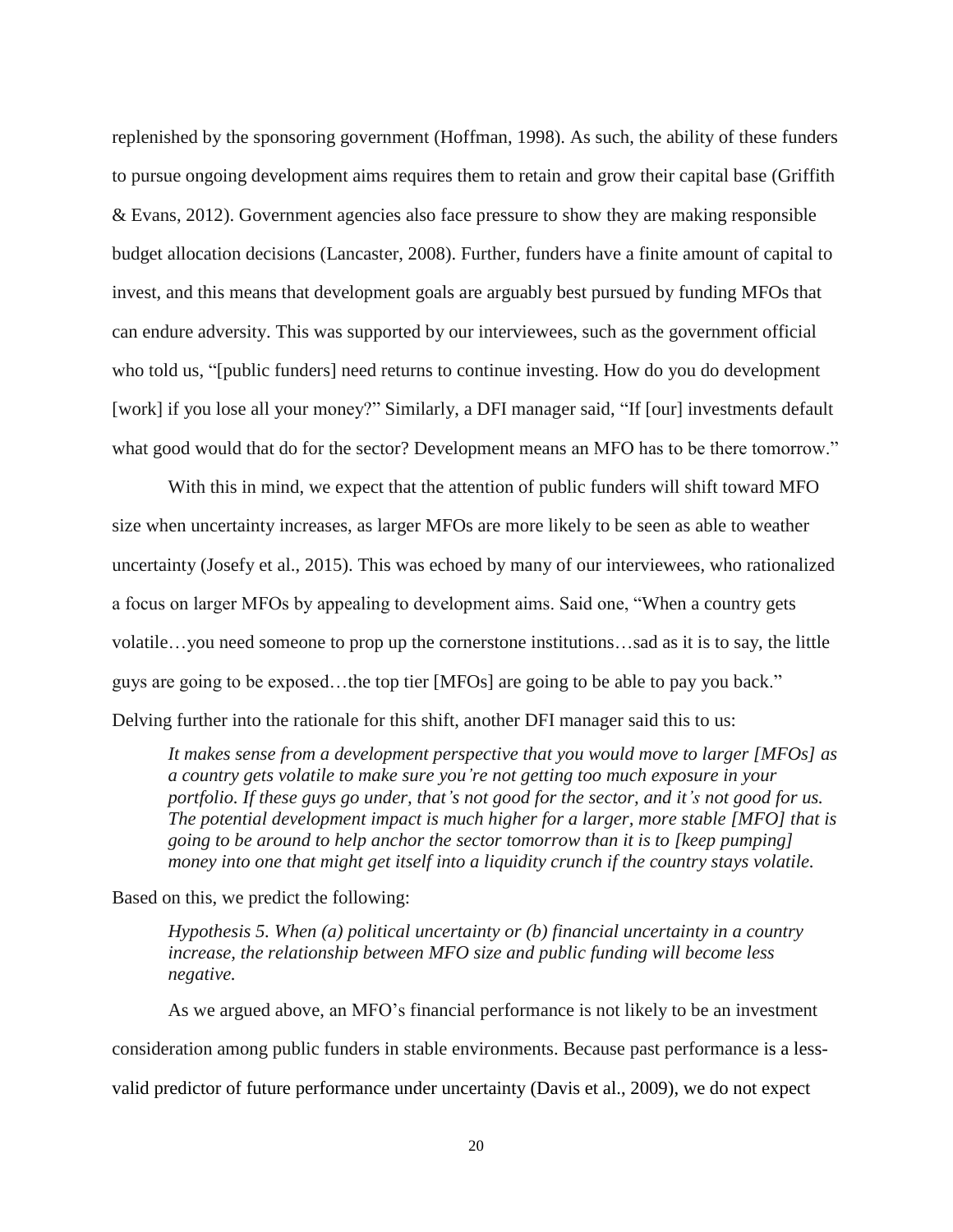uncertainty to affect public funders' reliance on this consideration when making loan decisions.

#### **DATA AND METHODS**

To date, research on microfinance funding has been constrained by a lack of publicly available data. The Microfinance Information Exchange (MIX) and the Consultative Group to Assist the Poor (CGAP) both collect funding data but do not publicly disclose raw figures. Ratings agencies like MicroRate also collect data but only for a limited number of MFOs, most of which are in Latin America (Von Stauffenberg & Rosas, 2011). Addressing this limitation, we were able to negotiate access to the raw MFO funding data collected by the MIX and compile a comprehensive database of microfinance funding.

The MIX is a nonprofit organization that acts as the major information provider on the microfinance industry. Founded by the World Bank, the MIX aims to provide comprehensive, objective, and relevant information about microfinance that is standardized and comparable across countries. MIX data are reliable and have been used widely in previous studies (e.g., Armendariz & Morduch, 2010; Cull et al., 2009). As a part of its data-gathering efforts, the MIX began to track MFO funding data systematically starting in 2004. For each lending transaction, the MIX records the funder's name, type, country of origin, and amount of capital lent to the MFO in US dollars. In some cases, the interest rate and loan term are also recorded. Following conventional practice, and in consultation with the MIX, we categorized each funder as a commercial, public, or charitable organization, as reflected in Table 1.

The final dataset covers 891 MFOs in 92 countries that borrowed from 1,490 funders between 2004 and 2012. Based on our own calculations and estimates from our contacts at the MIX, this accounts for about 90 percent of the financing acquired by MFOs around the world over our analysis period.<sup>7</sup> Our data thus comprise the most comprehensive, cross-sectional timeseries database of transactions between funders and MFOs that has been compiled to date.

 $\overline{\phantom{a}}$ 

 $<sup>7</sup>$  To calculate the coverage of our funding data, we divided the total outstanding loan amount per year by the total</sup> liabilities reported by MFOs in the MIX's publicly available financial data.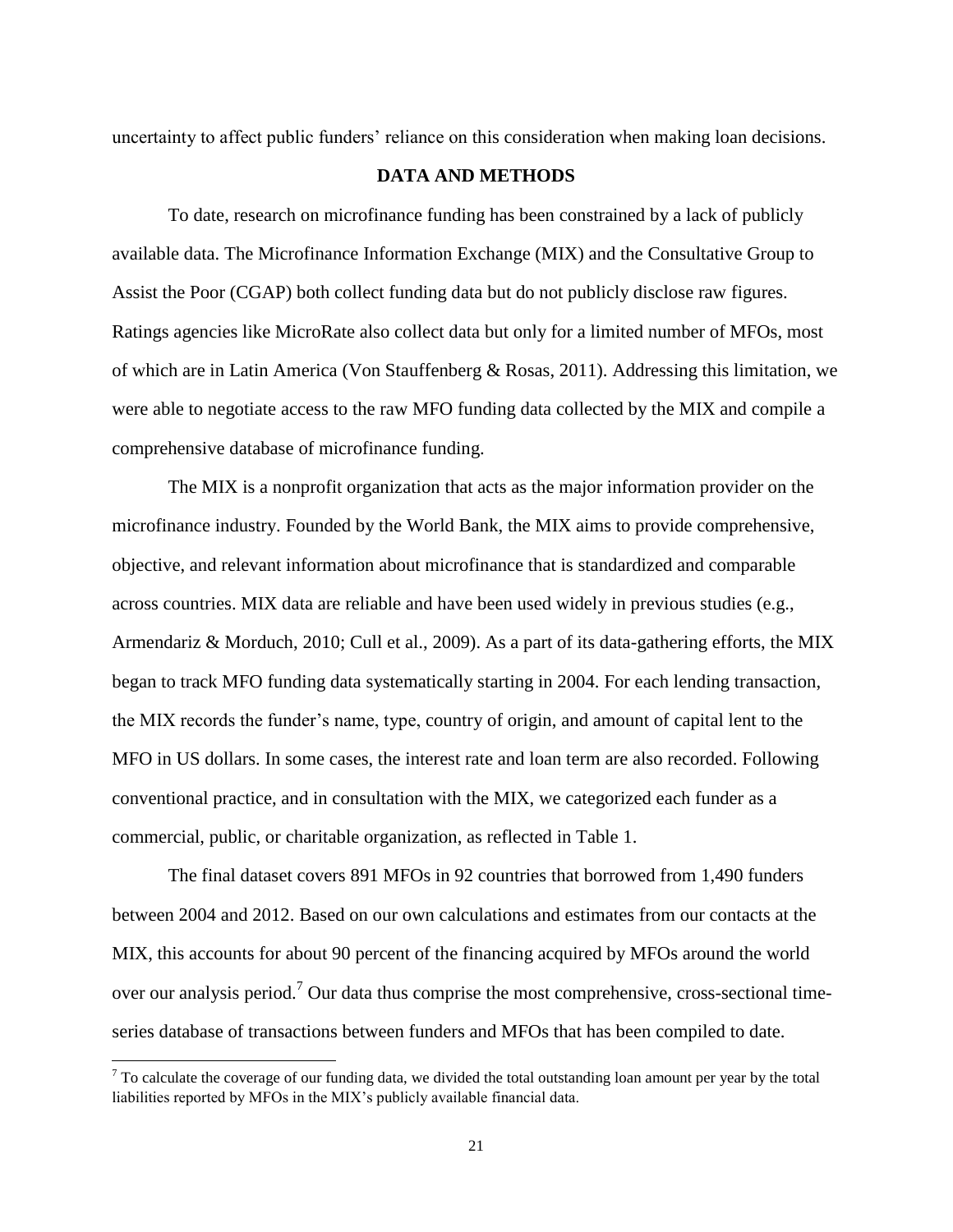# **Variable Definitions**

 $\overline{\phantom{a}}$ 

*Dependent variables.* Using data from the MIX funding database, we constructed two outcome variables—*commercial* and *public capital*—that respectively capture the inflation adjusted logged amount of capital in USD acquired by a focal MFO from these funder types in a specific year. In cases where an MFO did not receive any loan dollars from either a commercial or public funder, we set the corresponding value to 1 prior to logging.

*Independent variables*. Our key independent variables are indexes that encompass multiple measures of both MFO *size* and *financial performance*. Unlike agencies that combine size, performance, and transparency indicators to form a single aggregate measure of MFO investment risk (MicroRate, 2013), we assembled separate indicators for each of these. Exploratory factor analysis verified that the indicators load onto three distinct factors and should be analyzed separately. We describe each indicator in Table 2.

# -----Insert Table 2 about here-----

To validate these exploratory findings, we performed a confirmatory-factor analysis with maximum-likelihood estimation procedures. The expected three-factor solution was an excellent fit with the data (RMSEA =  $0.029$ , CFI =  $0.981$ , TLI =  $0.969$ ), and all factor loadings were significant at the .001 level. Based on this, we generated factor scores that reflect the size, financial performance, and transparency of each MFO in our analysis. We include transparency as a control variable because we expect (and find) that it is similarly relevant to all funders.

At the country level, we included measures for *political uncertainty* and *financial uncertainty* based on data compiled by the International Country Risk Guide (ICRG). Used widely by researchers (e.g., Bekaert, Harvey, Lundblad, & Siegel, 2014; Boubakri, Mansi, & Saffar, 2013; Dell'Ariccia & Marquez, 2010), the ICRG draws on 22 metrics and evaluates 140 countries in terms of their political, economic, and financial uncertainty.<sup>8</sup> We focus on the

<sup>&</sup>lt;sup>8</sup> Note that ICRG calls these variables "risks." However, our consultation with the data source suggests that ICRG does not follow the scholarly distinction between uncertainty and risk. In fact, the way ICRG approaches political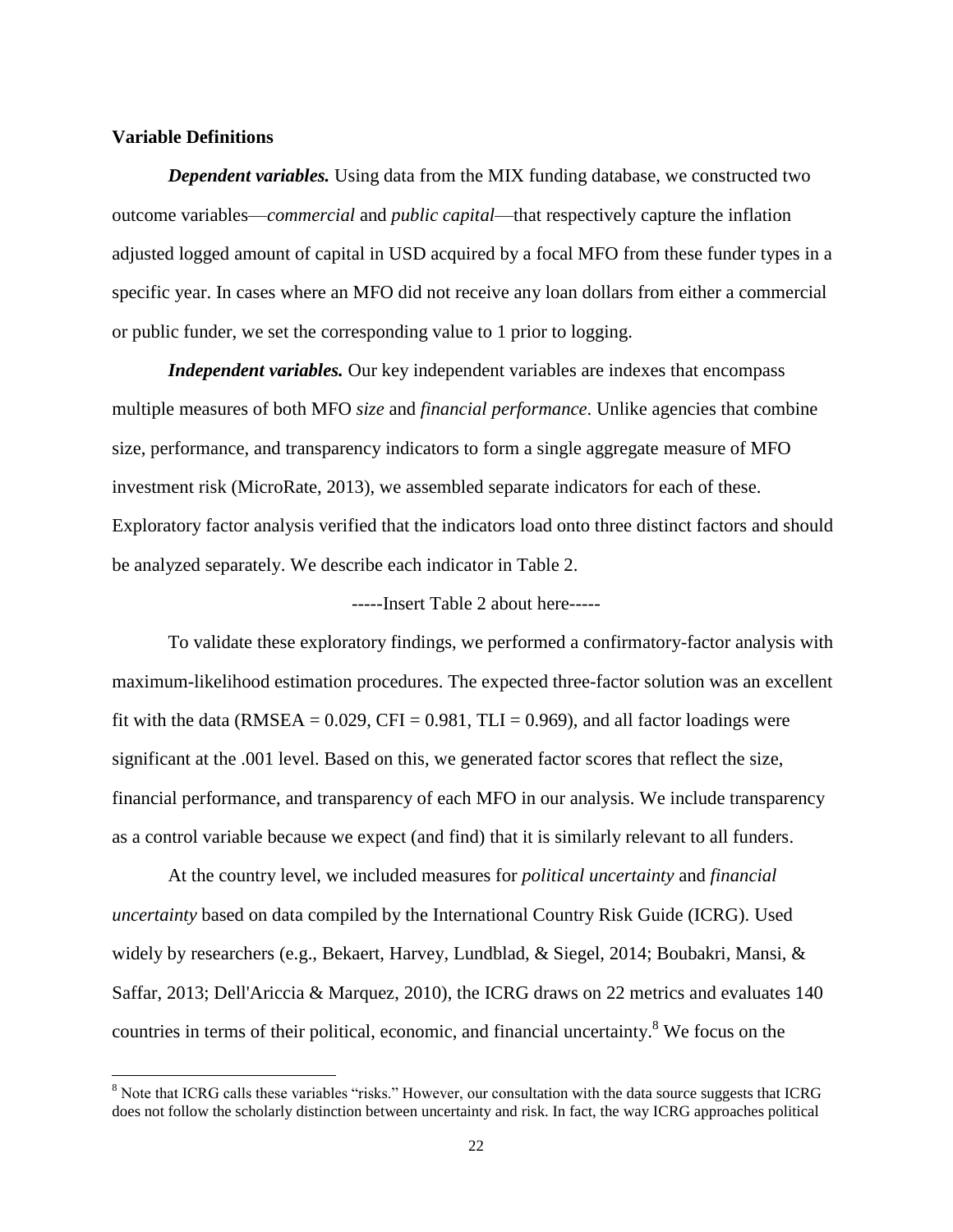political and financial uncertainty scores of the countries in our database because the measure of economic uncertainty is highly correlated with the measure of financial uncertainty (*p* = .77) and overlaps with various control variables that we discuss below (e.g., GDP per capita).

Political uncertainty comprises 12 measures that capture the degree of political stability in a country: government stability, socioeconomic conditions, investment profile, internal conflict, external conflict, corruption, military in politics, religious tensions, law and order, ethnic tensions, democratic accountability, and bureaucracy quality. The variable is measured on a 100-point scale, with higher values indicating lower uncertainty. Hence, we reverse-coded it so higher values denote greater uncertainty. Financial uncertainty reflects a country's ability to meet its commercial and trade debt obligations. It is constructed as a 50-point scale and includes five components: foreign debt as a percentage of GDP, foreign debt service as a percentage of exports, current account as a percentage of exports of goods and services, net international liquidity as months of import cover, and exchange-rate stability. Again, we reverse-coded this variable. To test hypotheses 3, 4, and 5, we interacted MFO size and financial performance with the two country-level uncertainty variables using mean-centered values.

*Control variables.* Commercial and public capital funding may relate to several factors not included in our hypotheses. To account for the overall wealth of the country where an MFO resides, we include a measure of *GDP per capita* (logged). Microfinance funding may also be influenced by the prevalence of aid already being received in the MFO country. Therefore, we controlled for net official development assistance (*Net ODA*) as a percentage of gross national income (Lacalle & Alfonso, 2011). Given that the degree to which a nation is economically integrated into the world society likely influences its ability to attract capital, we controlled for *economic globalization,* which is an index measure based on a country's trade and investment flows, portfolio investment, income payments to foreign nationals, import barriers, tariff rates,

 $\overline{\phantom{a}}$ 

and financial risks is consistent with our definition of uncertainty provided in footnote 4. We expect the political and financial uncertainty of a country to exacerbate investment risks faced by commercial and public funders.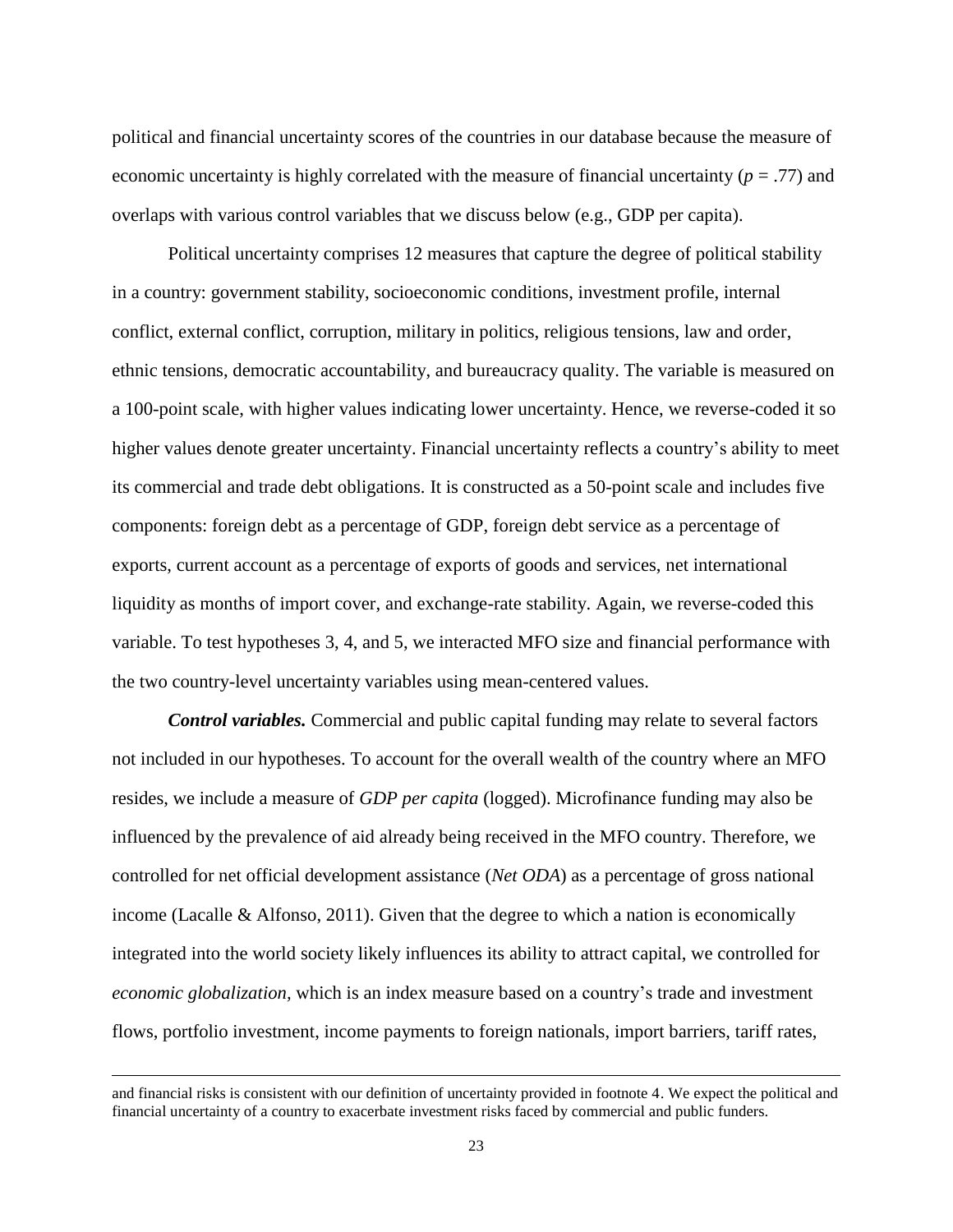international trade taxes, and capital account restrictions. These data are from Dreher (2006) and the measure forms a 100-point scale in which higher values indicate greater globalization.

In light of past research that has suggested cross-country similarities may affect microfinance funding flows (Garmaise & Natividad, 2013), we controlled for three types of lender-MFO country distance: economic (differences in economic development and macroeconomic characteristics), financial (differences in financial-sector development), and political (differences in political stability, democracy, and trade-bloc membership). Using data collected by Berry and colleagues (2010), we first calculated the average of each distance between the MFO country and all its lender countries, which generated an average score, respectively, for economic, financial, and political distance for each MFO-year. Because the three distance variables are highly correlated (*p =* 0.52-0.74), we took an overall average across all three and included it as a control for *country distance* in the models.

In addition, one alternative explanation for our hypothesized results is that increasing financial and political uncertainty affects the composition of a country's microfinance sector such that smaller, less-sustainable MFOs fail or are acquired, leaving only larger MFOs to receive funds. To account for this possibility, we included three variables based on the composition of a country's microfinance sector. To control for sector size and growth, we included a measure of the *number of new MFOs* founded per country-year as well as the *number of active MFOs*. We also included a measure of microfinance *industry concentration* for each nation, which is calculated using a Herfindahl index based on each MFO's share of assets in the sector. These variables reflect the vibrancy of a country's microfinance sector, how many MFOs may actively be seeking funding, and whether the industry is consolidating or otherwise becoming more concentrated. The measures were calculated using the MIX data.

We also include a number of MFO-level controls. Because nonprofit MFOs can accept charitable donations and nongovernmental organization (NGO) grants—which are not included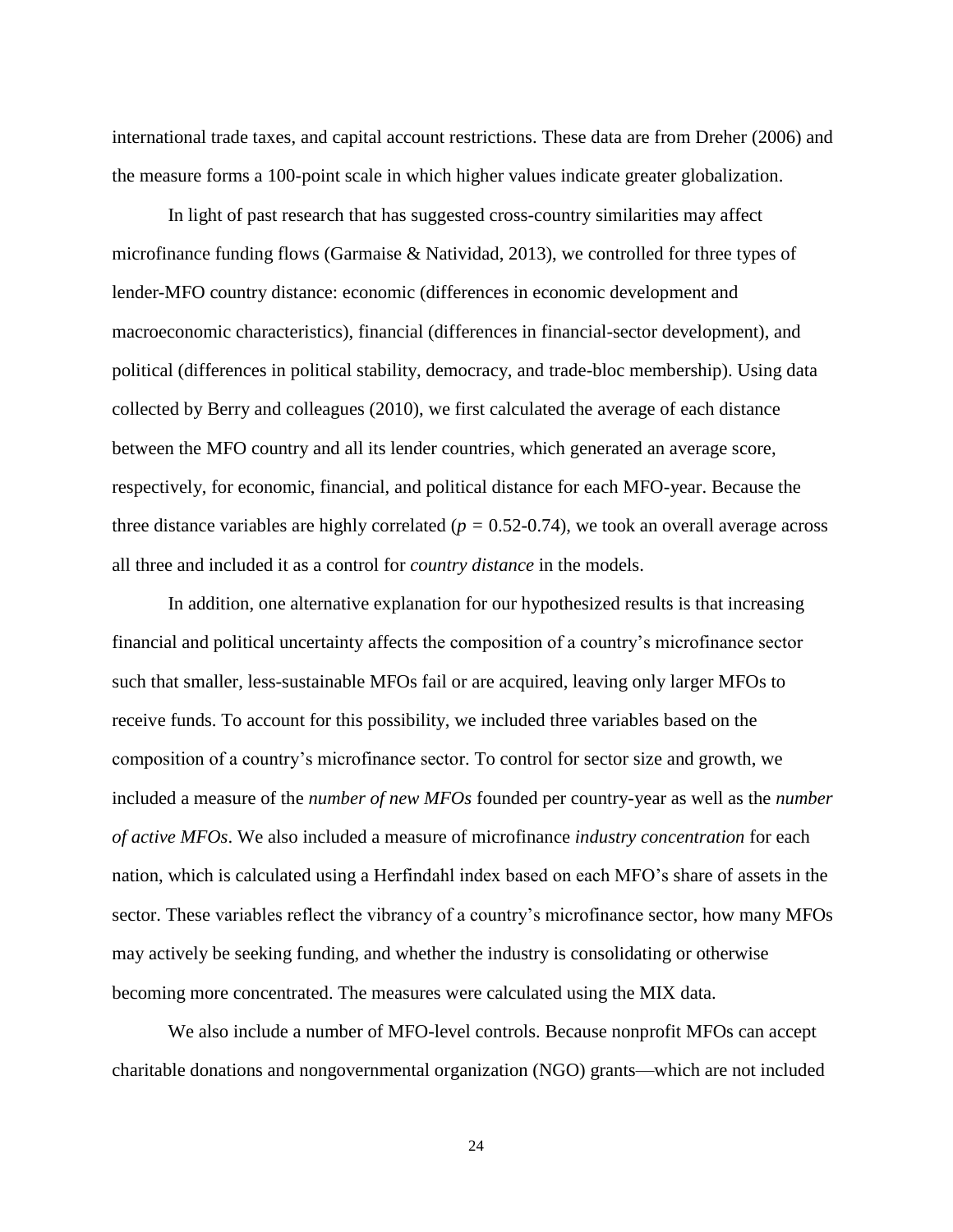in our data—they may be less likely to seek loans (Gonzalez, 2010). Thus, we control for *nonprofit* status (coded as "1" for nonprofit). We also control for MFO *age* in years and efficiency, which is the logged number of *borrowers served per loan officer* of each MFO, a standard measure in the microfinance literature (MicroRate, 2013). As noted above, we also controlled for an MFO's *transparency*. As detailed in Table 2, the variable is based on an MFO's Diamond Score from the MIX, which rates the quality and level of transparency in financial reporting, and its regulatory status, which is associated with specific reporting requirements.

Each covariate is lagged one year, with the exception of MFO age. Descriptive statistics and correlations are presented in Table 3. We checked for possible multicollinearity in our model by conducting a variance inflation factor (VIF) test. The maximum VIF score obtained was 7.82 and the mean VIF was 2.72, both below the commonly used threshold value of 10 (e.g., Kennedy, 1992), indicating that multicollinearity was not a concern.<sup>9</sup>

-----Insert Table 3 about here-----

# **Analytic Approach**

 $\overline{\phantom{a}}$ 

In this study, the unit of analysis is the MFO, and the unit of observation is the MFOyear. Our primary dependent variables are commercial and public capital. Each MFO for each year, therefore, has a separate observation for each dependent variable. Based on this, we ran ordinary least squares (OLS) regression models for the amount of commercial capital received per MFO-year, and for the amount of public capital received per MFO-year. All models include country-fixed effects to control for unobserved heterogeneity at the country level and to isolate cross-MFO differences in capital acquisition. A fixed effects model accounts for a country's unobserved characteristics that do not vary over time that may affect MFO funding. This specification is achieved by subtracting the values of each observation from the country mean, removing all between-country differences and leaving only the within-country variation to be

<sup>9</sup> High VIFs are not unusual with the inclusion of interaction variables as the correlations between variables and their interaction terms are high by design. In this case, multicollinearity does not have serious adverse consequences.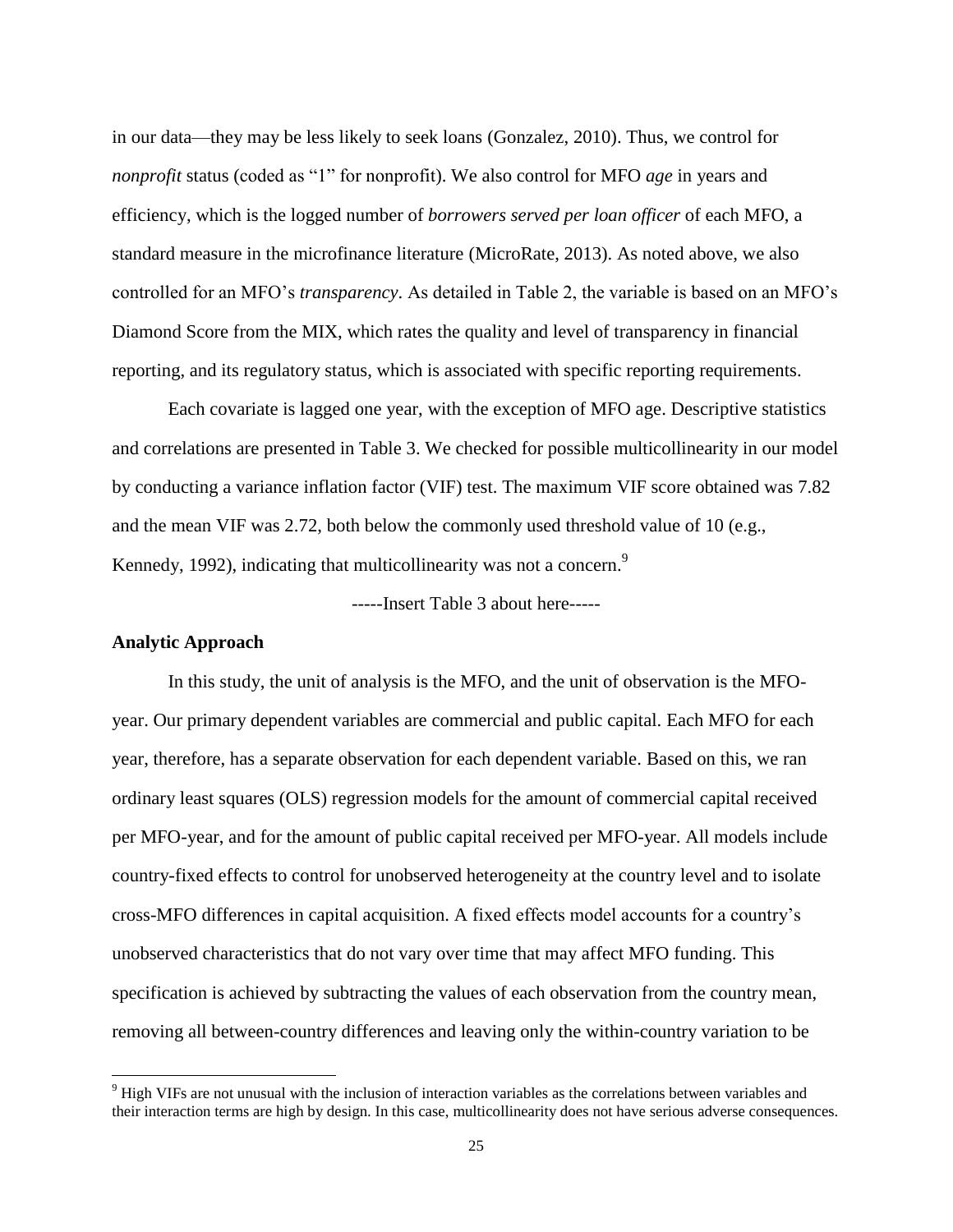explained by the covariates (Wooldridge, 2006). Year-fixed effects were also included to control for any unobserved changes in the macro environment that might affect MFO funding over time. For robustness, we also analyzed the data using different model specifications, which we discuss in our section for robustness checks and supplemental analyses.

#### **RESULTS**

We present the results of our OLS analyses of commercial and public capital acquired by MFOs in Table 4. In model 1, we include only the controls. In models 2 through 8, we test our hypotheses. Model 2 includes the two hypothesized measures of MFO risk: size and financial performance. Models 3 and 4 add the interaction between political uncertainty and size and financial uncertainty and size, respectively. Model 5 includes both size interactions. Models 6 and 7 look at the interactions between political uncertainty and performance and financial uncertainty and performance, respectively. Model 8 contains both performance interactions.

As shown in model 1, both commercial and public funders loan less money to nonprofit MFOs as compared to for-profit ones. This is consistent with research that suggests nonprofit MFOs may rely more heavily on other forms of funding, such as charitable grants (Gonzalez, 2010). There is also a positive relationship between commercial and public funding and MFO age and transparency. Notably, the positive impact of transparency on commercial capital becomes insignificant when MFO size and financial performance are also included in the model. This may reflect an effort among public funders to offset some of the risks associated with funding smaller and less financially strong MFOs by ensuring that those they do lend to have more transparent reporting. There are also a number of differences between commercial and public funders. In nations where economic globalization increased, MFOs received less money from public funders. MFOs in countries with more MFOs received fewer loan dollars from public funders, while MFOs in countries with more MFO foundings received more loan dollars from commercial funders. MFOs also tend to acquire more commercial capital from lenders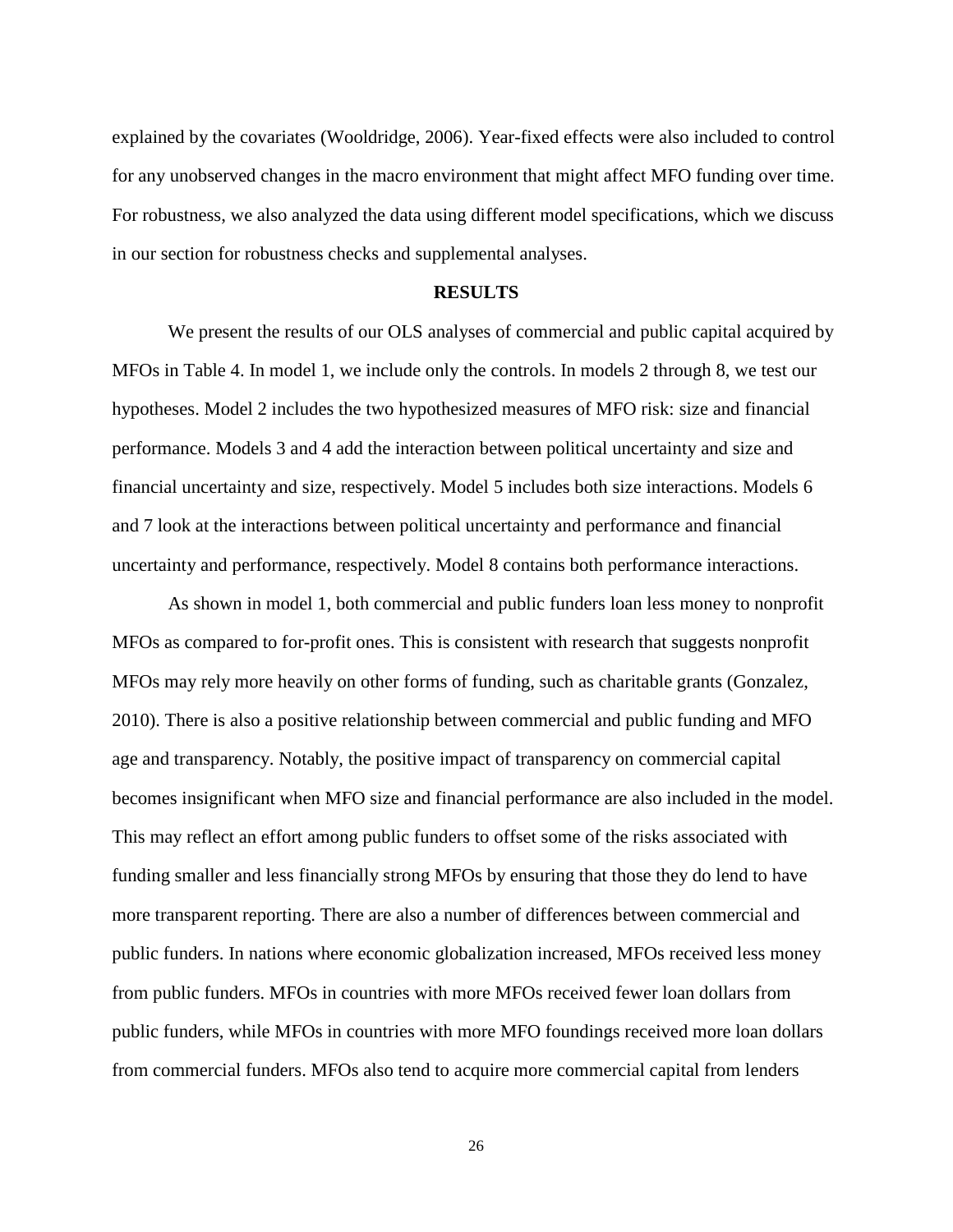based in more economically, financially, and politically distant countries. This may reflect commercial capital flows from more developed countries (e.g., United States and Netherlands) to developing countries. In our supplemental analyses, we further investigate whether our results remain after accounting for the home-country effect of lenders.

Model 1 also shows how country uncertainty affects commercial and public capital flows to a nation's microfinance sector. As expected, there is little evidence of capital flight (i.e., rapid outflow of capital from a nation due to unfavorable events). Financial uncertainty is negatively and significantly related to commercial funding, but there is no effect for political uncertainty. Neither political nor financial uncertainty has a significant impact on public funding.

Hypothesis 1 predicted that commercial capital will be positively related to an MFO's (a) size and (b) financial performance. Results from model 2 support both predictions and show that commercial funders invest in MFOs that are larger and financially stronger. Holding all covariates at their mean level, the predicted value of commercial investment is \$2,495,500.83. A one standard deviation increase in MFO size (0.97) raises the predicted value of commercial investment by about 128% (\$3,194,241.06), while a one standard deviation increase in financial performance (0.43) raises the predicted value by about 33% (\$823,515.27).

Hypothesis 2 predicted that public funders will lend to MFOs that are (a) smaller and (b) less financially strong. The coefficient for MFO size is in the predicted negative direction but is not significant. Though the results are consistent with the argument that public funders are not sensitive to MFO size in their investment decisions, hypothesis 2a is not supported. Our results provide direct support for hypothesis 2b, though, and show that public funders are more likely to invest in MFOs with weaker financial performance. Holding all covariates at their mean level, the predicted value of public investment is \$53,103.60. A one standard deviation increase in financial performance (0.43) lowers the predicted value by about 51% (\$27,082.84). While there is anecdotal evidence of commercial and public funders competing to invest in the same MFOs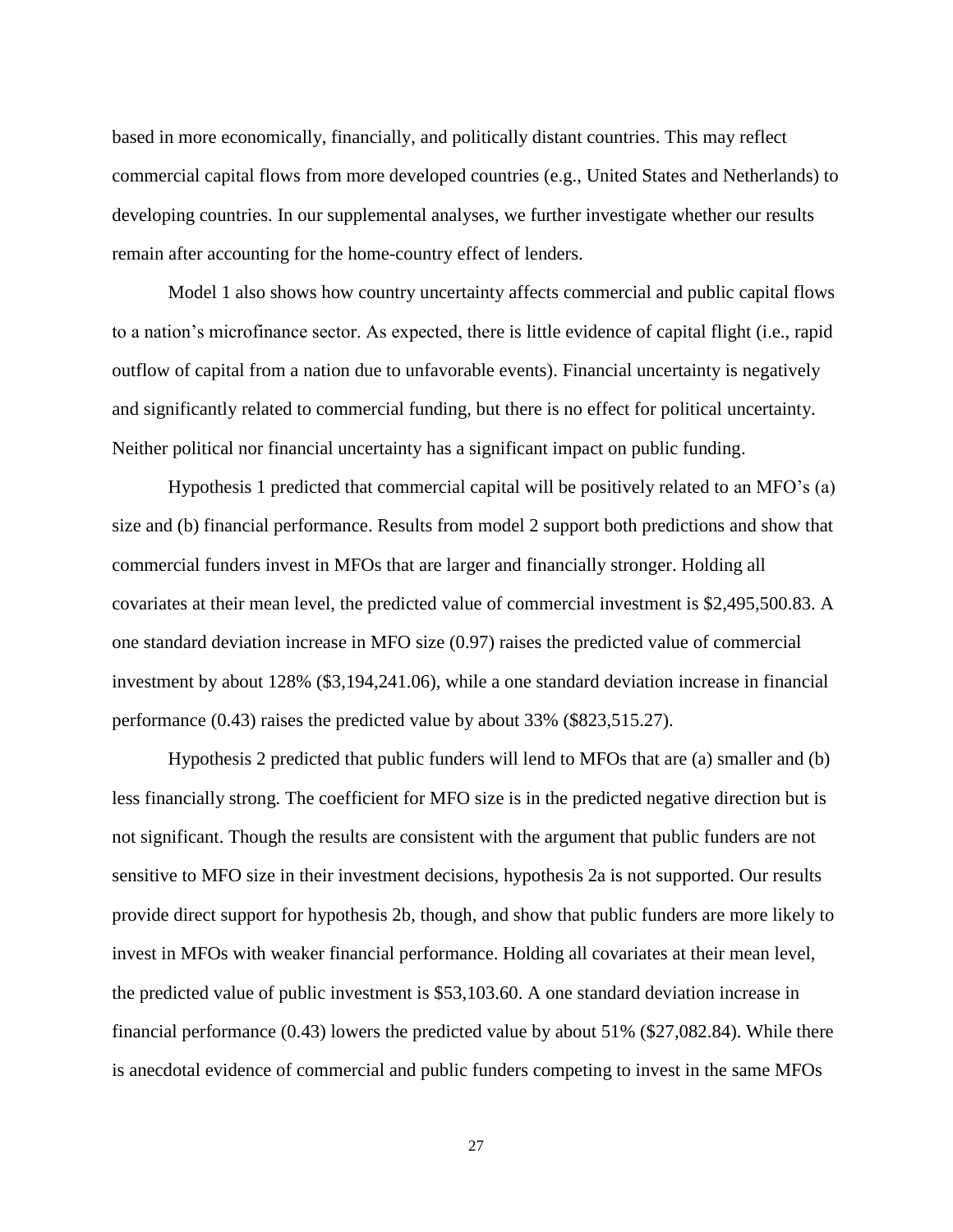(e.g., Abrams & Von Stauffenberg, 2007), our results suggest that, on average, commercial capital goes to larger, financially stronger MFOs, while public capital goes to MFOs of varying sizes that have relatively weaker financial performance. Thus, per the logics approach, in stable environments commercial and public funders appear to be guided by different considerations and channel money to different MFOs.

Hypothesis 3 predicted that when (a) political uncertainty and (b) financial uncertainty in a country increase, the relationship between commercial funding and MFO size will become more positive. Hypothesis 5 predicted a positive interaction between MFO size and (a) political uncertainty and (b) financial uncertainty for public funders, such that the relationship between public funding and MFO size will become less negative. The results from models 3 and 4 show positive and significant interactions for political uncertainty and size and financial uncertainty and size for both commercial and public funders, supporting hypotheses 3 and 5. Yet as models 2 and 3 indicate, the main effect of MFO size was not significant for public funders. Hence, rather than the effect becoming less negative, the relationship between size and public capital becomes positive as political uncertainty increases. Similarly, model 4 reveals that the relationship between MFO size and public capital also becomes positive as financial uncertainty increases. In model 5, the interaction of size and political uncertainty is insignificant for public funders when both sets of interactions are included. Still, as we expected, the results overall show a clear pattern of capital flowing from both funder types to larger MFOs as country uncertainty increases.

To gain more insight into the interaction effects, we plotted the significant interactions based on models 3 and 4 in Figure 1. We also followed Aiken and West's (1991) procedure and conducted simple slope tests for significant interactive terms. In separate equations, we split the two uncertainty variables into two groups—low (below the mean) and high (above the mean) and estimated the effect of MFO size and on both commercial and public capital for both levels.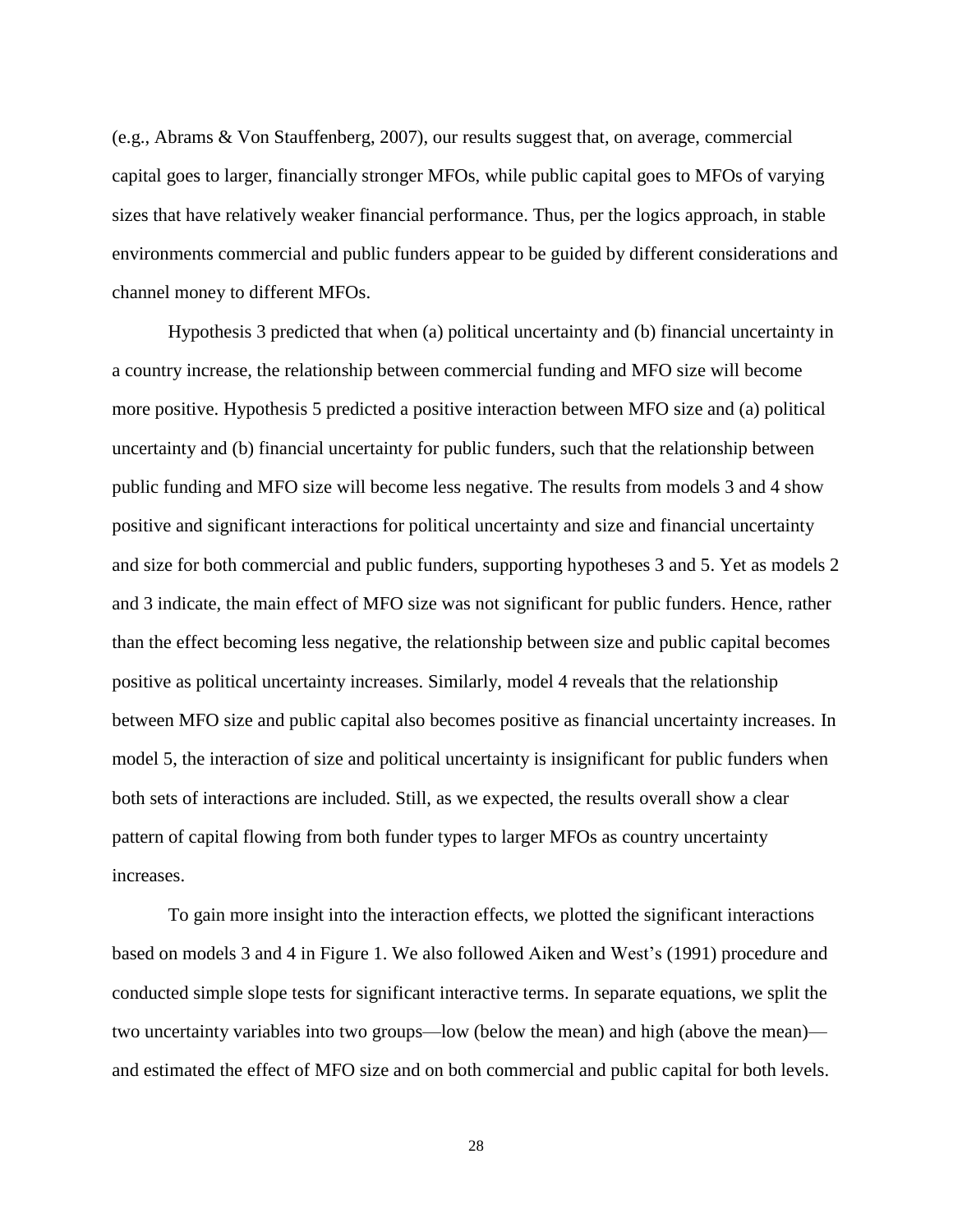We find that MFO size significantly predicts commercial funding when political uncertainty is high (simple slope  $b = 3.036$ ,  $p < 0.001$ ) and when it is low ( $b = 1.011$ ,  $p < 0.001$ ). MFO size also significantly predicts public funding when political uncertainty is high (simple slope  $b =$ 1.829,  $p < 0.05$ ), but not when it is low ( $b = -0.505$ ,  $p > 0.10$ ). We similarly find that MFO size significantly predicts commercial funding when financial uncertainty is high (simple slope  $b =$ 3.365,  $p < 0.001$ ) and when it is low ( $b = 1.037$ ,  $p < 0.001$ ). MFO size also significantly predicts public funding when financial uncertainty is high (simple slope  $b = 8.298$ ,  $p < 0.001$ ), but not when it is low ( $b = -0.735$ ,  $p > 0.10$ ).

In models 6 through 8, we find mixed support for hypothesis 4, which predicted that when political uncertainty and financial uncertainty in a country increase, the relationship between commercial funding and MFO financial performance will become less positive. As political uncertainty increases, the financial performance of MFOs becomes a less heavily weighted criterion in commercial funders' lending decisions. We do not observe a similar effect for financial uncertainty, however. This may be due to the fact that MFOs with strong past financial performance are well-positioned to deal with the volatility introduced by domestic inflation and currency devaluations (which can be partly managed through local currency loans from a funder), whereas the more fundamental changes to the "rules of the game" that may accompany political uncertainty (North, 1991) might make it difficult to predict future financial performance from the past (Haunschild & Miner, 1997). As expected, the financial performance of MFOs does not affect public funders under higher country uncertainty.

In Figure 2, we plot the significant interaction based on model 6. We again ran a simple slopes test by splitting political uncertainty into a low and high group as described above and estimating the effect of financial performance on commercial capital. Results show that financial performance is not significantly related to commercial funding when political uncertainty is high  $(b = -0.741, p > 0.10)$ , but it is when political uncertainty is low  $(b = 1.733, p < 0.001)$ .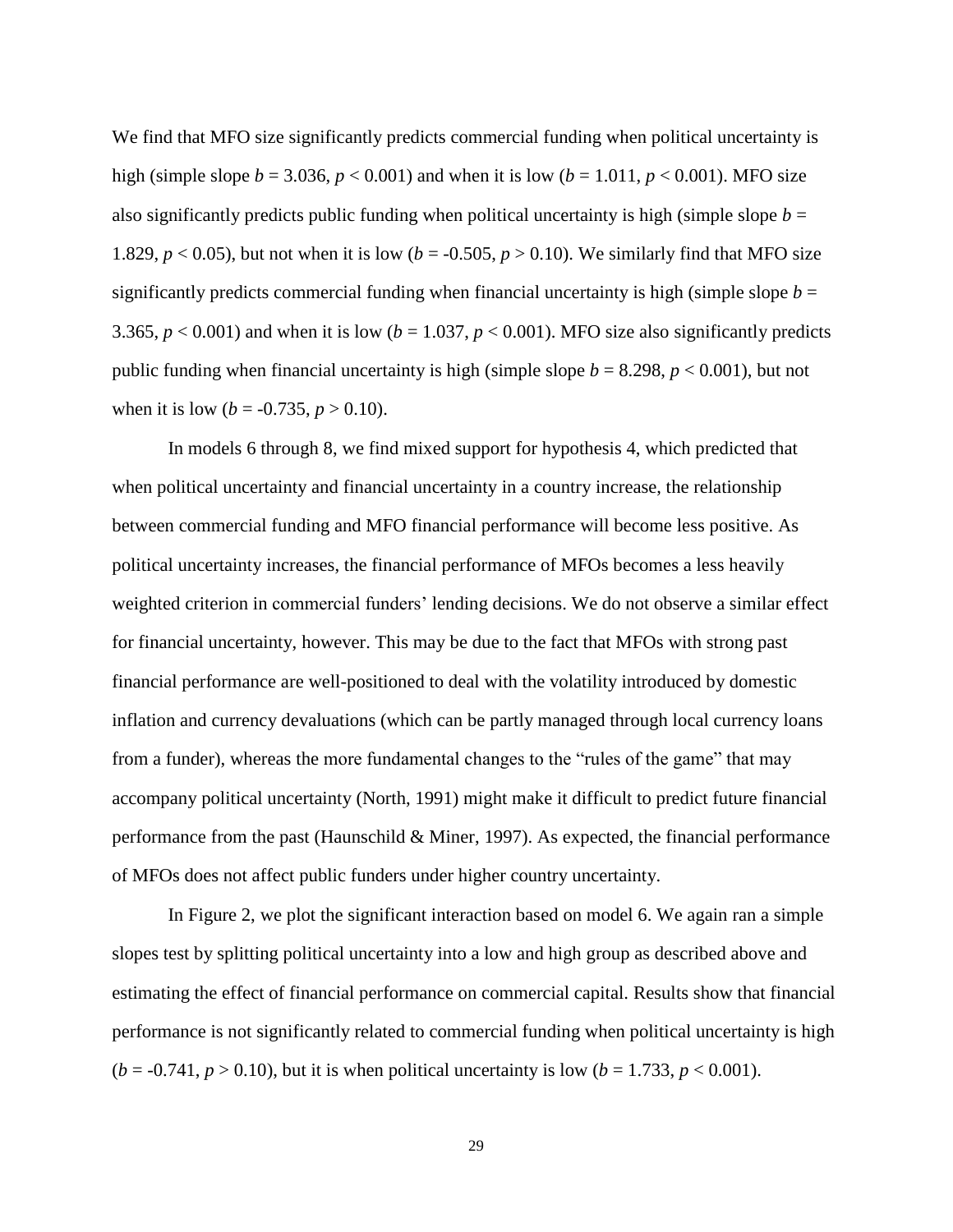-----Insert Table 4 and Figures 1 and 2 about here-----

#### **Robustness Checks and Supplementary Analyses**

We conducted a number of robustness checks and ran a variety of supplementary models to help rule out alternate explanations and bolster our findings. The results of these analyses can be viewed at [https://mfifunding.wordpress.com.](https://mfifunding.wordpress.com/)

*Alternate modeling approaches.* We took steps to ensure our findings were robust to alternate modeling approaches. First, it is possible that the funds an MFO receives from one funder-type (e.g., public) may correlate with those it receives from another (e.g., commercial). If true, separate equations might lead to inefficient estimates, with disturbances contemporaneously correlated across equations (Zellner & Huang, 1962). To account for this possibility, we used seemingly unrelated regression, which enables joint estimation of multiple regression models, each with its own error term, and thus corrects for the possibility of correlation among error terms (Kennedy & Fiss, 2009). Our findings are robust to this alternate approach.

There may also be concerns with modeling multilevel data such as ours (i.e., MFOs within nations) using OLS regression because the standard errors of observations at lower levels of analysis may not be independent. To ensure this did not bias our results, we used hierarchical linear regression, or multilevel mixed-effects models (HLM). Results are consistent with our reported models. However, while this approach explicitly accounts for the multilevel nature of our data, we chose to report OLS models as our main analysis for three reasons: (1) OLS is more commonly used than HLM, which eases interpretation of our results among a broader readership; (2) the use of country-fixed effects in OLS helps to address non-independence of standard errors across levels of analysis, and (3) standard HLM models do not allow us to control for potential unobserved country-level variables as with fixed effects OLS regression (Chaplin, 2003).

*Alternate dependent variables.* Another potential issue is that, while there is precedent for analyzing overall investment levels in both the management (e.g., Pahnke et al., 2015; Wry et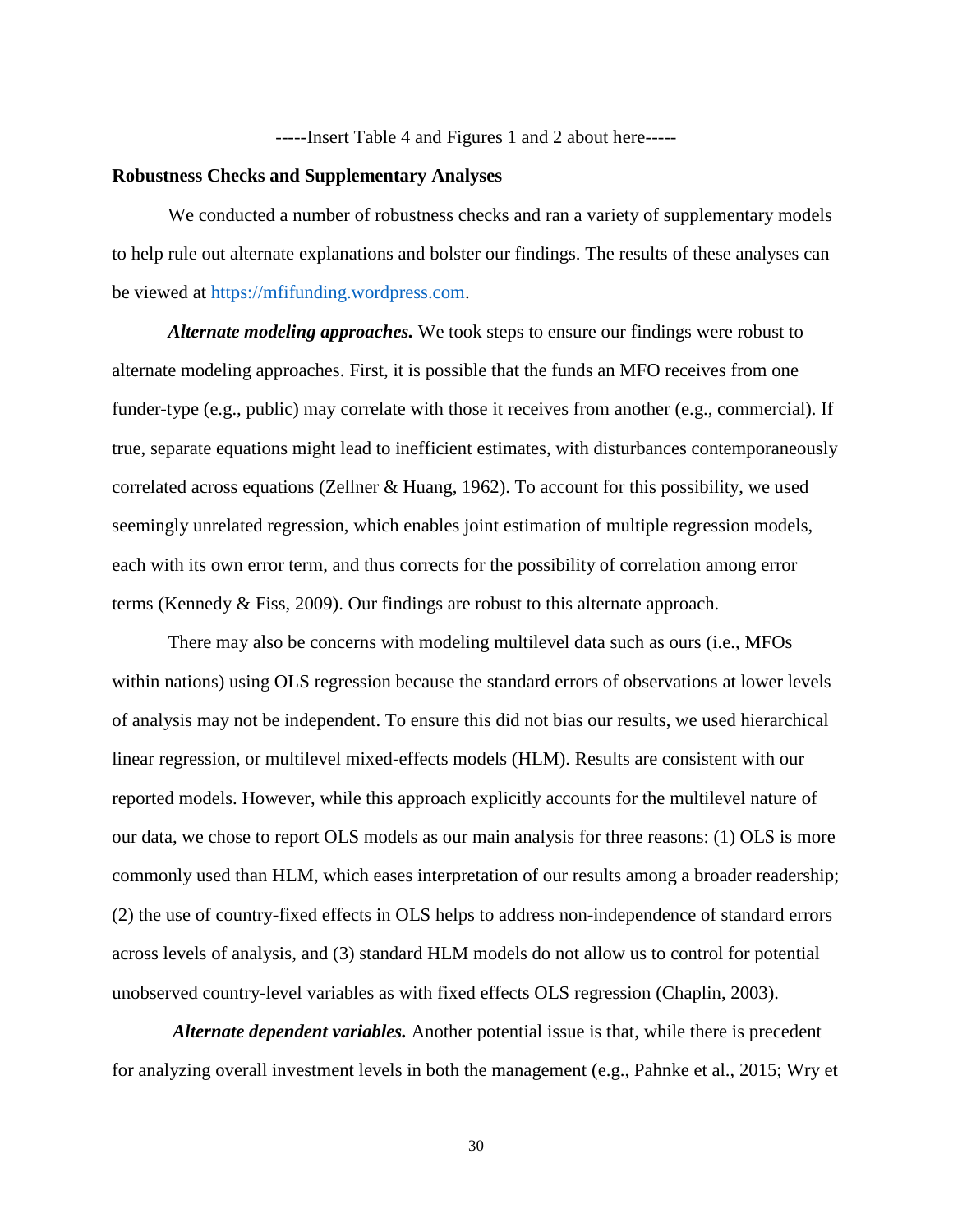al., 2014) and microfinance literatures (Gonzalez, 2010; Sapundzhieva, 2011), there are other potential ways to measure funding. We ran models with alternate dependent variables to ensure our results were robust to different measures. First, the practical value of a loan may be related to its term (Fama & French, 2012). For example, a \$1 million loan may have different implications if its repayment term is two versus ten years. While data for loan term is not as complete as for loan amount, we constructed an alternate variable where we divided the amount of each loan by its term in years. Despite the data loss, results using this variable were similar to our reported findings. Second, while there are good reasons to expect funders respond to uncertainty by shifting which MFOs they lend to, the finance literature points to other potential responses; namely charging higher interest and/or reducing the length of the loan term (Fama & French, 2012). While data for these measures are sparse, we ran models using interest rate and loan length as dependent variables. The results are more suggestive than authoritative, but there is little to suggest these are tools that either funder-type typically uses in response to uncertainty.

*Alternate influences on funder behavior.* In developing our approach, we argued that it is important to attend to the ways that environmental uncertainty affects organizational behavior. We recognize, however, that the environment includes unmeasured features that may affect how an organization acts. This issue is accounted for, in part, by our use of country-fixed effects, as this addresses unobserved variance in each nation where loans are made. Still, many funders are not based in the countries where they make loans, and this means that their behavior may also be affected by home-country influences. As a check, we ran separate models comparing funders in the United States and the Netherlands—the nations with the most microfinance funders—to all other foreign funders. We do not observe any systematic differences across these funders, thus suggesting that home-country influences do not affect our results in a meaningful way.

In addition, while the microfinance literature suggests that commercial and public funders comprise meaningful groupings, as Table 1 shows, there are subtypes therein. We took steps to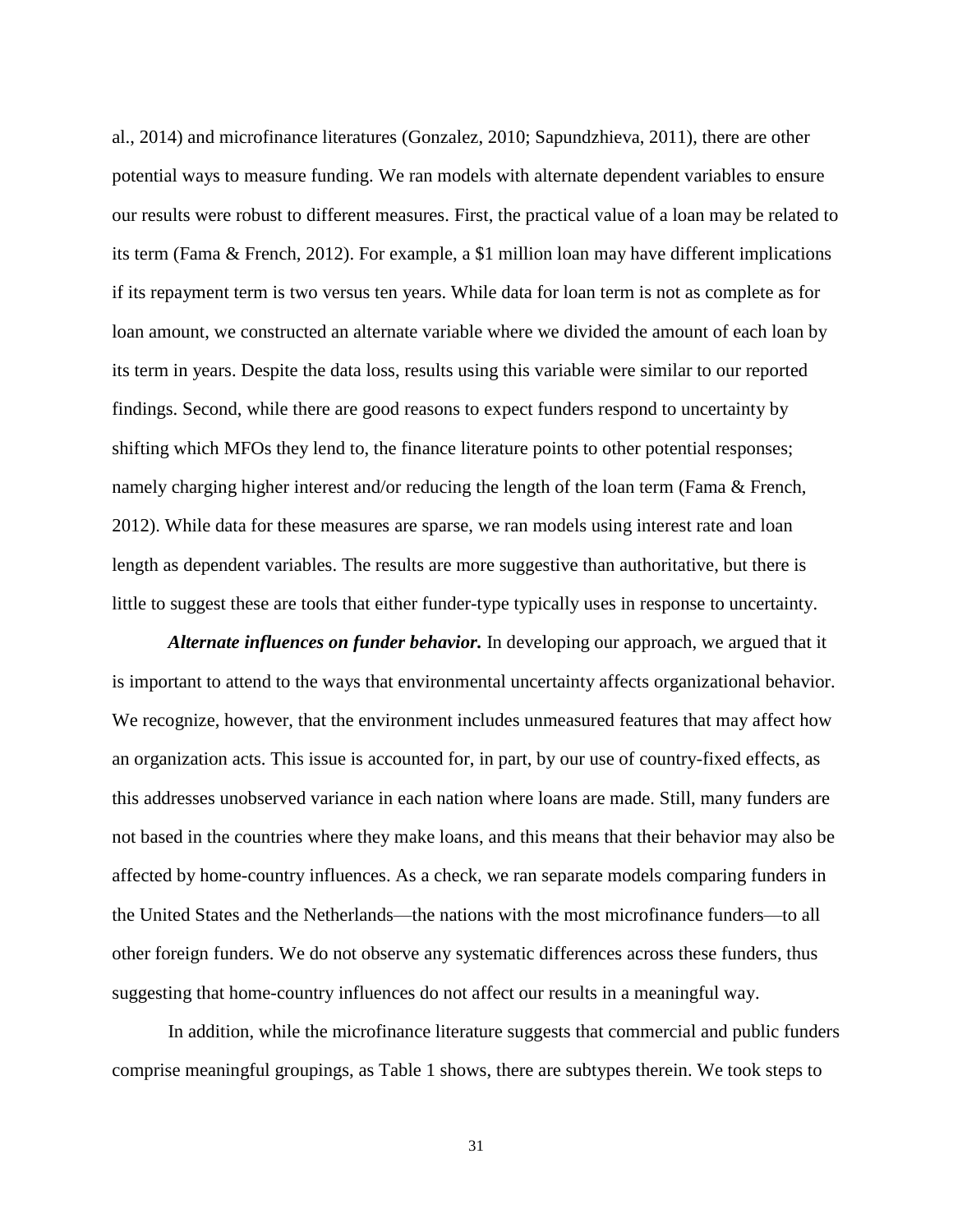ensure that subgroup heterogeneity was not a concern in our analysis. Models that distinguish between different types of commercial and public funders show that, while overall patterns are mostly similar across subtypes, there are some differences. Most notably, government funders differ from DFIs in that they seem to favor larger MFOs. Still, we urge caution when interpreting these results as the number of government funders in any one nation is small, making countryfixed effects models unstable. In comparison, there are many DFIs present in most nations, and these collectively account for a much greater portion of overall funding (Sapundzhieva, 2011).

Also, while there are good theoretical reasons—supported by our interviews—to expect that the behavioral patterns we observe are a result of funders acting in logic-consistent ways in settled versus uncertain contexts, an alternate explanation is that they are changing their logics. Studies suggest this might happen if there is a field-level shift in expectations for how certain types of firms should behave, or if individual firms are motivated to replace their leadership with people who adhere to a different logic (Haveman & Rao, 1997; Thornton, 1999). We see little evidence for either. Many funders operate in multiple countries, and most investment funds, private equities, and DFIs are based in the United States or Western Europe (Gonzalez, 2010). We found nothing in the microfinance literature to suggest that expectations for how commercial or public funders should behave shifted over our analysis period at either the field-level, or individually across countries. It seems equally unlikely that funders would be motivated to alter their overall interests in response to uncertainty in individual host countries.

Still, we took steps to empirically rule out this alternate explanation. As the concern with logic change is primarily relevant for public funders, we focused our analysis on them. First, we ran funder-fixed effects models comparing public funder behavior in the most (top half) and least (bottom half) uncertain nations in our analysis. As expected, we see a large difference in the coefficients for MFO size. These results suggest that behavior is being driven by country-level factors, rather than a logic shift at the funder-level. As a further check, we also ran models with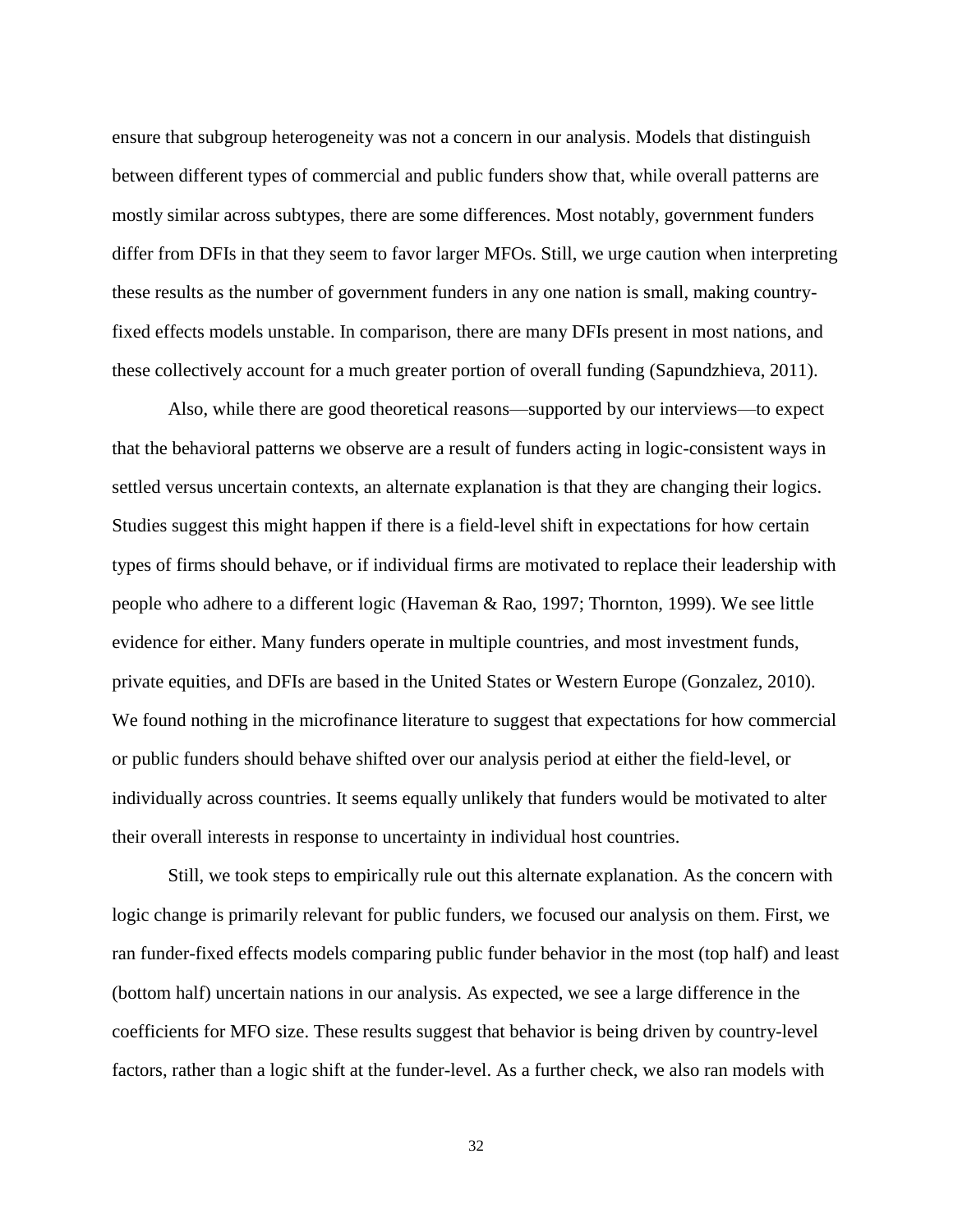fixed effects at the funder-MFO dyad level. This specification analyzes temporal differences in the relationship between a given funder and a given MFO. Results show a positive significant interaction between MFO size and uncertainty, and a modestly significant negative interaction between MFO performance and uncertainty. This shows that uncertainty influences specific MFO investment relationships over time, providing additional evidence against logic change.

Finally, it is possible that MFO size and performance capture management quality, which might suggest a different interpretation of our results. This issue is partially accounted for through the inclusion of MFO transparency in our models, as there is evidence that financial reporting quality is associated with professional management (Armendariz & Morduch, 2010). Still, we took the additional step of investigating this using a survey that we distributed to each MFO in our analysis. The goal was to collect data on each MFO's management quality by asking "How important are the following to your organization: (1) formal rules and procedures, (2) internal financial controls, (3) employee training, (4) internal efficiency, (5) risk management, and (6) personal accountability?"<sup>10</sup> In sum, we received 193 responses and found no systematic response bias (i.e., size, performance, and transparency of responding and nonresponding MFOs were similar). We used this data to build an additive index of MFO management quality. While the small sample size precluded using the variable in formal models, the measure is not highly correlated with MFO size (-.04) or performance (-.13). Thus, while management quality may be a relevant investment consideration, it appears to be distinct from our key independent variables.

*Implications of our findings.* It is important to understand the consequences of our finding that funding increasingly flows to large MFOs when a nation becomes more uncertain. An obvious implication is that smaller MFOs may find it difficult to finance their loan portfolios even if they are financially sustainable, which negatively affects the health of these organizations and can undermine competition in a country's microfinance sector (Abrams & Von Stauffenberg,

 $\overline{\phantom{a}}$ 

 $10$  The practitioner literature suggests that these are key factors that reflect an MFO's commitment to professional management (Ikeanyibe, 2009; MicroRate, 2013).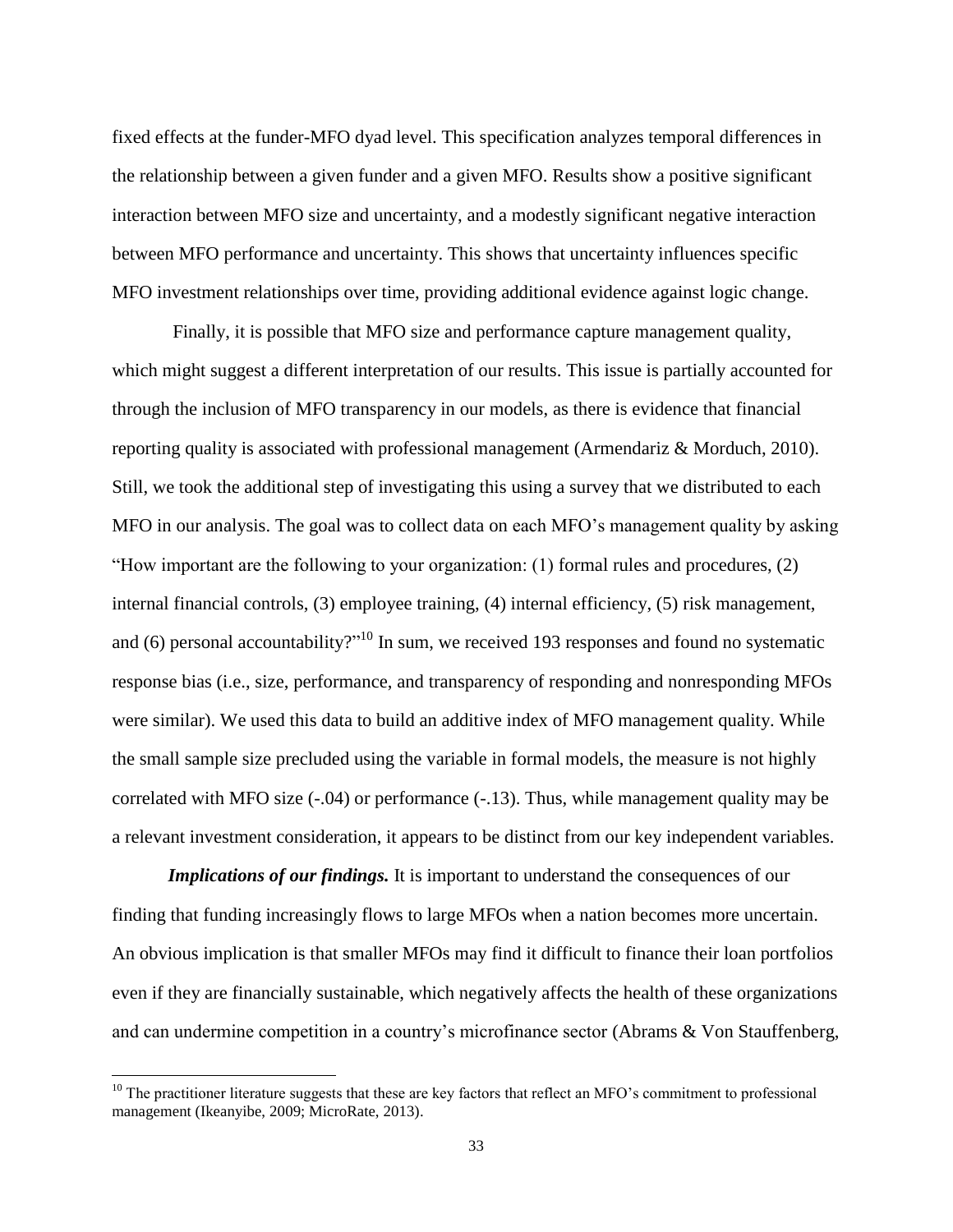2007). There are also concerns about capital flowing primarily to larger MFOs because some have suggested these organizations are less committed to social outreach (Frank, 2008).

To test this directly, we use generalized least squares models with MFO-level fixed effects to test the relationship between MFO size and two measures commonly used in the microfinance literature to assess social outreach: average loan size, which captures the extent to which MFOs target higher-income clients who can afford to borrow larger amounts; and the proportion of borrowers who are women, which captures an MFO's willingness to target the most at-risk population of potential clients (Cull et al., 2009; Roberts, 2013). Results are shown in Table 5 and show that, on average, larger MFOs engage in significantly less outreach. The shifts we observe in funder behavior may thus have negative effects on a nation's microfinance sector. When financial uncertainty and political uncertainty increase, loans flow to larger MFOs and away from others that are more highly committed to poverty reduction.

-----Insert Table 5 about here-----

# **DISCUSSION**

Over the past three decades, microfinance has emerged as an important tool to combat poverty. While research has focused primarily on the downstream impacts of lending to the poor (e.g., Banerjee et al., 2015), we analyze upstream funding flows. Doing so is important because most MFOs are not self-financed but rather intermediaries that aggregate external funds and disperse them as loans (Sapundzhieva, 2011). Although funding is a critical component of the microfinance ecosystem, scholarly inquiry in the area has been limited. Academics have made important inroads into enhancing our understanding of microfinance funding by studying crossnational capital flows and interest rates (Garmaise & Natividad, 2010; Tchuigoua, 2014). Practitioner research has used largely anecdotal evidence to argue that funders compete to invest in the largest, financially strongest MFOs (Von Stauffenberg & Rosas, 2011).

By leveraging the most inclusive database that has been assembled to date, our study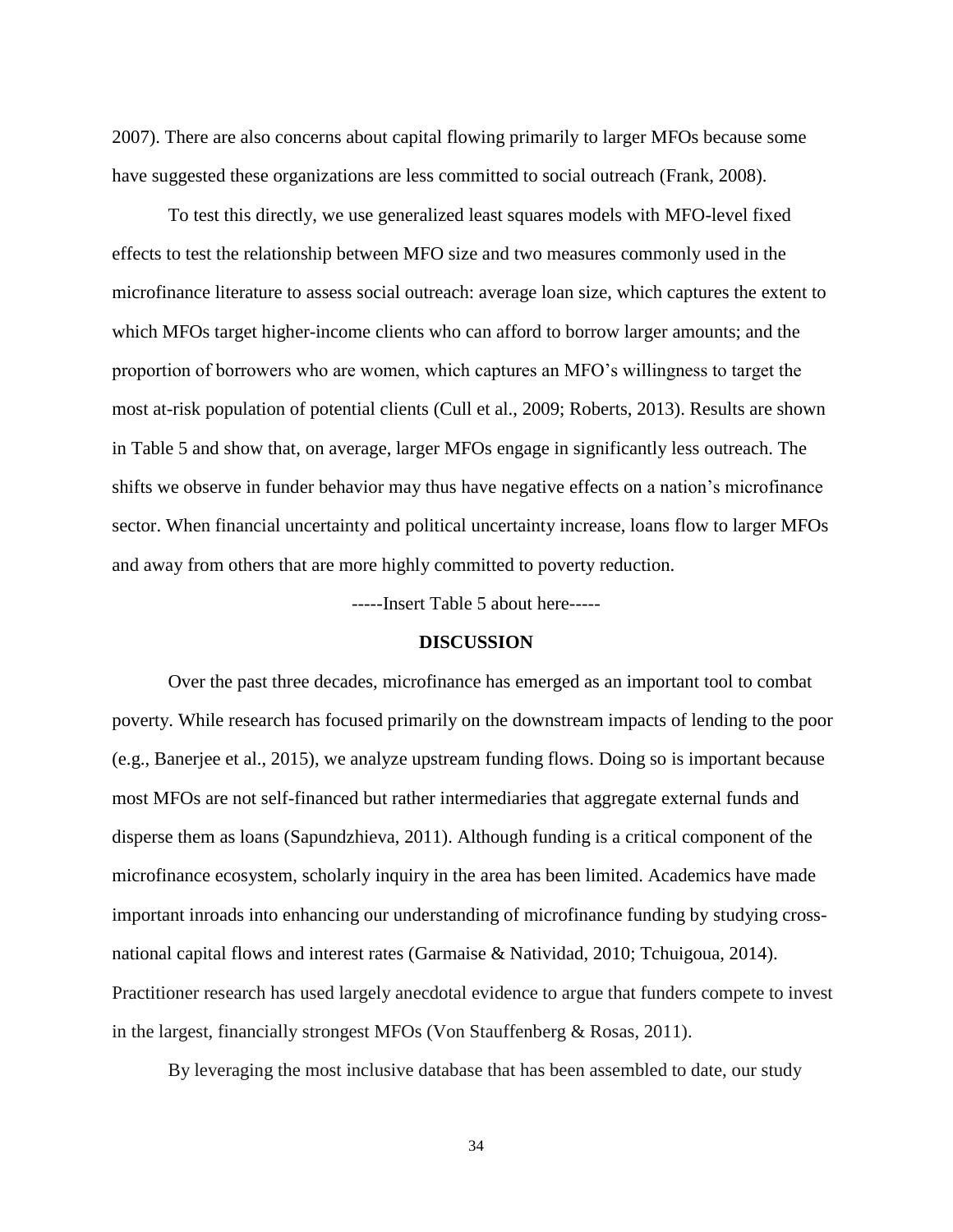provides the first systematic global analysis of microfinance funding. We apply insights about institutional logics to make baseline predictions about lending differences among commercial and public funders. We then extend this to consider how the types of behavior that a logic produces might shift in the face of growing uncertainty. As expected, we find that commercial and public funders lend to different types of MFOs in stable environments but that this difference recedes as the external environment becomes less predictable. Under such conditions, both types of funders focus more heavily on MFO size, whereas financial performance becomes less important as an investment criterion. Smaller MFOs are thus less likely to attract funding, which has potentially negative implications for the level of competition, service, and social outreach in a nation's microfinance sector (Von Stauffenberg & Rosas, 2011; Wiesner & Quien, 2010).

#### **Theoretical and Practical Implications**

*Implications for organizational theory*. Theoretically, our primary contribution is to advance knowledge about the link between institutional logics and organizational practices. As numerous studies have shown, the logics perspective helps to explain organizational action by recognizing that shared beliefs about appropriate behavior—or cultural influences—are not just externally imposed (Scott, 2001) but are also internalized by decision-makers (Thornton et al., 2012). As a result, firms that adhere to the same logic tend to behave in similar ways. Yet, while this work has enhanced our understanding about why organizations within the same field or industry act differently, a focus on singular contexts has contributed to theoretical blind spots related to the influence of broader contextual forces that may affect the types of behavior that are associated with a logic. Indeed, despite recognizing that firms often operate across multiple geographies, most studies have assumed that logics are linked to specific practices (Vasudeva et al., 2013). Some have suggested that this link is not always so tight and that practices may change due to learning (Feldman & Pentland, 2003), drift (Clemens & Cook, 1999), or active deviation (Lounsbury & Crumley, 2007). Still, behavioral shifts are theorized as idiosyncratic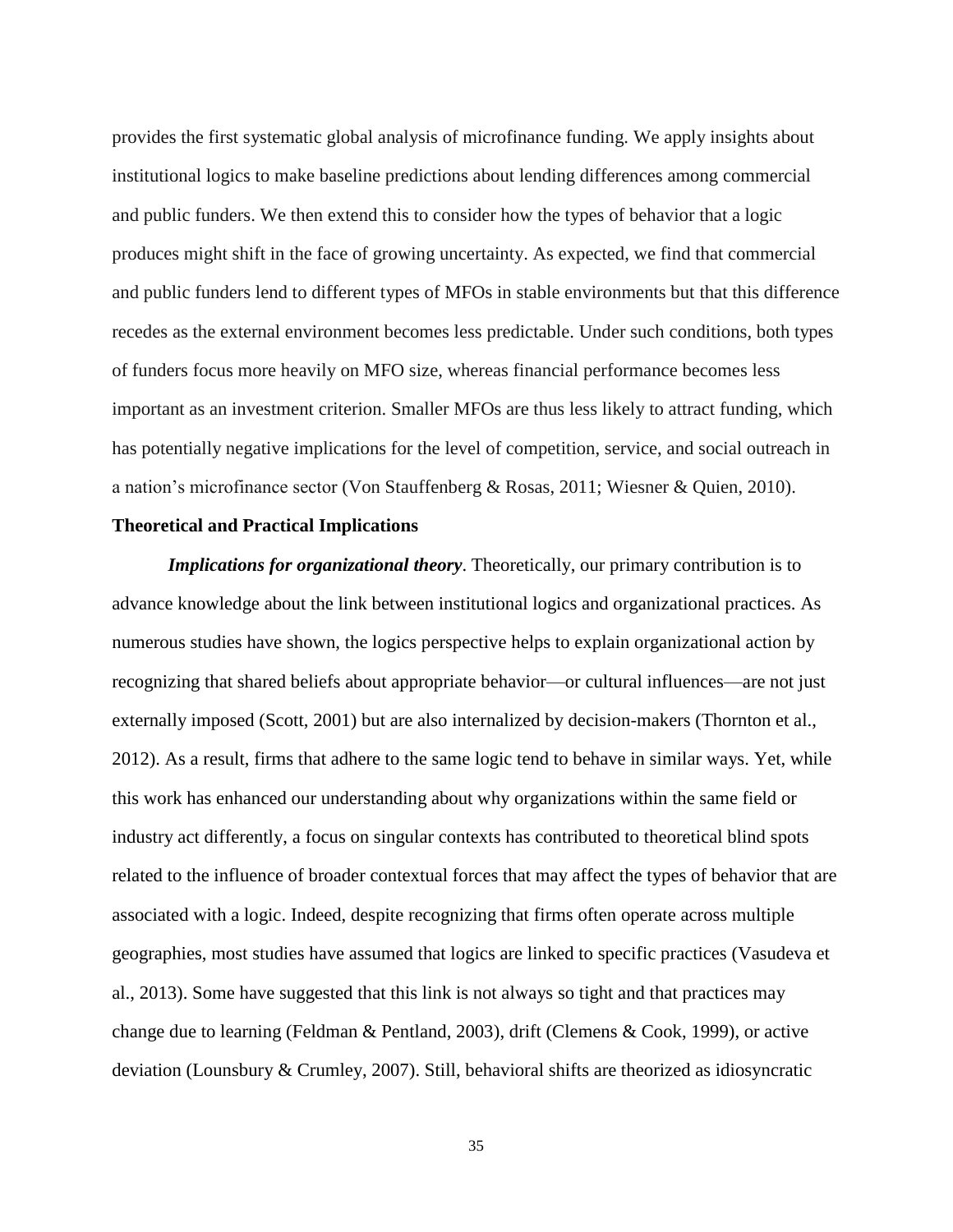and unlikely to generate systemic change unless actors mobilize to alter a field's dominant logic (Rao et al., 2003), frame contested practices as legitimate (Smets et al., 2012), or replace a firm's top managers (Thornton & Ocasio, 1999).

Our study adds insight by showing that organizations that adhere to a given logic may behave in reliably different ways depending on the environment they are in. Specifically, we connect the logics perspective with research on how firms respond to uncertainty in the external environment. We note that uncertainty disrupts the link between actions and expected outcomes and thus creates an impetus for behavioral change (Davis et al., 2009). As logics serve as the lens through which decision-makers interpret and respond to the external environment, we show that uncertainty leads to organizations altering their behavior in ways that are perceived as rational for pursuing their interests. As a result, the practices of firms that adhere to different logics may converge or diverge in different contexts. Our study therefore highlights the contextual nature of the link between logics and practices and helps sensitize scholars to outcomes that might be missed by applying the logics perspective alone.

In this way, we go beyond studies that have examined the influence of multiple logics and externally imposed institutional demands as sources of practice variation (e.g., Greenwood et al., 2011) and direct attention to the potential for material forces to mediate the influence of cultural ones. This hearkens back to early organizational research where scholars endeavored to map the features of the external environment (Emery & Trist, 1965; Thompson, 1967) and suggests that this work is relevant to contemporary theoretical debates. Indeed, we show that by considering the material features of a firm's environment, further insight can be gained into how actors use logics as a resource to guide behavior, rather than conforming to specific behavioral precepts oblivious to contextual contingencies (Battilana, Sengul, Pache, & Model, 2014; Pache & Santos, 2013; Wry & York, 2015). We anticipate that future research will work to deepen our understanding of the ways in which cultural and material influences work in tandem to shape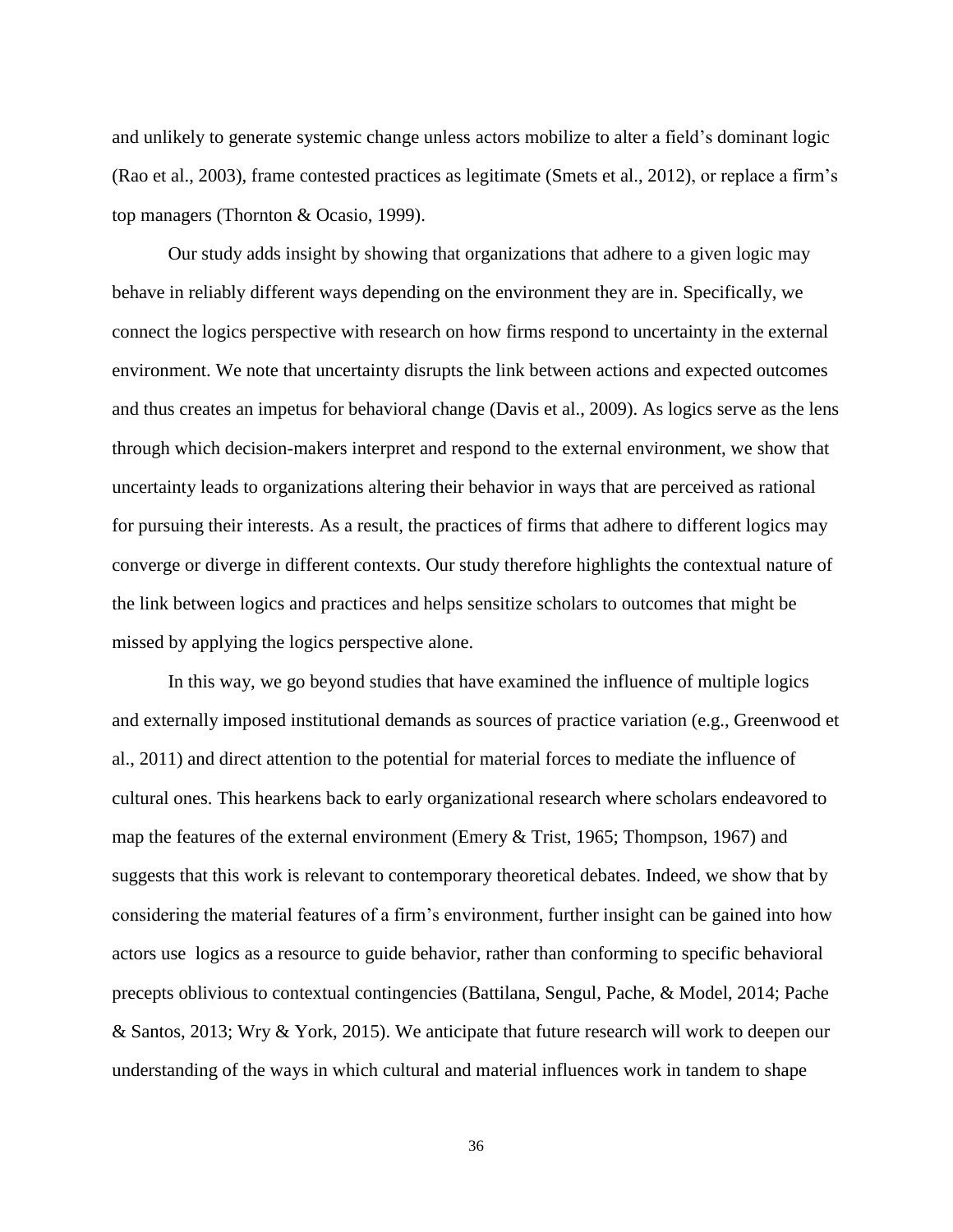organizational action. Further, while we focus on one facet of the external environment, our approach could be easily extended to consider how practices associated with a logic might differ across communities (Marquis & Lounsbury, 2007), societies (Vasudeva et al., 2013), or industries (Thornton & Ocasio, 1999), thus suggesting a broad range of research applications.

In addition, our study has implications for research on foreign aid which, for the most part, has focused on understanding aggregate funding flows between countries (e.g., Fleck & Kilby, 2006). We show that organizational theory can help to derive novel insights by drawing attention to the interests and actions of the firms that provide these funds. This is important because a focus on overall funding flows says little about the uses and efficacy of aid dollars (Alesina & Dollar, 2000). The substantive work of poverty reduction is done by organizations; examining how they are funded has the potential to yield more granular insights that link aid dollars to outcomes of interest. The application of institutional logics thus has the potential to extend our understanding of the dynamics of foreign aid by unearthing organization-level variance that is masked in country-level analyses. As such, our study suggests an important role for organizational theory in linking organizational decision-making to practices that directly affect societal welfare (see also Cobb, 2016; Tilcsik & Marquis, 2013).

*Implications for microfinance research*. It is generally accepted that funders consider MFO size, financial performance, and transparency in their funding decisions. Yet, while studies have suggested that these attributes are differently attended to by commercial and public funders, there have been no systematic predictions about the nature of these differences. In this regard, the institutional logics perspective usefully directs attention to the varying bases of interest and action among different types of funders, and thus supports predictions about which MFO features are attended to and valued when making lending decisions. The logics perspective also supports predictions about how an organization's actions, but not interests, might change under different conditions, thus helping to reconcile conflicting claims about commercial and public funders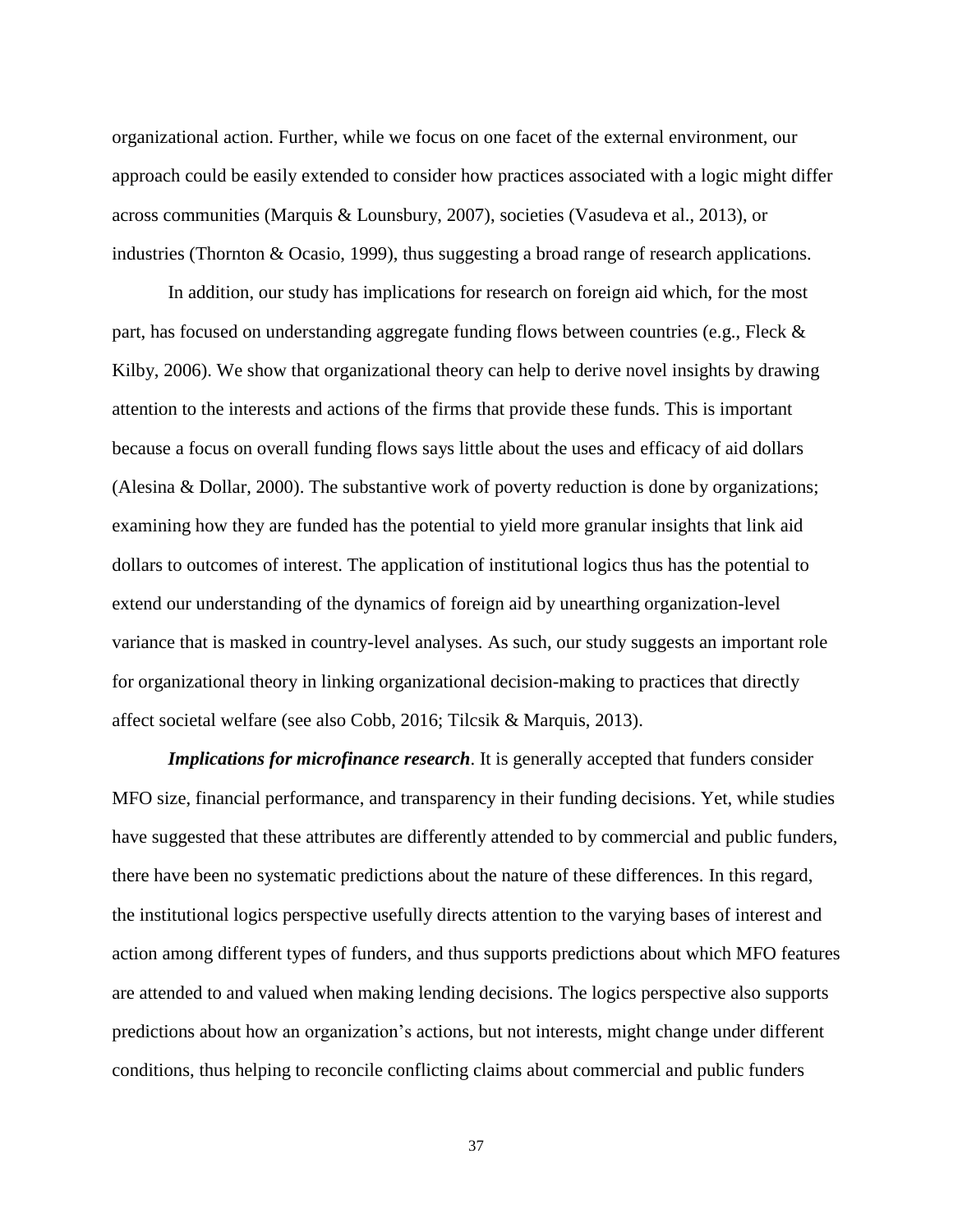being competitors rather than complements (Gonzalez, 2010; Von Stauffenberg & Rosas, 2011).

A focus on country-level uncertainty also helps to illuminate the influence of national context on microfinance sector health and efficacy. Environmental uncertainties are recognized as important in microfinance funding decisions (BlueOrchard, 2015; Kiva, 2015), but this assumption has not yet been examined empirically. Our findings suggest that smaller MFOs will find it difficult to access funding as uncertainty rises, which can strain an MFO's cash position and increase its risk of failing (Reille et al., 2011). Further, when capital flows into larger MFOs that engage in less social outreach, a smaller portion of external funding can be expected to reach very poor and female borrowers. This is especially problematic when uncertainty in a nation rises, as this disrupts labor markets, creates unforeseen expenses, and reduces purchasing power, all of which increase the likelihood of vulnerable groups falling into poverty (Adger, 2006; Sen, 1981). There is also evidence that entrepreneurship increases in volatile environments (George, Kotha, Parikh, Alnuaimi, & Bahaj, 2015), furthering the need for microfinance. Our findings thus suggest that rising uncertainty creates more need for microfinance but works through the logics of different funders to undermine outreach in the sector.

We also make an empirical contribution to microfinance research. To date, practitioners and ratings agencies have used composite measures that combine MFO size, performance, and transparency to organize MFOs into risk tiers (MicroRate, 2013; Sapundzhieva, 2011). We cast doubt on the empirical validity of this approach by showing that these factors do not correlate in a way that supports their integration. We also show that size and performance are differently weighted by commercial and public funders and that the importance of these variables shifts in different ways as a nation becomes more uncertain. The relationship between funding and MFO attributes is thus more nuanced and contextually dependent than what has been portrayed to date.

*Practical implications*. Our study also has implications for MFOs. In particular, results suggest that one way in which MFOs can maintain access to funding under uncertainty is to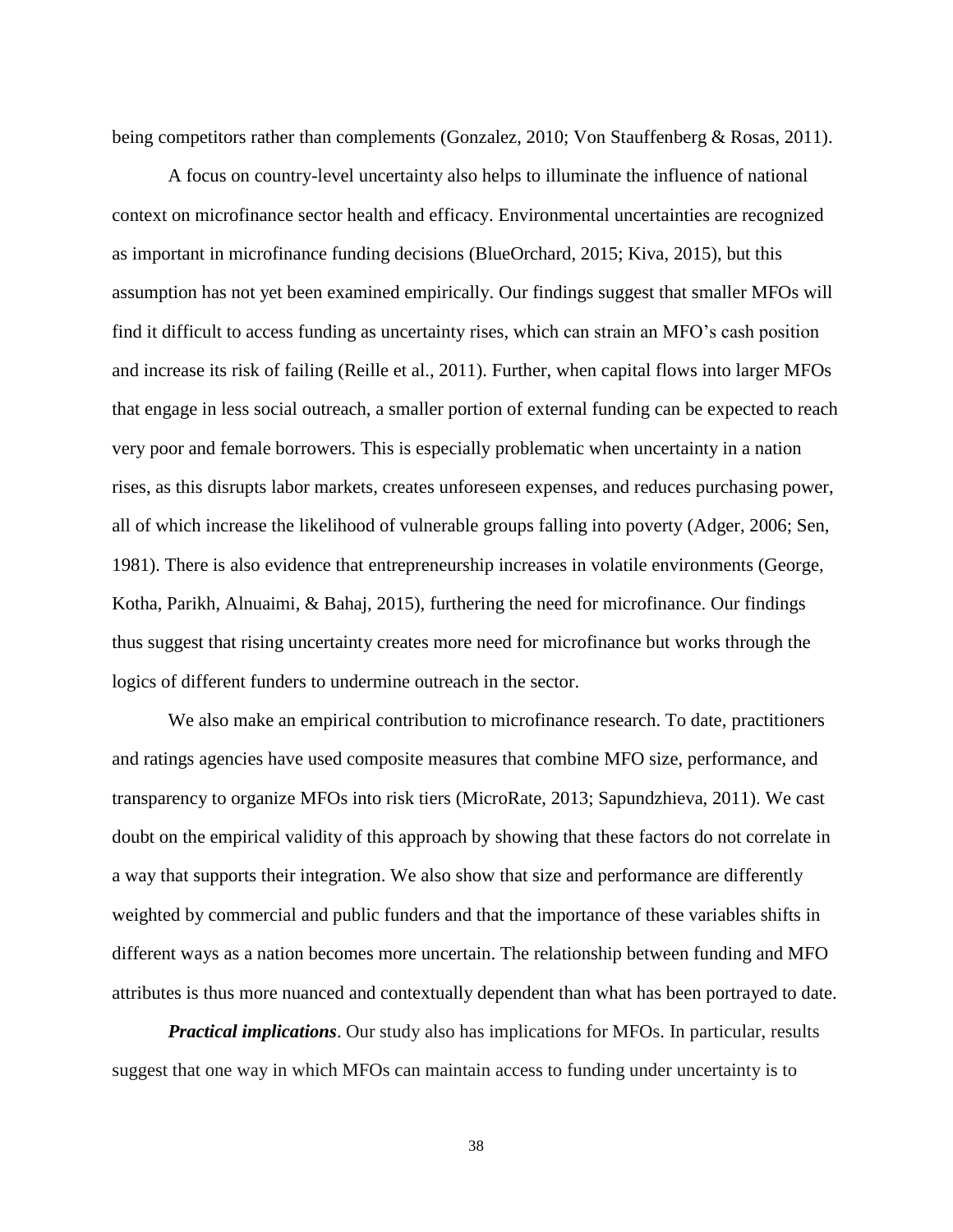grow. Strategies such as organic growth, mergers, or extra-organizational linkages such as consortia or alliances may help an MFO buffer against rising uncertainty (Pfeffer & Salancik, 1978). Such strategies may be difficult, though, especially in volatile environments. We looked for examples of these strategies in response to uncertainty, but did not find any instances in our data or in the practitioner literature. It may be wise, though, for an MFO to proactively form alliances or expand operations in placid environments as a hedge against future uncertainty. Also, unreported models suggest that transparent MFOs may receive more loans from commercial *and* public funders as uncertainty increases. <sup>11</sup> Thus, improved financial reporting may be a cost-effective way for an MFO to stabilize resource flows under uncertainty.

Our study also has implications for public funders. While their individual actions may be consistent with development logic, the collective result of lending to larger MFOs as uncertainty rises is likely at odds with sector development. Given that the link between logics and practices is potentially fluid, this suggests that public funders should consider the collective outcomes of their behavior and work to redefine appropriate action in such contexts (Wry, Lounsbury, & Glynn, 2011). In this regard, one option might be to collaborate and form a reserve capital pool that is dedicated to helping small and financially vulnerable MFOs weather uncertainty. This is not unprecedented, as a number of public funders banded together during the global financial crisis to seed a US\$500 million fund that targeted adversely affected MFOs (Reille et al., 2011).

Further, there may be public policy mechanisms that can help reduce the adverse effects of political and financial uncertainty on MFO funding. Because MFO loan default is the main investment risk for a funder, policies and initiatives that help reduce this risk may be an effective means by which smaller MFOs that are more focused on social outreach can still receive funding when environmental uncertainty increases. To the extent that foreign governments and aid agencies see development finance as valuable tool for supporting a nation's microfinance sector,

 $\overline{\phantom{a}}$ 

<sup>&</sup>lt;sup>11</sup> These models are available to view at [https://mfifunding.wordpress.com/supplementary-analyses/.](https://mfifunding.wordpress.com/supplementary-analyses/)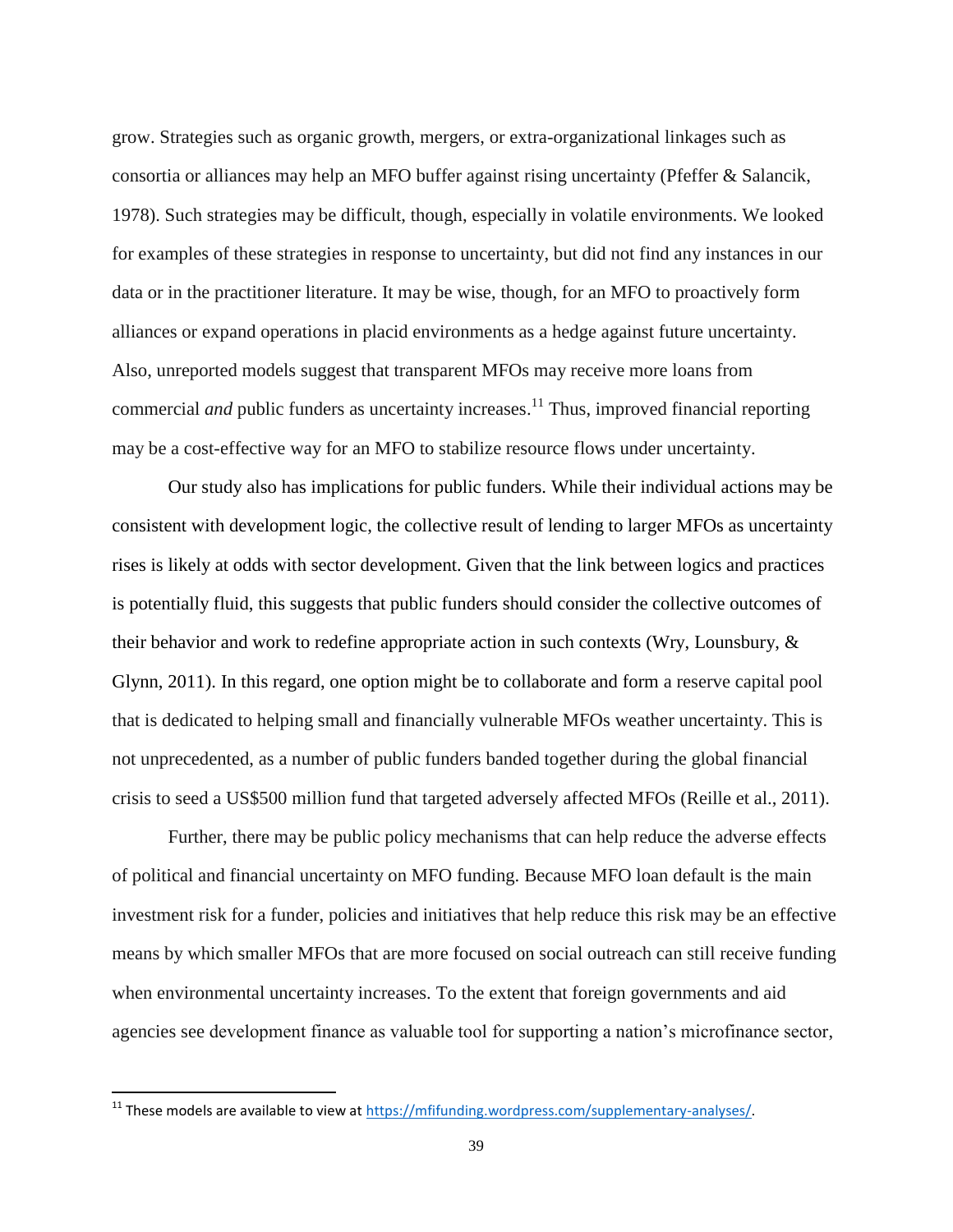offering loan guarantees or other forms of protection may help to inoculate funders against increasing uncertainty that would otherwise alter their investment behavior. Similarly, providing subsidized loan insurance to smaller MFOs may help these organizations weather environmental shocks that affect their ability to obtain capital and repay their loans. Host country governments may also offer such protections, through this may become challenging as they, themselves, are forced to deal with rising uncertainty. Thus, while loan guarantees and insurance systems may create moral hazards and adverse selection, careful initiatives may lower MFO investments risks, thereby contributing to stable investment flows and a healthy funding ecology amid uncertainty.

#### **Limitations and Future Research**

There are limitations to our study that highlight opportunities for future research. Empirically, our analysis is limited to debt financing and thus is not inclusive of all MFO funding. While the vast majority of funds are issued through loans, future studies should examine other types of investment, such as grants and equity. Also, because our data only track loans, we are unable to analyze funds that support capacity building and regulatory infrastructure in a nation's microfinance sector. Additional analyses will be possible as this data becomes available.

Further, while funding is a crucial part of the microfinance ecosystem, we recognize that its effects are contingent on a nation's capacity to regulate the microfinance sector (Ledgerwood et al., 2013). When safeguards are not in place to guard against over-borrowing by clients and unhealthy competition among MFOs, there is evidence that increased funding can have negative consequences. For instance, a glut of foreign capital contributed to a proliferation of Bosnian MFOs that competed with each other for business, issued progressively riskier loans, and made the sector susceptible to crisis (Reille et al., 2011). Thus, while uncertainty contributes to one set of challenges in microfinance funding, stable contexts may come with their own issues. Our findings should be interpreted with this consideration in mind.

Finally, while our analysis suggests that organizations shift their behavior in ways that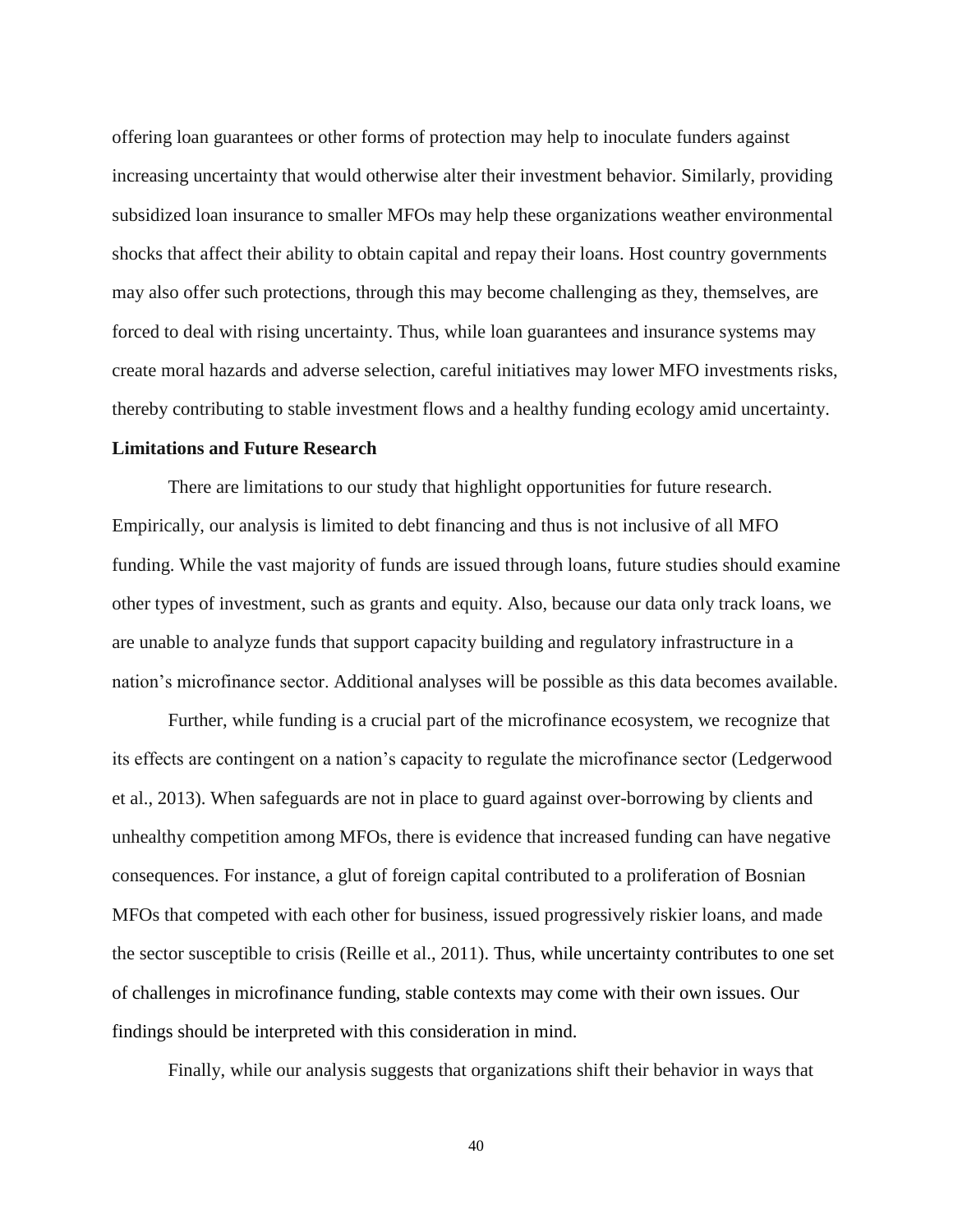they perceive as logic-consistent, other audiences may have a different interpretation. Indeed, there is evidence that some microfinance observers consider it 'mission drift' when public funders invest in large MFOs (Von Stauffenberg & Rosas, 2011). While there are no data for us to examine this or its implications directly, it nonetheless points to interesting avenues for future research. Debates about mission drift are endemic to sectors where firms pursue both financial and social aims (Battilana  $\&$  Lee, 2014); our approach suggests this may be due to conflicting interpretations from internal and external audiences about what sorts of behavior are appropriate vis-à-vis a particular logic. We envision future research examining conflicts that arise, not just among groups that adhere to different logics but also among those that disagree over how to interpret the same logic. It would be interesting to study the challenges this presents for organizations, especially those pursuing pro-social aims.

# **CONCLUSION**

Microfinance is a tool with the potential to make a meaningful contribution to global poverty reduction. Yet in their attempts to study the impacts of microfinance loans, scholars have largely overlooked the question of how these loans are financed. Building on and extending the institutional logics perspective and using the most comprehensive database of microfinance funding constructed to date, we show that commercial and public funders invest in different types of MFOs in stable environments but these differences retreat in potentially problematic ways as uncertainty increases and the need for microfinance intensifies. In so doing, the research presented here suggests that an organizational approach can usefully illuminate processes that shape the efficacy of microfinance as a way to address the grand challenge of global poverty.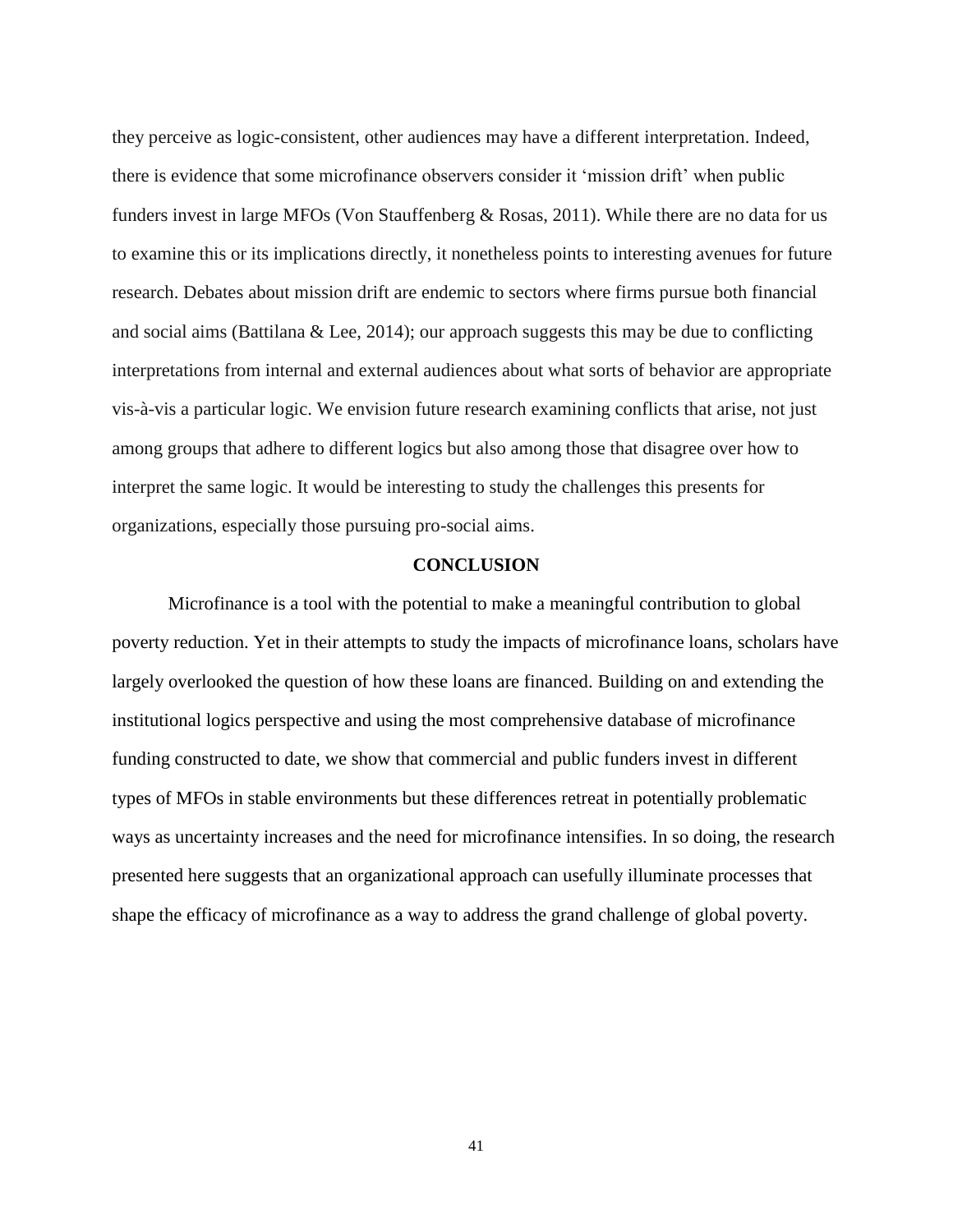| Table 1. Description and Statistics on Microfinance Funder Types |  |  |
|------------------------------------------------------------------|--|--|
|------------------------------------------------------------------|--|--|

| <b>Funder</b><br><b>Type</b> | <b>Sub-types</b>                                                         | # of<br>Lenders* | $(\%)$ of all<br>Loans | <b>Avg Loan</b><br>Size (\$US) | <b>Illustrative Mission Statements</b>                                                                                                                                                                                                                                                                                                                                                    |
|------------------------------|--------------------------------------------------------------------------|------------------|------------------------|--------------------------------|-------------------------------------------------------------------------------------------------------------------------------------------------------------------------------------------------------------------------------------------------------------------------------------------------------------------------------------------------------------------------------------------|
|                              |                                                                          |                  | 25.20%                 | \$1,085,163                    | Combating poverty is [our] ultimate goal as part of Spain's overall<br>foreign policy                                                                                                                                                                                                                                                                                                     |
| <b>Public</b>                | Government Programs and<br>Aid Agencies                                  | 244              |                        |                                | [The organization] was established in 1991 to provide a focused<br>approach to the development of the micro enterprise sector by providing<br>or seeing to the critical inputs necessary for growth and sustainability                                                                                                                                                                    |
|                              | <b>Development Finance</b><br>Institutions                               |                  |                        |                                | The Group is committed to alleviating poverty; promoting human<br>development; science and technology; Islamic economics; banking and<br>finance; and enhancing cooperation amongst member countries, in<br>collaboration with our development partners                                                                                                                                   |
| <b>Commercial</b>            | <b>Financial Institutions</b>                                            | 990              | 71.40%                 |                                | The Company seeks to achieve a commercially acceptable total return<br>that will meet or exceed historical returns achieved in the microfinance<br>area of the financial sector in emerging markets primarily via long-term<br>capital appreciation of portfolio investments                                                                                                              |
|                              | Private Corporations<br>Microfinance Investment                          |                  |                        | \$1,212,751                    | To deliver superior returns to our investors by investing in companies<br>improving livelihood or providing access to essential services for low-<br>income communities in emerging markets                                                                                                                                                                                               |
|                              | Funds                                                                    |                  |                        |                                | The objective is to promote microfinance as a viable investment option<br>through the development and management of a marketable portfolio of<br>high performing MFI funds, each offering "double bottom-line" returns<br>comparable with traditional capital market                                                                                                                      |
|                              | Foundations                                                              |                  |                        |                                | Reaching out to the largest number of the poor and disadvantaged<br>households with appropriate microfinance services to enable them to<br>realize their untapped potentials of development through the network of<br>partner [MFO]s                                                                                                                                                      |
| <b>Charitable</b>            | Non-Governmental<br>Organizations<br>Individual /Peer-to-Peer<br>Lenders | 219              | 3.40%                  | \$401,283                      | Through Access to Capital, we work to create economic opportunity for<br>people in emerging markets. By opening new doors to financial services<br>and property rights, we're helping to foster entrepreneurial behavior,<br>economic activity, and job creation. Specifically, we focus on<br>microfinance, small-to-medium enterprise, emerging market ventures,<br>and property rights |

\* 37 of our funders are unknown types.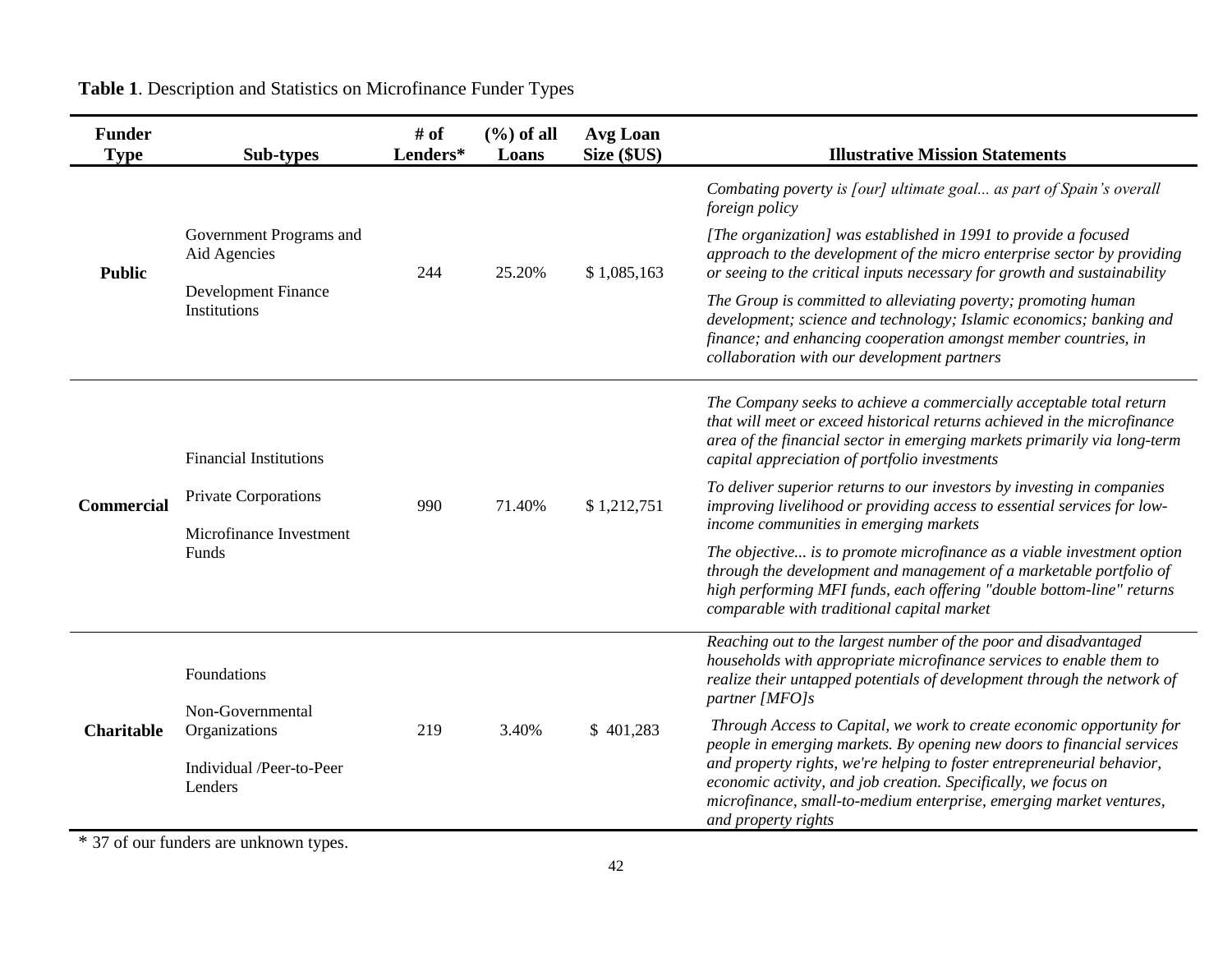| <b>MFO Risk</b><br><b>Dimensions</b>   | Indicators*                         | Description**                                                                                                                                                     |  |  |  |  |
|----------------------------------------|-------------------------------------|-------------------------------------------------------------------------------------------------------------------------------------------------------------------|--|--|--|--|
|                                        | Number of Employees                 | Total number of employees of the MFO                                                                                                                              |  |  |  |  |
|                                        | <b>Total Assets</b>                 | Total of all net asset accounts                                                                                                                                   |  |  |  |  |
| <b>Size</b>                            | Number of Offices                   | Total number of staffed points of service<br>and administrative sites used to deliver or<br>support the delivery of financial services to<br>microfinance clients |  |  |  |  |
|                                        | <b>Return on Assets</b>             | (Net Operating Income, less Taxes) / Assets                                                                                                                       |  |  |  |  |
| <b>Financial</b><br><b>Performance</b> | <b>Operational Self-Sufficiency</b> | Financial Revenue/(Financial Expense +<br>Impairment Loss + Operating Expense)                                                                                    |  |  |  |  |
|                                        | Write-Off Ratio                     | Write Offs / Gross Loan Portfolio                                                                                                                                 |  |  |  |  |
| <b>Transparency</b>                    | MIX's Diamond Score                 | 5-point rating scale to evaluate the quality<br>and transparency of an MFO's financial<br>reporting $(5 =$ highest transparency)                                  |  |  |  |  |
|                                        | <b>Regulated Dummy</b>              | A dummy variable indicating whether an<br>MFO is regulated by a state banking<br>supervisory agency                                                               |  |  |  |  |

**Table 2**. MFO Risk Dimensions and Empirical Indicators

\* All indicators are standardized before the factor analysis

\*\* All descriptions follow the MIX's definitions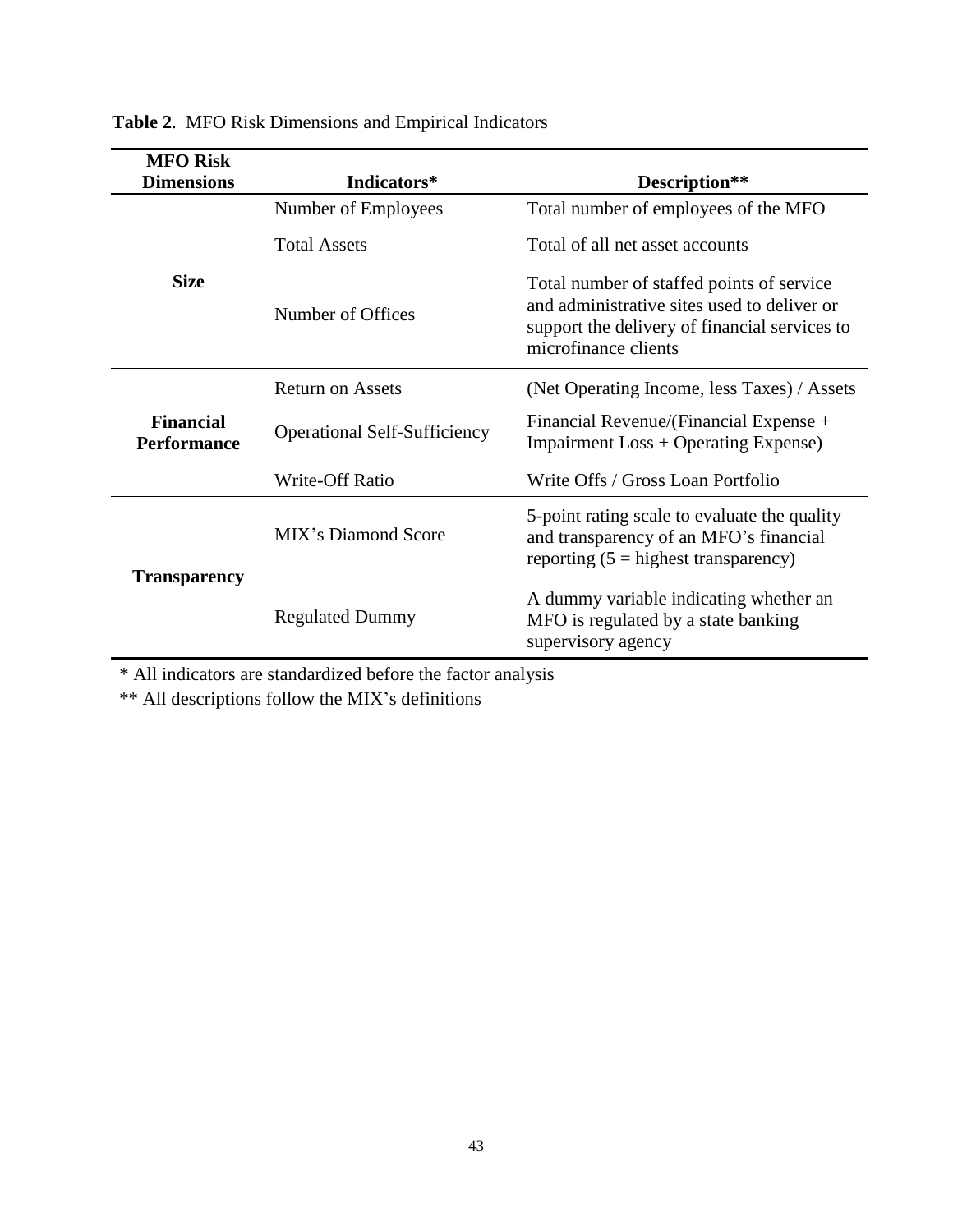| Variables                                                                                                                      | Mean         | S.D.         | $\mathbf{1}$ | $\sqrt{2}$ | 3       | $\overline{\mathcal{L}}$ | 5            | 6            | $\tau$       | 8              | 9            | 10       |
|--------------------------------------------------------------------------------------------------------------------------------|--------------|--------------|--------------|------------|---------|--------------------------|--------------|--------------|--------------|----------------|--------------|----------|
| Commercial capital                                                                                                             | 14.26        | 4.48         | $\mathbf{1}$ |            |         |                          |              |              |              |                |              |          |
| $\overline{2}$<br>Public capital                                                                                               | 8.77         | 7.29         | 0.13         | 1          |         |                          |              |              |              |                |              |          |
| 3<br>GDP per capita                                                                                                            | 7.30         | 0.87         | 0.01         | 0.06       | 1       |                          |              |              |              |                |              |          |
| Net ODA (% of GNI)<br>$\overline{4}$                                                                                           | 3.23         | 4.95         | $-0.10$      | $-0.08$    | $-0.53$ | 1                        |              |              |              |                |              |          |
| Economic globalization<br>5                                                                                                    | 53.39        | 12.42        | 0.09         | 0.01       | 0.53    | $-0.05$                  |              |              |              |                |              |          |
| Country distance<br>6                                                                                                          | 21.91        | 27.10        | 0.10         | $-0.03$    | 0.22    | 0.16                     | 0.43         | 1            |              |                |              |          |
| # of active MFOs<br>7                                                                                                          | 38.90        | 34.23        | 0.10         | 0.14       | $-0.04$ | $-0.39$                  | $-0.30$      | $-0.36$      | $\mathbf{1}$ |                |              |          |
| 8<br># of new MFO founded                                                                                                      | 1.51         | 2.84         | 0.05         | 0.06       | $-0.11$ | $-0.17$                  | $-0.24$      | $-0.21$      | 0.49         | $\mathbf{1}$   |              |          |
| 9<br>Industry concentration                                                                                                    | 0.73         | 0.23         | 0.03         | 0.11       | $-0.11$ | $-0.24$                  | $-0.22$      | $-0.22$      | 0.53         | 0.13           | $\mathbf{1}$ |          |
| MFO age<br>10                                                                                                                  | 13.73        | 8.90         | 0.05         | 0.10       | 0.09    | $-0.15$                  | 0.04         | $-0.10$      | 0.01         | $-0.18$        | 0.11         | -1       |
| 11<br>Nonprofit                                                                                                                | 0.52         | 0.50         | $-0.20$      | $-0.14$    | 0.14    | 0.03                     | $-0.03$      | $-0.03$      | $-0.16$      | $-0.13$        | $-0.04$      | 0.14     |
| 12<br>Borrowers per loan officer                                                                                               | 5.64         | 0.60         | 0.08         | 0.11       | $-0.08$ | $-0.17$                  | $-0.30$      | $-0.21$      | 0.30         | 0.14           | 0.21         | 0.18     |
| 13<br>Transparency                                                                                                             | 0.04         | 0.09         | 0.29         | 0.17       | $-0.13$ | $-0.10$                  | $-0.08$      | $-0.08$      | 0.18         | 0.10           | 0.09         | 0.13     |
| Political uncertainty<br>14                                                                                                    | 38.97        | 6.20         | $-0.06$      | 0.03       | $-0.43$ | 0.14                     | $-0.48$      | $-0.10$      | $-0.01$      | $-0.11$        | 0.16         | 0.13     |
| Financial uncertainty<br>15                                                                                                    | 20.40        | 7.55         | $-0.13$      | $-0.06$    | $-0.08$ | 0.52                     | 0.14         | 0.28         | $-0.52$      | $-0.31$        | $-0.33$      | 0.00     |
| Size<br>16                                                                                                                     | 0.15         | 0.97         | 0.19         | 0.12       | $-0.12$ | $-0.08$                  | $-0.16$      | $-0.13$      | 0.22         | 0.10           | 0.08         | 0.16     |
| Financial performance<br>17                                                                                                    | 0.10         | 0.43         | 0.11         | 0.03       | 0.05    | $-0.10$                  | 0.07         | 0.05         | 0.00         | 0.03           | 0.03         | $0.08\,$ |
| 18<br>Political uncertainty X Size                                                                                             | 0.62         | 9.18         | 0.06         | 0.04       | $-0.07$ | $-0.02$                  | $-0.07$      | $-0.02$      | $-0.03$      | $-0.03$        | $-0.02$      | 0.14     |
| 19<br>Financial uncertainty X Size                                                                                             | $-1.14$      | 5.43         | $-0.17$      | $-0.04$    | 0.14    | $-0.01$                  | 0.13         | 0.11         | $-0.22$      | $-0.09$        | $-0.07$      | $-0.02$  |
| Political uncertainty X Financial performance<br>20                                                                            | $-0.12$      | 4.20         | $-0.02$      | 0.00       | 0.07    | $-0.07$                  | 0.05         | 0.01         | 0.00         | 0.04           | $-0.04$      | 0.06     |
| Financial uncertainty X Financial performance<br>21                                                                            | $-0.27$      | 3.01         | 0.03         | 0.05       | 0.07    | $-0.14$                  | 0.00         | $-0.03$      | 0.10         | $-0.02$        | 0.04         | 0.07     |
|                                                                                                                                |              |              |              |            |         |                          |              |              |              |                |              |          |
| Variables                                                                                                                      | 11           | 12           | 13           | 14         | 15      | 16                       | 17           | 18           | 19           | 20             | 21           |          |
| Nonprofit<br>11                                                                                                                | $\mathbf{1}$ |              |              |            |         |                          |              |              |              |                |              |          |
| Borrowers per loan officer<br>12                                                                                               | 0.05         | $\mathbf{1}$ |              |            |         |                          |              |              |              |                |              |          |
| Transparency<br>13                                                                                                             | $-0.30$      | 0.13         | $\mathbf{1}$ |            |         |                          |              |              |              |                |              |          |
| Political uncertainty<br>14                                                                                                    | 0.06         | 0.19         | 0.09         | 1          |         |                          |              |              |              |                |              |          |
| Financial uncertainty<br>15                                                                                                    | 0.07         | $-0.10$      | $-0.19$      | 0.04       | 1       |                          |              |              |              |                |              |          |
| Size<br>16                                                                                                                     | $-0.08$      | 0.15         | 0.76         | 0.10       | $-0.14$ | 1                        |              |              |              |                |              |          |
| Financial performance<br>17                                                                                                    | 0.00         | 0.12         | 0.41         | $-0.05$    | $-0.08$ | 0.02                     | $\mathbf{1}$ |              |              |                |              |          |
| Political uncertainty X Size<br>18                                                                                             | 0.04         | 0.00         | 0.54         | 0.04       | $-0.01$ | 0.73                     | 0.01         | $\mathbf{1}$ |              |                |              |          |
| Financial uncertainty X Size<br>19                                                                                             | 0.13         | $-0.17$      | $-0.43$      | $-0.02$    | $-0.05$ | $-0.58$                  | 0.05         | $-0.09$      | -1           |                |              |          |
| Political uncertainty X Financial performance<br>20                                                                            | $-0.01$      | $-0.01$      | $-0.11$      | $-0.09$    | $-0.04$ | 0.01                     | $-0.33$      | 0.05         | 0.01         | $\overline{1}$ |              |          |
| Financial uncertainty X Financial performance<br>21<br>$-1.4$ . $-1.1$ . $-1.1$ . $-1.1$ . $-1.1$ . $-1.1$ . $-1.1$ . $0.05$ . | $-0.06$      | 0.06         | 0.12         | $-0.06$    | $-0.07$ | 0.04                     | 0.26         | 0.02         | $-0.01$      | $-0.01$        |              |          |

**Table 3**. Descriptive Statistics and Correlation Matrix of Key Variables\*

\*All correlations equal to or greater than 0.05 are significant (p<.05).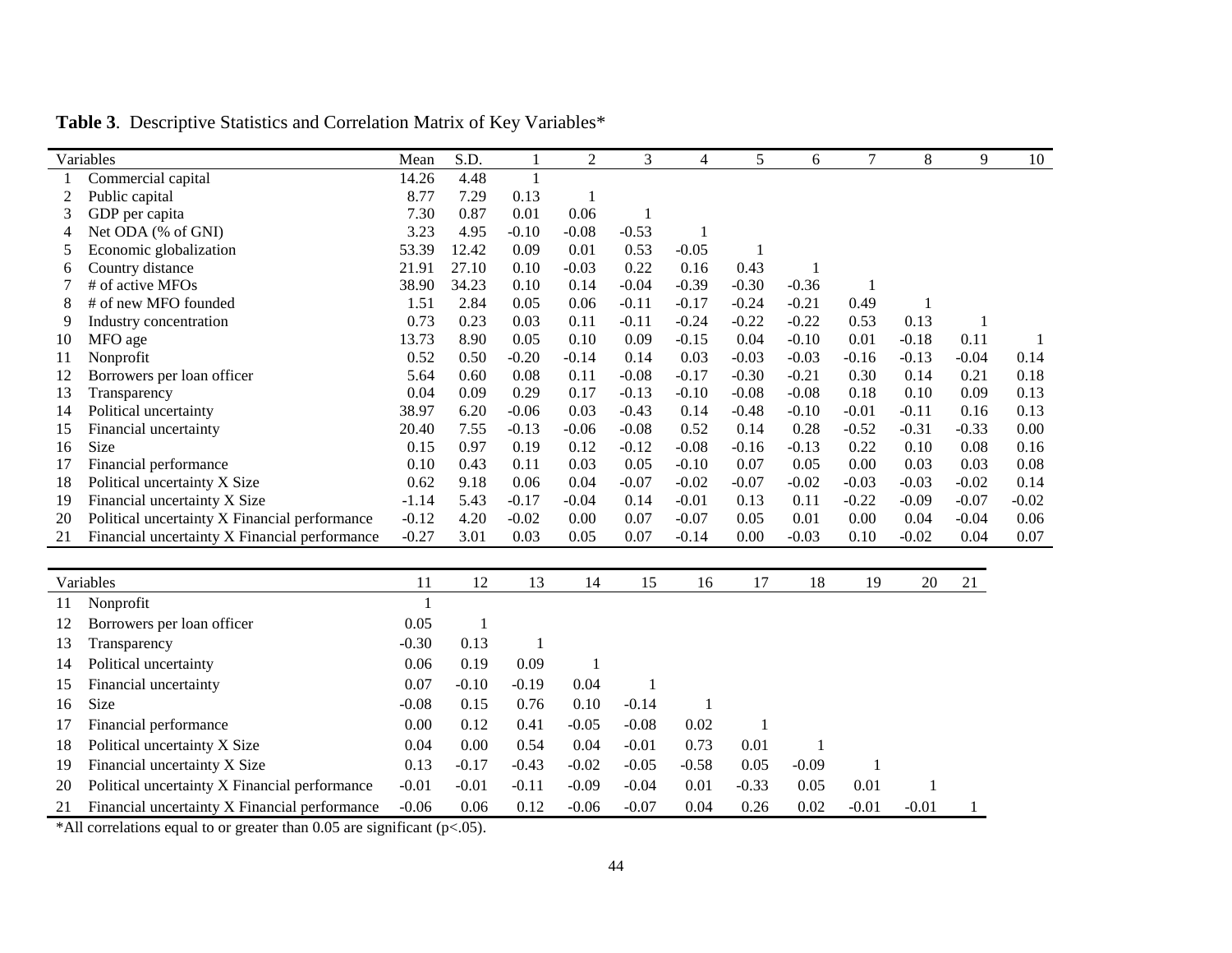|                                | (1)                    |                        | (2)                    |                        | (3)                    |                        | (4)                    |                       | (5)                    |                       |
|--------------------------------|------------------------|------------------------|------------------------|------------------------|------------------------|------------------------|------------------------|-----------------------|------------------------|-----------------------|
|                                | Commercial             | Public                 | Commercial             | Public                 | Commercial             | Public                 | Commercial             | Public                | Commercial             | Public                |
| GDP per capita (logged)        | $-2.848$               | $-0.754$               | $-2.953$               | $-0.164$               | $-3.910$               | $-0.616$               | $-1.621$               | 0.678                 | $-2.543$               | 0.289                 |
|                                | (2.980)                | (4.940)                | (2.971)                | (4.938)                | (2.941)                | (4.942)                | (2.924)                | (4.935)               | (2.910)                | (4.945)               |
| Net ODA (% of GNI)             | $0.256+$               | $0.400+$               | $0.278 +$              | $0.411+$               | 0.220                  | 0.384                  | 0.187                  | 0.354                 | 0.153                  | 0.340                 |
|                                | (0.145)                | (0.240)                | (0.145)                | (0.240)                | (0.143)                | (0.241)                | (0.143)                | (0.241)               | (0.142)                | (0.241)               |
| Economic globalization         | $-0.033$               | $-0.383***$            | $-0.038$               | $-0.389***$            | $-0.046$               | $-0.393***$            | $-0.050$               | $-0.397***$           | $-0.054$               | $-0.399***$           |
|                                | (0.041)                | (0.068)                | (0.041)                | (0.068)                | (0.041)                | (0.068)                | (0.040)                | (0.068)               | (0.040)                | (0.068)               |
| Country distance               | $0.025***$             | $-0.006$               | $0.024***$             | $-0.005$               | $0.023***$             | $-0.005$               | $0.023***$             | $-0.006$              | $0.022***$             | $-0.006$              |
|                                | (0.005)                | (0.008)                | (0.005)                | (0.008)                | (0.005)                | (0.008)                | (0.005)                | (0.008)               | (0.005)                | (0.008)               |
| # of active MFOs               | 0.013                  | $-0.099***$            | 0.012                  | $-0.097***$            | 0.015                  | $-0.096***$            | $0.026+$               | $-0.088***$           | $0.026+$               | $-0.088***$           |
|                                | (0.014)                | (0.023)                | (0.014)                | (0.023)                | (0.014)                | (0.023)                | (0.014)                | (0.024)               | (0.014)                | (0.024)               |
| # of new MFO founded           | $0.128*$               | $-0.057$               | $0.142**$              | $-0.024$               | $0.107*$               | $-0.040$               | $0.096 +$              | $-0.053$              | 0.075                  | $-0.062$              |
|                                | (0.051)                | (0.085)                | (0.052)                | (0.086)                | (0.052)                | (0.087)                | (0.051)                | (0.087)               | (0.051)                | (0.087)               |
| Industry concentration         | $-4.953*$              | $-5.788$               | $-4.994*$              | $-5.655$               | $-4.715*$              | $-5.523$               | $-5.167*$              | $-5.764$              | $-4.925*$              | $-5.662$              |
|                                | (2.329)                | (3.862)                | (2.320)                | (3.856)                | (2.294)                | (3.854)                | (2.279)                | (3.848)               | (2.264)                | (3.848)               |
| MFO age                        | $0.053***$             | $0.101***$             | $0.049***$             | $0.100***$             | $0.047***$             | $0.099***$             | $0.038**$              | $0.093***$            | $0.038**$              | $0.092***$            |
|                                | (0.012)<br>$-0.917***$ | (0.020)<br>$-1.825***$ | (0.012)<br>$-1.443***$ | (0.020)<br>$-1.531***$ | (0.012)<br>$-1.404***$ | (0.020)<br>$-1.513***$ | (0.012)<br>$-1.371***$ | (0.020)<br>$-1.486**$ | (0.012)<br>$-1.349***$ | (0.020)<br>$-1.477**$ |
| Nonprofit                      | (0.239)                | (0.396)                | (0.276)                | (0.459)                | (0.273)                | (0.458)                | (0.271)                | (0.458)               | (0.269)                | (0.458)               |
| Borrowers per loan officer     | $-0.075$               | 0.549                  | $-0.144$               | $0.816*$               | $-0.089$               | $0.842*$               | $-0.116$               | $0.834*$              | $-0.076$               | $0.851*$              |
|                                | (0.202)                | (0.335)                | (0.210)                | (0.349)                | (0.208)                | (0.349)                | (0.207)                | (0.349)               | (0.205)                | (0.349)               |
| Transparency                   | 11.190***              | 10.365***              | 1.971                  | 14.448**               | 1.456                  | 14.204**               | 0.757                  | 13.681**              | 0.507                  | 13.575**              |
|                                | (1.464)                | (2.427)                | (2.791)                | (4.639)                | (2.760)                | (4.638)                | (2.747)                | (4.636)               | (2.728)                | (4.636)               |
| Political uncertainty          | $-0.052$               | $-0.084$               | $-0.038$               | $-0.098$               | $-0.022$               | $-0.090$               | $-0.040$               | $-0.099$              | $-0.028$               | $-0.094$              |
|                                | (0.073)                | (0.120)                | (0.072)                | (0.120)                | (0.072)                | (0.120)                | (0.071)                | (0.120)               | (0.071)                | (0.120)               |
| Financial uncertainty          | $-0.102*$              | 0.032                  | $-0.093*$              | 0.025                  | $-0.101**$             | 0.021                  | $-0.034$               | 0.062                 | $-0.048$               | 0.056                 |
|                                | (0.040)                | (0.066)                | (0.040)                | (0.066)                | (0.039)                | (0.066)                | (0.040)                | (0.067)               | (0.039)                | (0.067)               |
| Size                           |                        |                        | $0.851***$             | $-0.156$               | 1.149***               | $-0.016$               | 3.481***               | $1.505*$              | 3.381***               | $1.463*$              |
|                                |                        |                        | (0.213)                | (0.354)                | (0.216)                | (0.363)                | (0.396)                | (0.668)               | (0.394)                | (0.669)               |
| Financial performance          |                        |                        | $0.668*$               | $-1.646*$              | 0.628                  | $-1.665*$              | 0.446                  | $-1.786**$            | 0.443                  | $-1.787**$            |
|                                |                        |                        | (0.392)                | (0.651)                | (0.387)                | (0.651)                | (0.386)                | (0.651)               | (0.383)                | (0.651)               |
| Political uncertainty X Size   |                        |                        |                        |                        | $0.313***$             | $0.148*$               |                        |                       | $0.246***$             | 0.104                 |
|                                |                        |                        |                        |                        | (0.049)                | (0.083)                |                        |                       | (0.050)                | (0.085)               |
| Financial uncertainty X Size   |                        |                        |                        |                        |                        |                        | $0.319***$             | $0.202**$             | $0.279***$             | $0.185**$             |
|                                |                        |                        |                        |                        |                        |                        | (0.041)                | (0.069)               | (0.041)                | (0.070)               |
| ${\bf N}$                      | 1746                   | 1746                   | 1746                   | 1746                   | 1746                   | 1746                   | 1746                   | 1746                  | 1746                   | 1746                  |
| R squared                      | 0.388                  | 0.328                  | 0.394                  | 0.331                  | 0.408                  | 0.332                  | 0.416                  | 0.334                 | 0.424                  | 0.335                 |
| Wald test (Degrees of freedom) |                        |                        | $7.96***(2)$           | $3.46*(2)$             | $40.03***(1)$          | $3.17*(1)$             | $61.36***(1)$          | $8.60**(1)$           | $43.31***(2)$          | $5.05**$ (2)          |

**Table 4a**. Ordinary Least Squares Regressions of MFO Commercial and Public Capital Acquisition

All models included country- and year-fixed effects.

Significance levels:  $+0.10 * 0.05 ** 0.01 ** 0.001$ . One-tailed test for hypothesized variables and two-tailed test for controls.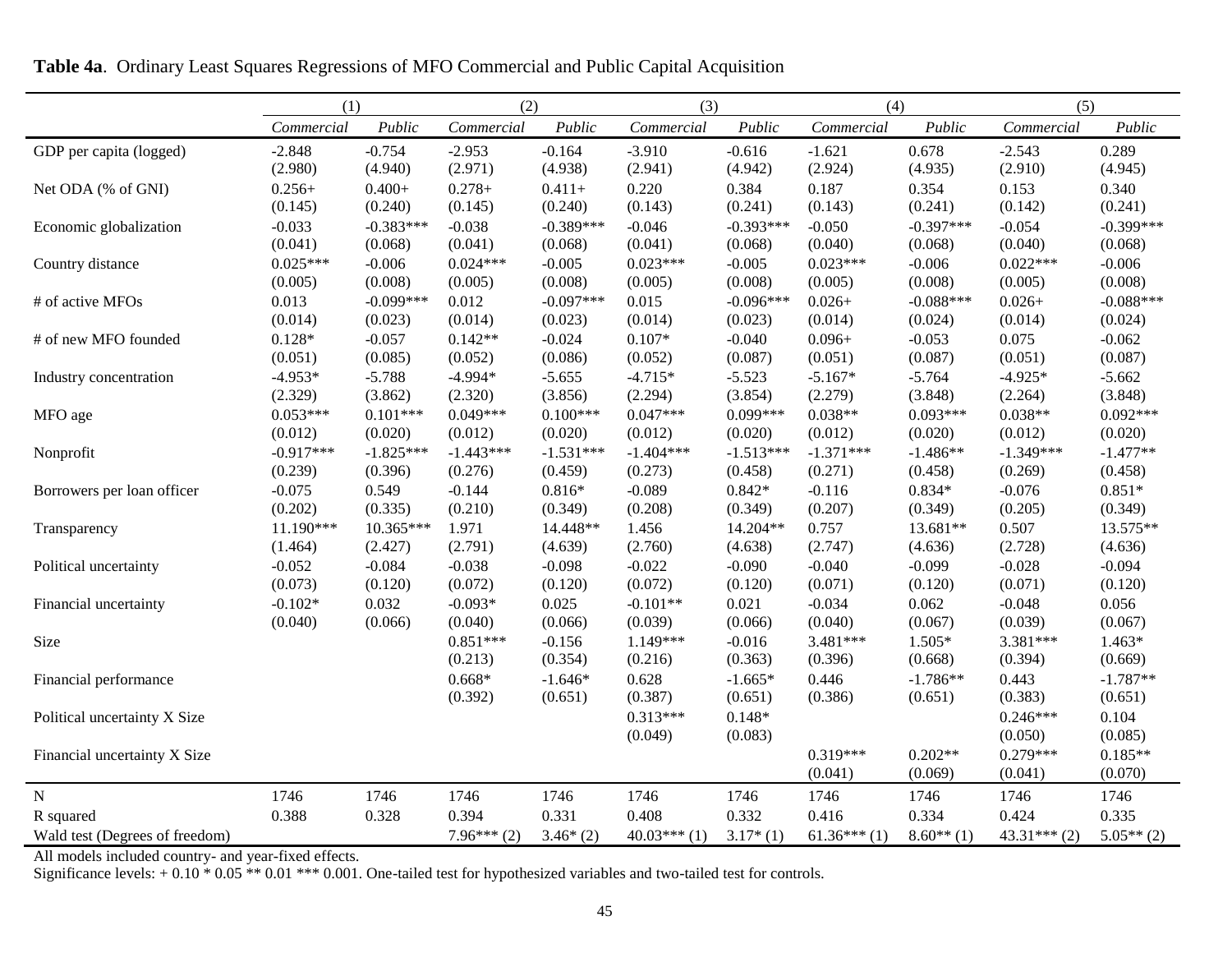|                                               | (6)         |             | (7)         |             | (8)          |             |  |
|-----------------------------------------------|-------------|-------------|-------------|-------------|--------------|-------------|--|
|                                               | Commercial  | Public      | Commercial  | Public      | Commercial   | Public      |  |
| GDP per capita (logged)                       | $-2.820$    | $-0.109$    | $-3.057$    | $-0.211$    | $-2.934$     | $-0.160$    |  |
|                                               | (2.965)     | (4.939)     | (2.972)     | (4.941)     | (2.965)      | (4.942)     |  |
| Net ODA (% of GNI)                            | $0.280 +$   | $0.412+$    | $0.270+$    | $0.408 +$   | $0.271+$     | $0.409 +$   |  |
|                                               | (0.144)     | (0.240)     | (0.145)     | (0.241)     | (0.144)      | (0.241)     |  |
| Economic globalization                        | $-0.034$    | $-0.387***$ | $-0.037$    | $-0.389***$ | $-0.033$     | $-0.387***$ |  |
|                                               | (0.041)     | (0.068)     | (0.041)     | (0.068)     | (0.041)      | (0.068)     |  |
| Country distance                              | $0.024***$  | $-0.005$    | $0.024***$  | $-0.005$    | $0.024***$   | $-0.005$    |  |
|                                               | (0.005)     | (0.008)     | (0.005)     | (0.008)     | (0.005)      | (0.008)     |  |
| # of active MFOs                              | 0.010       | $-0.097***$ | 0.013       | $-0.096***$ | 0.012        | $-0.097***$ |  |
|                                               | (0.014)     | (0.023)     | (0.014)     | (0.023)     | (0.014)      | (0.024)     |  |
| # of new MFO founded                          | $0.170**$   | $-0.012$    | $0.158**$   | $-0.016$    | $0.189***$   | $-0.004$    |  |
|                                               | (0.053)     | (0.088)     | (0.053)     | (0.089)     | (0.054)      | (0.090)     |  |
| Industry concentration                        | $-5.311*$   | $-5.786$    | $-4.949*$   | $-5.635$    | $-5.270*$    | $-5.767$    |  |
|                                               | (2.318)     | (3.861)     | (2.320)     | (3.858)     | (2.317)      | (3.862)     |  |
| MFO age                                       | $0.050***$  | $0.100***$  | $0.050***$  | $0.100***$  | $0.051***$   | $0.100***$  |  |
|                                               | (0.012)     | (0.020)     | (0.012)     | (0.020)     | (0.012)      | (0.020)     |  |
| Nonprofit                                     | $-1.432***$ | $-1.527***$ | $-1.460***$ | $-1.539***$ | $-1.451***$  | $-1.535***$ |  |
|                                               | (0.275)     | (0.459)     | (0.276)     | (0.459)     | (0.276)      | (0.459)     |  |
| Borrowers per loan officer                    | $-0.124$    | $0.825*$    | $-0.133$    | $0.821*$    | $-0.110$     | $0.831*$    |  |
|                                               | (0.210)     | (0.350)     | (0.210)     | (0.350)     | (0.210)      | (0.350)     |  |
| Transparency                                  | 1.725       | 14.346**    | 1.942       | 14.435**    | 1.683        | 14.327**    |  |
|                                               | (2.786)     | (4.642)     | (2.791)     | (4.641)     | (2.786)      | (4.644)     |  |
| Political uncertainty                         | 0.003       | $-0.081$    | $-0.033$    | $-0.095$    | 0.010        | $-0.078$    |  |
|                                               | (0.074)     | (0.123)     | (0.073)     | (0.121)     | (0.074)      | (0.123)     |  |
| Financial uncertainty                         | $-0.086*$   | 0.027       | $-0.095*$   | 0.024       | $-0.089*$    | 0.026       |  |
|                                               | (0.039)     | (0.066)     | (0.040)     | (0.066)     | (0.040)      | (0.066)     |  |
| Size                                          | $0.880***$  | $-0.145$    | $0.857***$  | $-0.154$    | $0.887***$   | $-0.141$    |  |
|                                               | (0.213)     | (0.355)     | (0.213)     | (0.355)     | (0.213)      | (0.355)     |  |
| Financial performance                         | 0.572       | $-1.686**$  | 0.561       | $-1.694*$   | 0.446        | $-1.742**$  |  |
|                                               | (0.392)     | (0.654)     | (0.400)     | (0.666)     | (0.401)      | (0.669)     |  |
| Political uncertainty X Financial performance | $-0.175**$  | $-0.072$    |             |             | $-0.180**$   | $-0.075$    |  |
|                                               | (0.060)     | (0.100)     |             |             | (0.060)      | (0.101)     |  |
| Financial uncertainty X Financial performance |             |             | 0.054       | 0.024       | 0.062        | 0.028       |  |
|                                               |             |             | (0.042)     | (0.069)     | (0.042)      | (0.070)     |  |
| $\mathbf N$                                   | 1746        | 1746        | 1746        | 1746        | 1746         | 1746        |  |
| R squared                                     | 0.397       | 0.331       | 0.395       | 0.331       | 0.398        | 0.331       |  |
| Wald test (Degrees of freedom)                | $8.39**(1)$ | 0.52(1)     | 1.67(1)     | 0.12(1)     | $5.30**$ (2) | 0.34(2)     |  |

**Table 4b**. Ordinary Least Squares Regressions of MFO Commercial and Public Capital Acquisition

All models included country- and year-fixed effects.

Significance levels:  $+0.10 * 0.05 ** 0.01 ** 0.001$ . One-tailed test for hypothesized variables and two-tailed test for controls.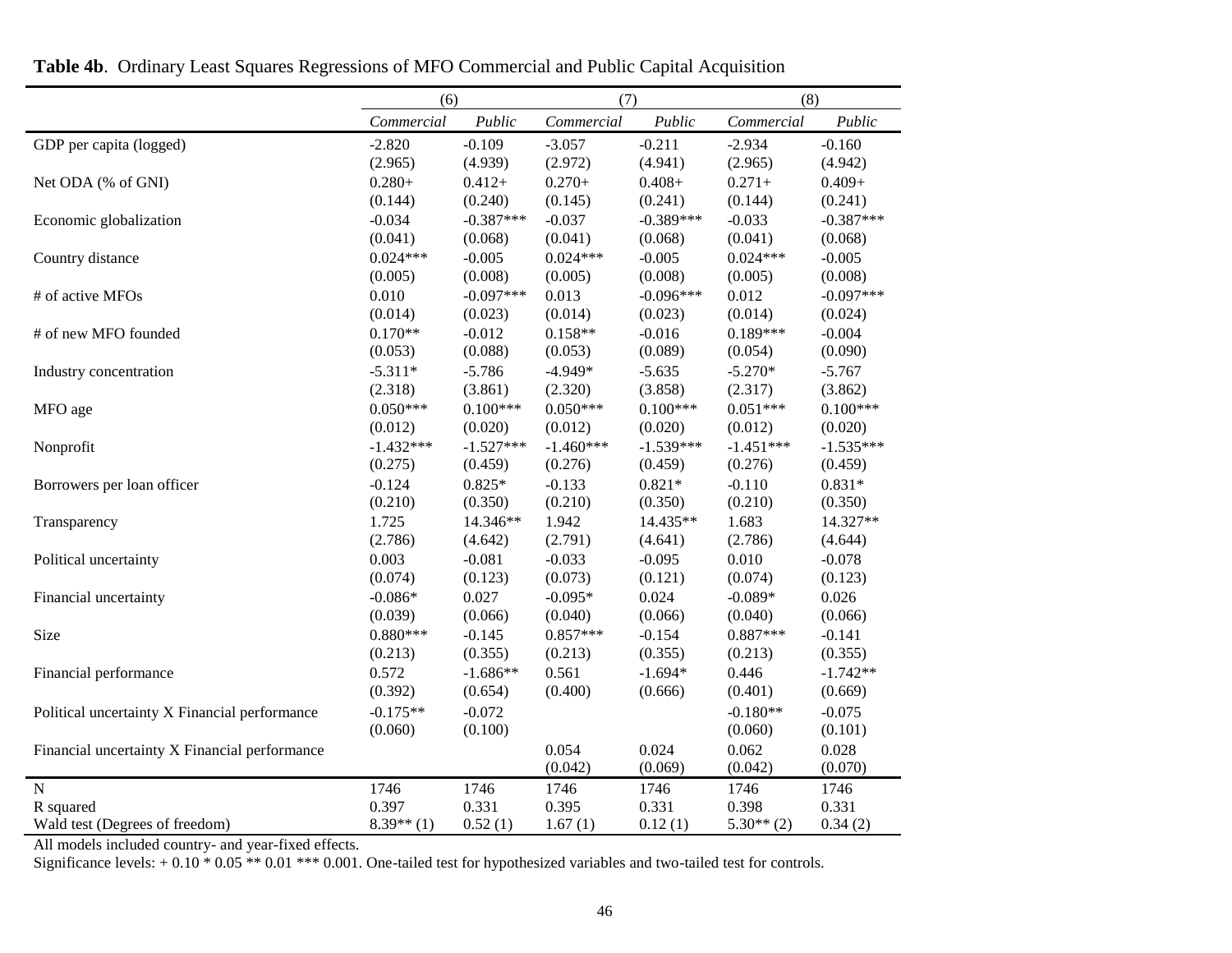|                | Average<br>loan size | <b>Proportion of</b><br>women<br>borrowers |
|----------------|----------------------|--------------------------------------------|
| <b>Size</b>    | $0.100***$           | $-0.004+$                                  |
|                | (0.012)              | (0.003)                                    |
| N              | 10893                | 9319                                       |
| Log likelihood | $-6449.854$          | 9052.774                                   |

**Table 5**. The Relationship between MFO Size and Social Outreach

Standard errors in parentheses.

Significance levels:  $+ 0.10 * 0.05 ** 0.01 *** 0.001$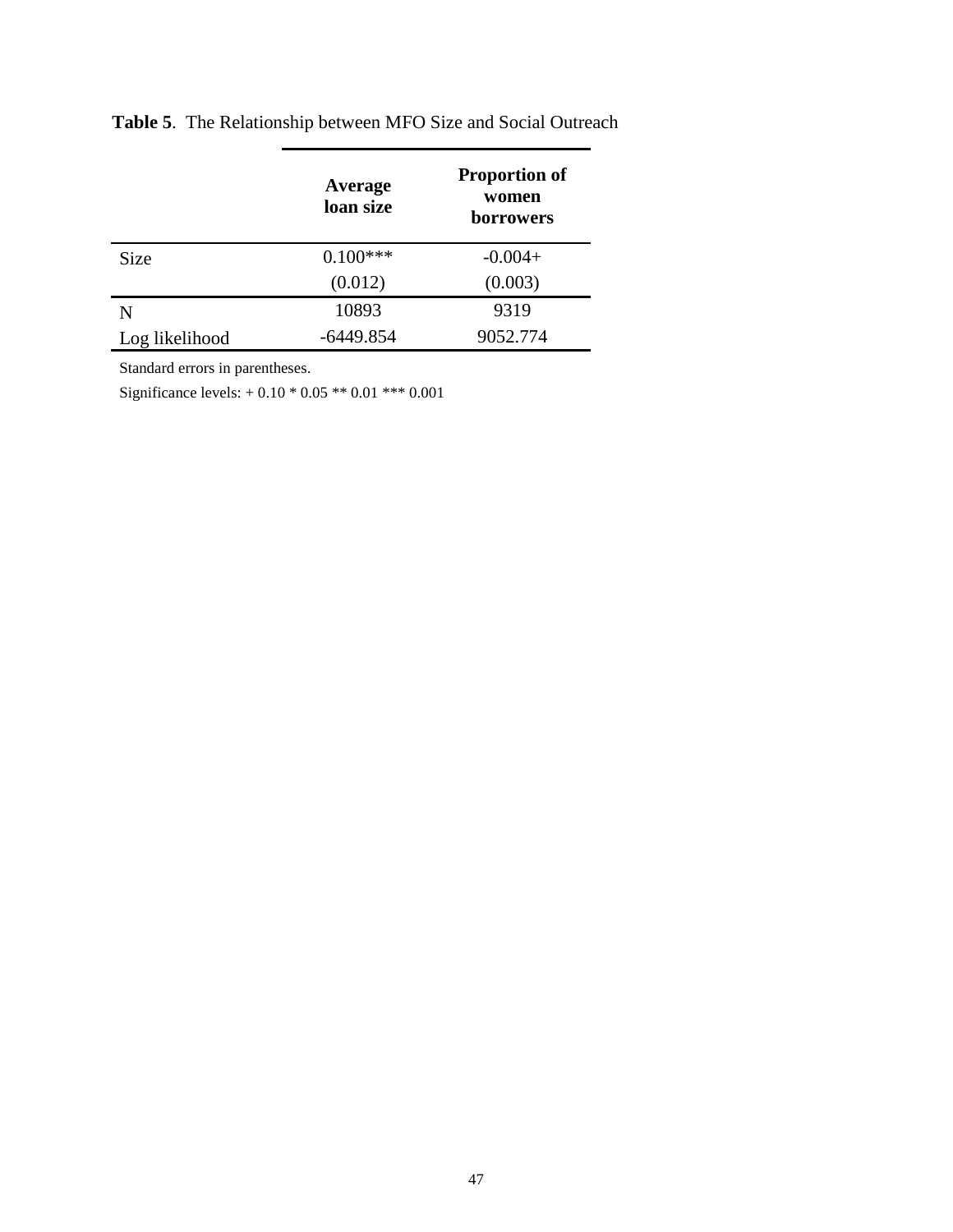

Figure 1. Plots of Significant Interactions between Political/Financial Uncertainty and MFO Size



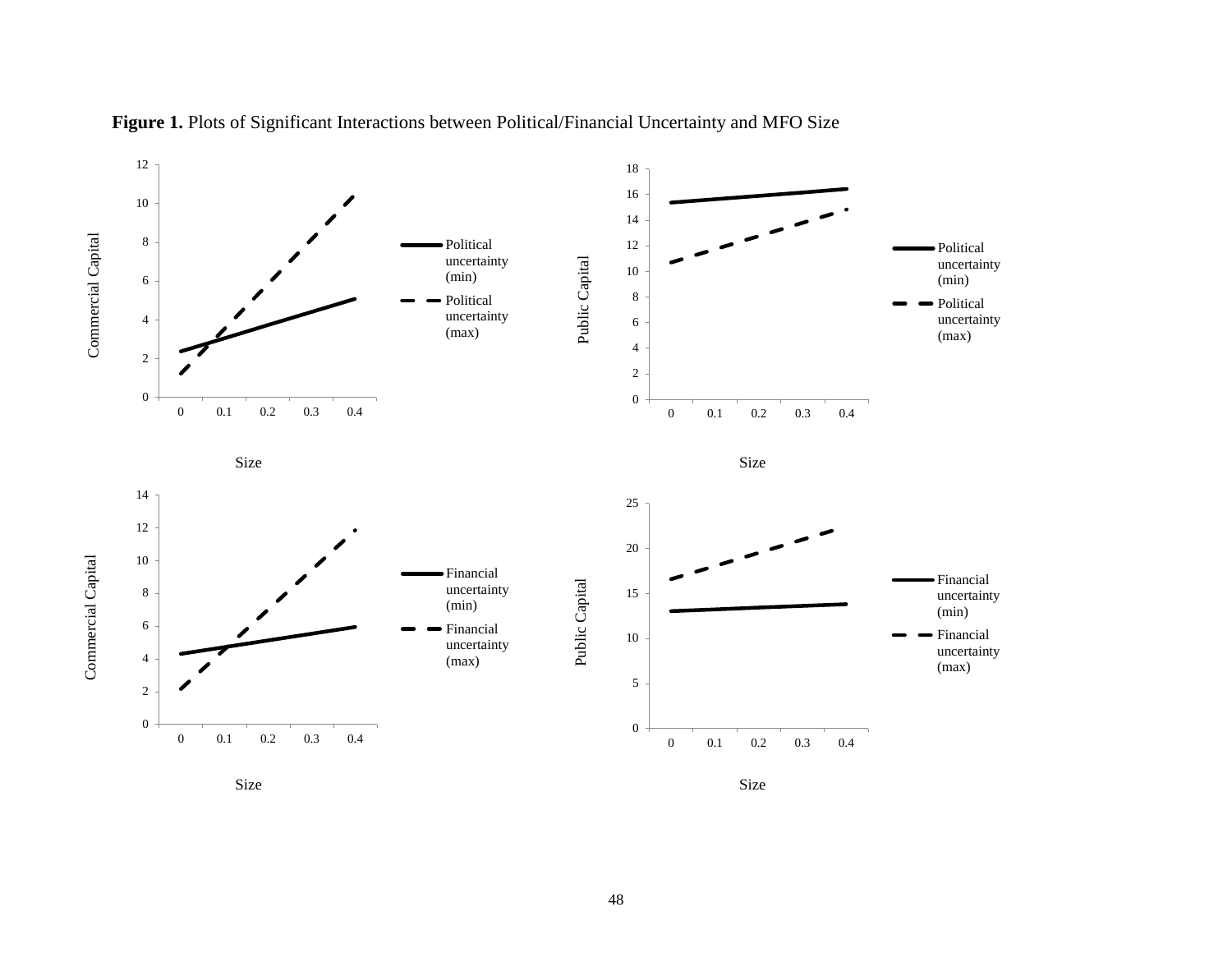

**Figure 2.** Plot of Significant Interaction between Political Uncertainty and Financial Performance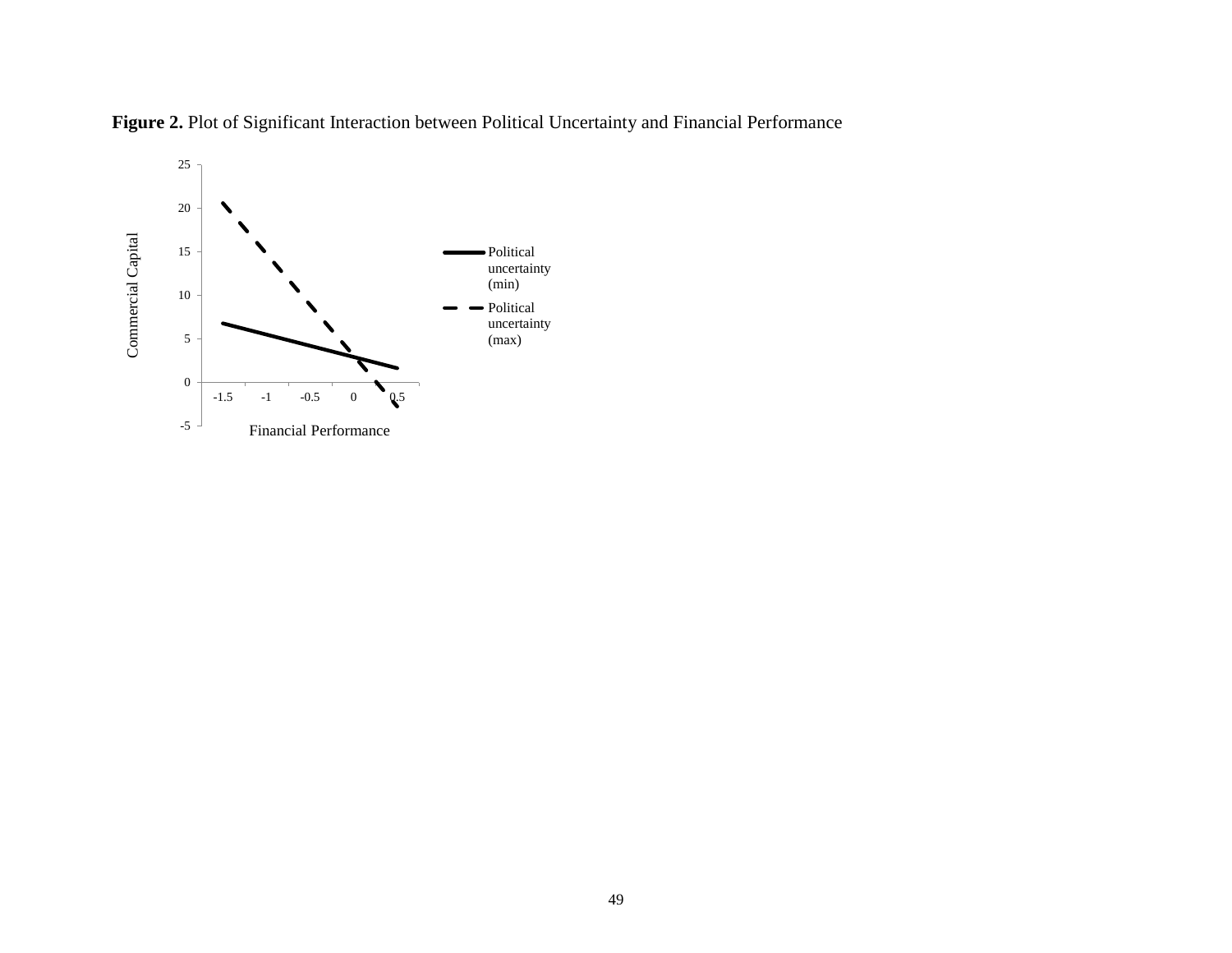# **REFERENCES**

- Abrams, J., & Von Stauffenberg, D. 2007. Are public development institutions crowding out private investment in microfinance. *MF Insights*.
- Adger, W. N. 2006. Vulnerability. *Global environmental change*, 16(3): 268-281.
- Aiken, L. S., & West, S. G. 1991. *Multiple Regression: Testing and Interpreting Interactions*  Thousand Oaks, CA: Sage Publications.
- Alesina, A., & Dollar, D. 2000. Who gives foreign aid to whom and why? *Journal of economic growth*, 5(1): 33-63.
- Allayannis, G., & Weston, J. P. 2001. The use of foreign currency derivatives and firm market value. *Review of Financial Studies*, 14(1): 243-276.
- Almandoz Rios, J. 2014. Founding teams as carriers of competing logics: When institutional forces preduct banks' risk exposure. *Administrative Science Quarterly*, 59(3): 442-473.
- Angelucci, M., Karlan, D., & Zinman, J. 2012. Win some lose some? Evidence from a randomized microcredit program placement experiment by Compartamos Banco. *NBER Working Paper*.
- Arellano, C. 2008. Default risk and income fluctuations in emerging economies. *American Economic Review*, 98(3): 690-712.
- Armendariz, B., & Morduch, J. 2010. *The Economics of Microfinance* (2nd ed.). Cambridge, MA: MIT Press.
- Audia, P. G., Locke, E. A., & Smith, K. G. 2000. The paradox of success: An archival and a laboratory study of strategic persistence following radical environmental change. *Academy of Management Journal*, 43(5): 837-853.
- Ault, J. K., & Spicer, A. 2014. The institutional context of poverty: State fragility as a predictor of cross-national variation in commercial microfinance lending. *Strategic Management Journal*, 35(12): 1818-1838.
- Banerjee, A., Duflo, E., Glennerster, R., & Kinnan, C. 2015. The miracle of microfinance? Evidence from a randomized evaluation. *American Economic Journal: Applied Economics*, 7(1): 22-53.
- Battilana, J., & Dorado, S. 2010. Building Sustainable Hybrid Organizations: The Case of Commercial Microfinance Organizations. *Academy of Management Journal*, 53(6): 1419-1440.
- Battilana, J., & Lee, M. 2014. Advancing research on hybrid organizing Insights from the study of social enterprises. *Academy of Management Annals*, 8(1): 397-441.
- Battilana, J., Sengul, M., Pache, A.-c., & Model, J. 2014. Harnessing productive tensions in hybrid organizations: The case of work integration social enterprises. *Academy of Management Journal*, 34: 81-100.
- Beckman, C. M., Haunschild, P. R., & Phillips, D. J. 2004. Friends or strangers? Firm-specific uncertainty, market uncertainty, and network partner selection. *Organization science*, 15(3): 259-275.
- Bekaert, G., Harvey, C. R., Lundblad, C. T., & Siegel, S. 2014. Political risk spreads. *Journal of International Business Studies*, 45(4): 471-493.
- Berk, J. B. 1995. A critique of size-related anomalies. *Review of Financial Studies*, 8(2): 275- 286.
- BlueOrchard. 2015. Expertise. *accessed from, [http://www.blueorchard.com/about-us/what-we](http://www.blueorchard.com/about-us/what-we-do/)[do/.](http://www.blueorchard.com/about-us/what-we-do/)*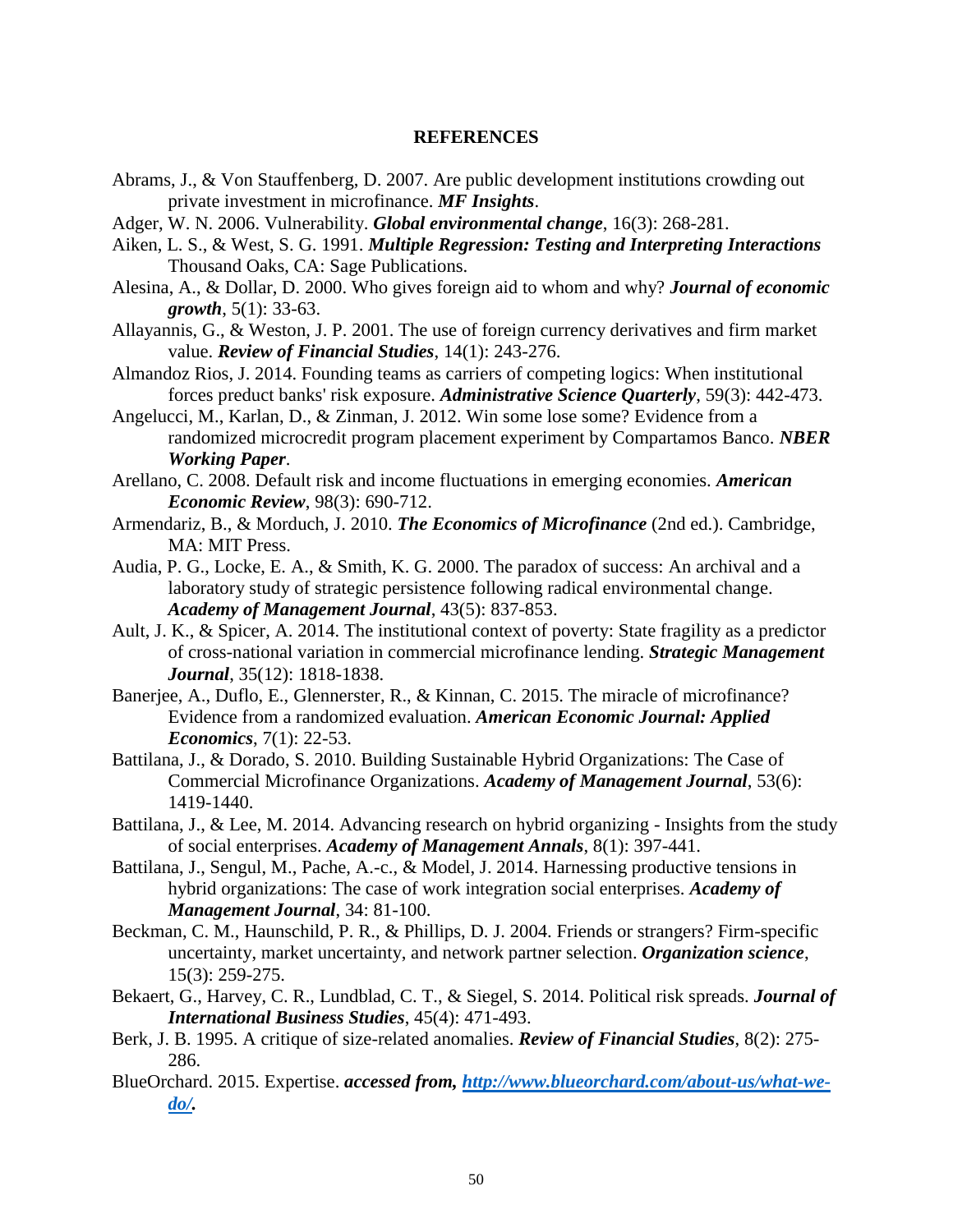Boeker, W. 1997. Strategic change: The influence of managerial characteristics and organizational growth. *Academy of Management Journal*, 40(1): 152-170.

- Boubakri, N., Mansi, S. A., & Saffar, W. 2013. Political institutions, connectedness, and corporate risk-taking. *Journal of International Business Studies*, 44(3): 195-215.
- Boxenbaum, E., & Battilana, J. 2005. Importation as innovation: Transposing managerial practices across fields. *Strategic Organization*, 3(4): 355-383.
- Child, J. 1972. Organization structure and strategies of control: A replication of the Aston study. *Administrative Science Quarterly*, 17: 163-177.
- Clemens, E. S., & Cook, J. M. 1999. Politics and institutionalism: Explaining durability and change. *Annual Review of Sociology*, 25: 441-466.
- Click, R. W. 2005. Financial and political risks in US direct foreign investment. *Journal of International Business Studies*, 36(5): 559-575.
- Cobb, J. A. 2016. How firms shape income inequality: Stakeholder power, executive decisionmaking, and the structuring of employment relationships. *Academy of Management Review*, 41(2): 324-348.
- Cull, R., Demirguc-Kunt, A., & Morduch, J. 2009. Microfinance Meets the Market. *Journal of Economic Perspectives*, 23(1): 167-192.
- Davis, J. P., Eisenhardt, K. M., & Bingham, C. B. 2009. Optimal structure, market dynamism, and the strategy of simple rules. *Administrative Science Quarterly*, 54(3): 413-452.
- Dell'Ariccia, G., & Marquez, R. 2010. Risk and the Corporate Structure of Banks. *Journal of Finance*, 65(3): 1075-1096.
- Delmestri, G., & Greenwood, R. 2016. How Cinderella Became a Queen Theorizing Radical Status Change. *Administrative Science Quarterly*: 0001839216644253.
- Dobrev, S. D., Kim, T.-Y., & Carroll, G. R. 2003. Shifting gears, shifting niches: Organizational inertia and change in the evolution of the US automobile industry, 1885-1981. *Organization Science*, 14(3): 264-282.
- Dreher, A. 2006. Does globalization affect growth? Evidence from a new index of globalization. *Applied Economics*, 38(10): 1091-1110.
- Emery, F. E., & Trist, E. L. 1965. The causal texture of organizational environments. *Human relations*, 18(1): 21-32.
- Erb, C. B., Campbell, H. R., & Viskanta, T. E. 1996. Political risk, economic risk, and financial risk. *Financial Analysts Journal*(November/December): 29-46.
- Fama, E. F., & French, K. R. 2012. Size, value, and momentum in international stock returns. *Journal of financial economics*, 105(3): 457-472.
- Feldman, M. S., & Pentland, B. T. 2003. Reconceptualizing organizational routines as a source of flexibility and change. *Administrative Science Quarterly*, 48: 94-118.
- Fleck, R. K., & Kilby, C. 2006. How do political changes influence US bilateral aid allocations? Evidence from panel data. *Review of Development Economics*, 10(2): 210-223.
- Frank, C. 2008. Stemming the tide of mission drift: Microfinance transformation and the double bottom line: Women's World Banking Focus Note.
- Garmaise, M. J., & Natividad, G. 2010. Information, the Cost of Credit, and Operational Efficiency: An Empirical Study of Microfinance. *Review of Financial Studies*, 23(6): 2560-2590.
- Garmaise, M. J., & Natividad, G. 2013. Cheap credit, lending operations, and international politics: The case of global microfinance. *Journal of Finance*, 68(4): 1551-1576.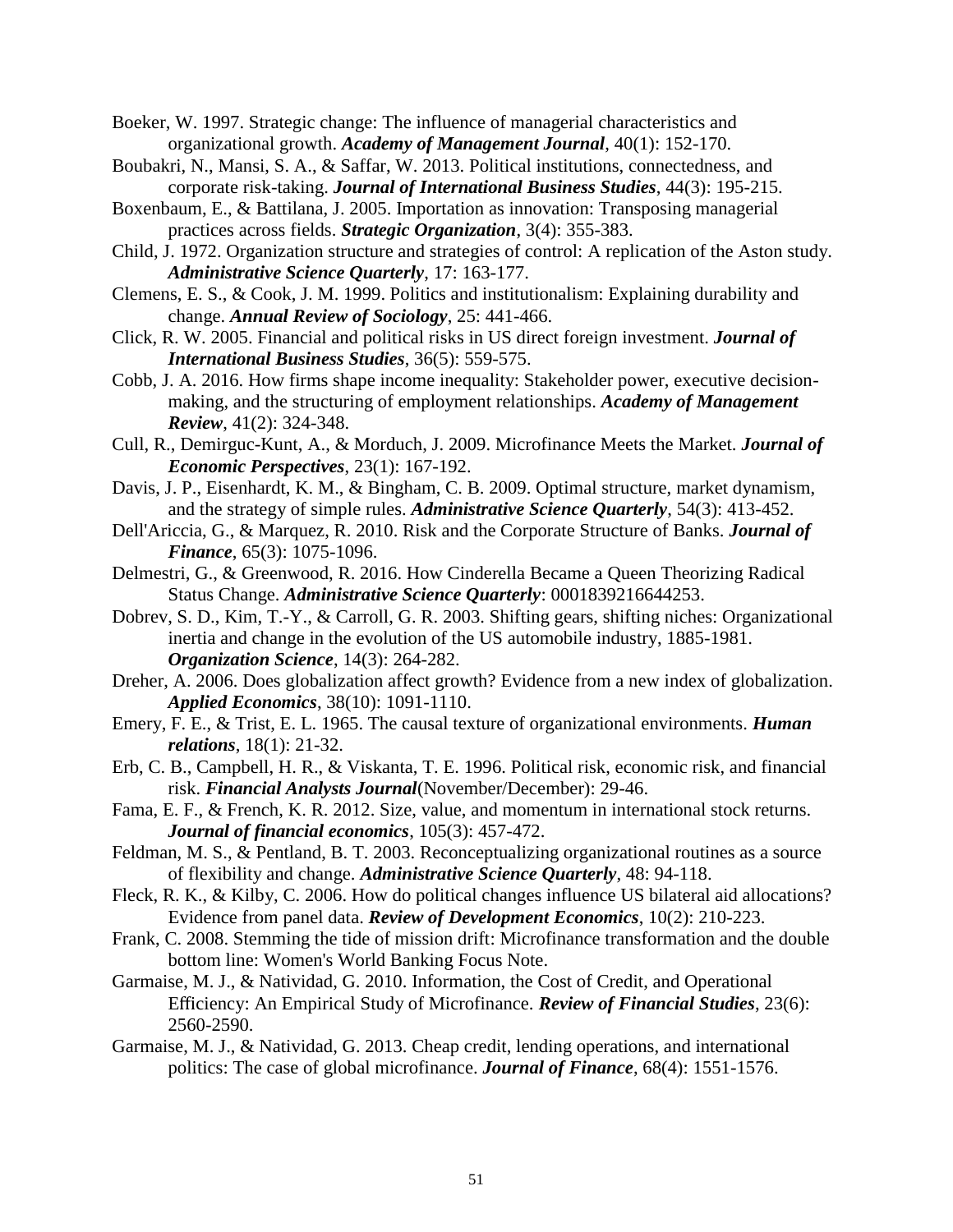- Geczy, C., Minton, B. A., & Schrand, C. 1997. Why firms use currency derivatives. *Journal of Finance*, 52(4): 1323-1354.
- George, G. 2005. Slack resources and the performance of privately held firms. *Academy of Management Journal*, 48(4): 661-676.
- George, G., Kotha, R., Parikh, P., Alnuaimi, T., & Bahaj, A. 2015. Social structure, reasonable gain, and entrepreneurship in Africa. *Strategic Management Journal*, Forthcoming.
- Geringer, J. M. 1991. Strategic determinants of partner selection criteria in international joint ventures. *Journal of international business studies*: 41-62.
- Geroski, P. A., Mata, J., & Portugal, P. 2010. Founding conditions and the survival of new firms. *Strategic Management Journal*, 31(5): 510-529.
- Glisovic, J., & Moretto, L. 2012. How Have Market Challenges Affected Microfinance Investment Funds?
- Glisovic, J., & Reille, X. 2010. Microfinance investors adjust strategy in tougher market conditions.
- Gonzalez, A. 2010. Microfinance funders profiles: A short guide for young and small institutions still looking for a match. *MIX Data Brief*, 6.
- Goodman, P. 2007. Microfinance investment funds: Objectives, players, potential, *Microfinance investment funds*: 11-45: Springer.
- Greenwood, R., Raynard, M., Kodeih, F., Micelotta, E., & Lounsbury, M. 2011. Institutional complexity and organizational responses. *Academy of Management Annals*, 5(1): 317- 371.
- Greenwood, R., & Suddaby, R. 2006. Institutional entrepreneurship in mature fields: The big five accounting firms. *Academy of Management Journal*, 49(1): 27-48.
- Griffith, R., & Evans, M. 2012. Development Finance Institutions: Advocates for International Development, Reed Smith LLP.
- Haunschild, P. R., & Miner, A. S. 1997. Modes of interorganizational imitation: The effects of outcome salience and uncertainty. *Administrative Science Quarterly*, 42(3): 472-500.
- Haveman, H. A. 1993. Follow the Leader: Mimetic Isomorphism and Entry into New Markets. *Administrative Science Quarterly*, 38(4): 593-627.
- Haveman, H. A., & Rao, H. 1997. Structuring a theory of moral sentiments: Institutional and organizational coevolution in the early thrift industry. *American Journal of Sociology*, 102(6): 1606-1651.
- Henisz, W. J. 2000. The institutional environment for multinational investment. *Journal of Law, Economics, and Organization*, 16(2): 334-364.
- Henisz, W. J., & Delios, A. 2004. Information or influence? The benefits of experience for managing political uncertainty. *Strategic Organization*, 2(4): 389-421.
- Hitt, M. A., Dacin, M. T., Levitas, E., Arregle, J.-L., & Borza, A. 2000. Partner selection in emerging and developed market contexts: Resource-based and organizational learning perspectives. *Academy of Management Journal*, 43(3): 449-467.
- Hoffman, S. L. 1998. The law and business of international project finance--a resource for governments, sponsors, lenders, lawyers and project particapants. *Hague K luwer Law international*: 24-29.
- Howell, L. D. 2001. *The Handbook of Country and Political Risk Analysis*. East Syracuse, NY: The PRS Group.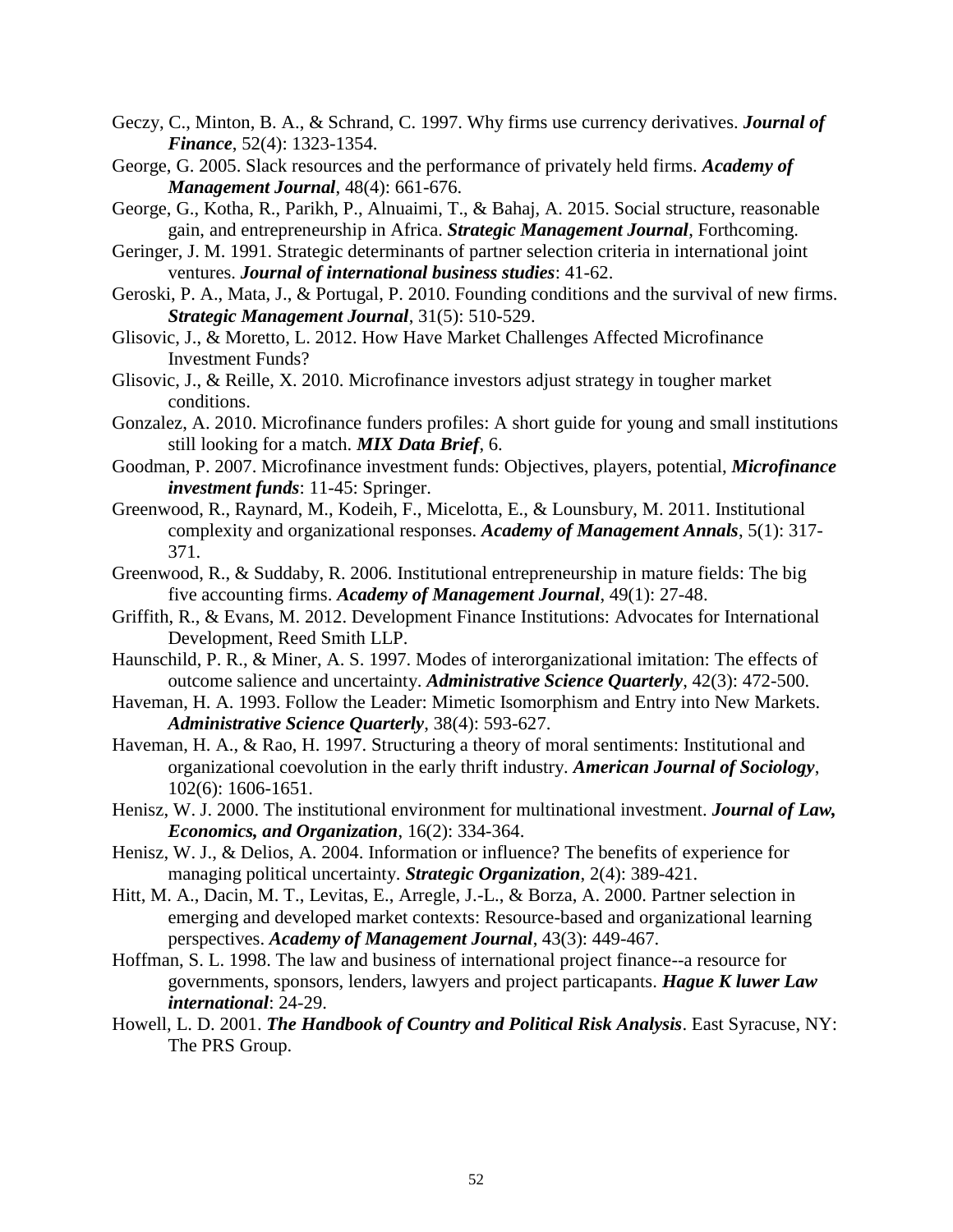- Josefy, M., Kuban, S., Ireland, R., & Hitt, M. 2015. All Things Great and Small: Organizational Size, Boundaries of the Firm, and a Changing Environment. *The Academy of Management Annals*(forthcoming): 1-112.
- Karlan, D., & Zinman, J. 2010. Expanding credit access: Using randomized supply decisions to estimate the impacts. *Review of Financial Studies*, 23(1): 433-464.
- Katila, R., Rosenberger, J. D., & Eisenhardt, K. M. 2008. Swimming with sharks: Technology ventures, defense mechanisms and corporate relationships. *Administrative Science Quarterly*, 53(2): 295-332.
- Kennedy, M. T., & Fiss, P. C. 2009. Institutionalization, Framing, and Diffusion: The Logic of Tqm Adoption and Implementation Decisions among Us Hospitals. *Academy of Management Journal*, 52(5): 897-918.
- Kennedy, P. 1992. *A guide to econometrics*. Oxford: Blackwell.
- Kiva. 2015. Kiva's Role. *Accessed from, [http://www.kiva.org/about/risk/kiva-role.](http://www.kiva.org/about/risk/kiva-role)*
- Lacalle, M., & Alfonso, J. 2011. Foreign aid versus microfinance, *SASE Annual Conference*. Madrid, Spain.
- Lafourcade, A., Isern, J., Mwangi, P., & Brown, M. 2006. Overview of the outreach and financial performance of microfinance institutions in Africa. *MicroBanking Bulletin*(April): 3-14.
- Lahaye, E., Rizvanolli, R., & Dashi, E. 2012. Current trends in cross-border funding for microfinance. Washington, DC: World Bank.
- Lancaster, C. 2008. *Foreign aid: Diplomacy, development, domestic politics*: University of Chicago Press.
- Ledgerwood, J., Earne, J., & Nelson, C. 2013. *The new microfinance handbook: A financial market system perspective*: World Bank Publications.
- Li, Q. 2009. Democracy, Autocracy, and Expropriation of Foreign Direct Investment. *Comparative Political Studies*, 42(8): 1098-1127.
- Li, S. X., & Rowley, T. J. 2002. Inertia and evaluation mechanisms in interorganizational partner selection: Syndicate formation among US investment banks. *Academy of Management Journal*, 45(6): 1104-1119.
- Lounsbury, M. 2007. A tale of two cities: Competing logics and practice variation in the professionalizing of mutual funds. *Academy of Management Journal*, 50(2): 289-307.
- Lounsbury, M., & Crumley, E. T. 2007. New practice creation: An institutional perspective on innovation. *Organization Studies*, 28(7): 993-1012.
- Luminis. 2012. The state of microfinance investment 2012: 1-18: MicroRate.
- Lützenkirchen, C., Weistroffer, C., & Speyer, B. 2012. Microfinance in evolution: An industry between crisis and advancement. *Deutsche Bank Research* 13.
- Mair, J., Marti, I., & Ventresca, M. 2012. Building inclusive markets in rural Bangladesh: How intermediaries work institutional voids. *Academy of Management Journal*, 55(4): 819- 850.
- Marquis, C., & Lounsbury, M. 2007. Vive la resistance: Competing logics and the consolidation of US community banking. *Academy of Management Journal*, 50(4): 799-820.
- Marquis, C., & Raynard, M. 2015. Institutional strategies in emerging markets. *Academy of Management Annals*, 9(1): 291-335.
- Mersland, R., & Strom, R. O. 2010. Microfinance mission drift? *World Development*, 38(1): 28- 36.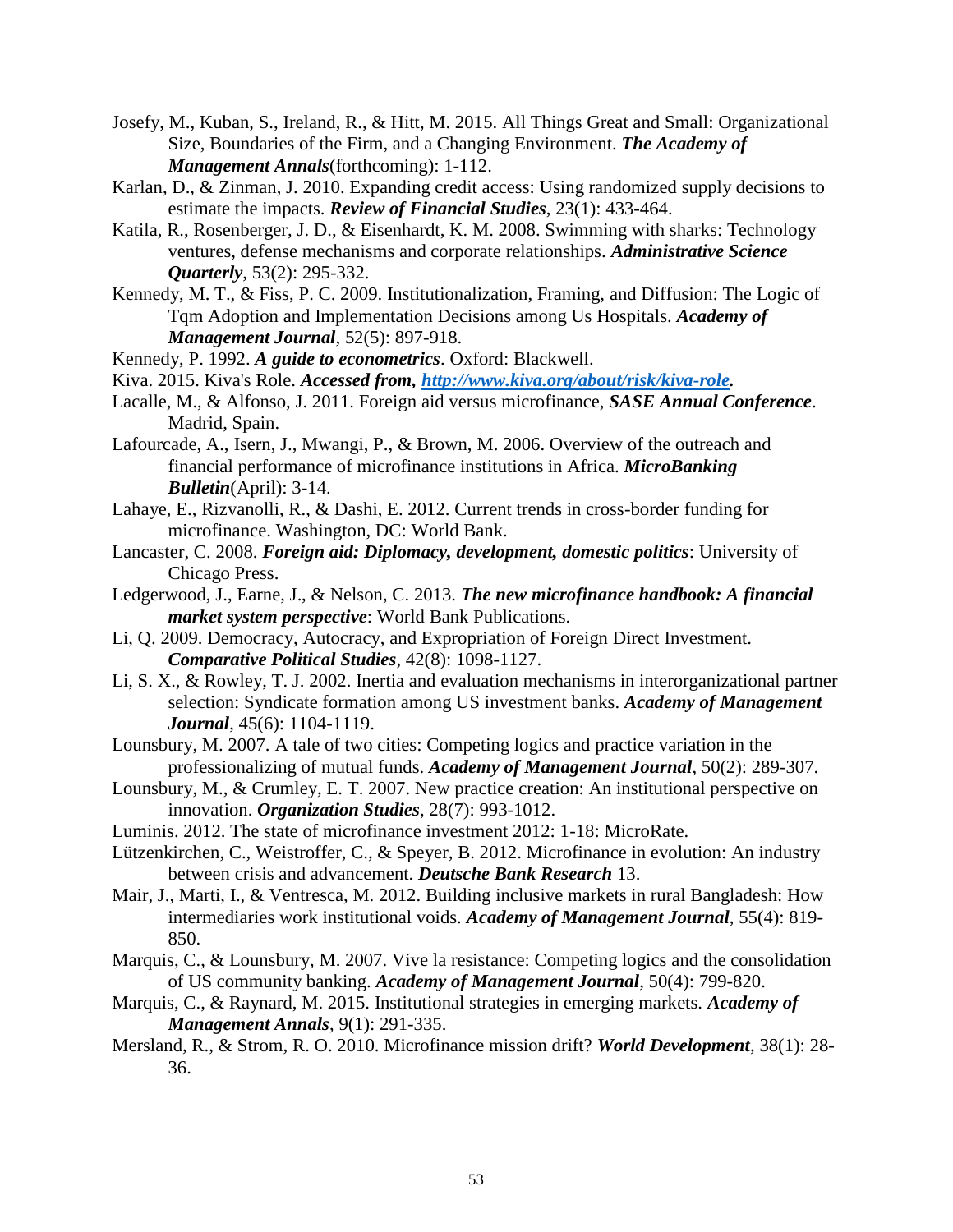- MicroRate. 2013. Microfinance Institution Tier Definitions. *accessed from, [http://www.microrate.com/media/downloads/2013/04/MicroRate-White-paper-](http://www.microrate.com/media/downloads/2013/04/MicroRate-White-paper-Microfinance-Institution-Tier-Definitions.pdf)[Microfinance-Institution-Tier-Definitions.pdf](http://www.microrate.com/media/downloads/2013/04/MicroRate-White-paper-Microfinance-Institution-Tier-Definitions.pdf)*.
- Morduch, J. 2000. The microfinance schism. *World Development*, 28(4): 617-629.
- North, D. C. 1991. Institutions. *Journal of Economic Perspectives*, 5(1): 97-112.
- Otero, M. 1999. Bringing development back into microfinance. *Journal of Microfinance/ESR Review*, 1(1): 8-19.
- Otero, M., & Rhyne, E. 1994. *The new world of microenterprise finance: building healthy financial institutions for the poor*: Intermediate Technology Publications Ltd (ITP).
- Pache, A.-C., & Santos, F. 2013. Inside the hybrid organization: Selective coupling as a response to competing institutional logics. *Academy of Management Journal*, 56(4): 972-1001.
- Pahnke, E. C., Katila, R., & Eisenhardt, K. M. 2015. Who takes you to the dance? How partners' institutional logics influence innovation in young firms. *Administrative Science Quarterly*, 60(4): 596-633.
- Petersen, M. A., & Rajan, R. G. 1994. The benefits of lending relationships: Evidence from small business data. *The Journal of Finance*, 49(1): 3-37.
- Pfeffer, J., & Salancik, G. R. 1978. *The external control of organizations: a resource dependence perspective*. New York: Harper & Row.
- Podolny, J. M. 1994. Market Uncertainty and the Social Character of Economic Exchange. *Administrative Science Quarterly*, 39(3): 458-483.
- Prahalad, C. K., & Bettis, R. A. 1986. The dominant logic: A new linkage between diversity and performance. *Strategic Management Journal*, 7: 485-501.
- Ramady, M. A. 2014. *Political, Economic, and Financial Country Risk: Analysis of the Gulf Cooperation Council*. Heidelberg, Switzerland: Springer International.
- Rao, H., Monin, P., & Durand, R. 2003. Institutional change in Toque Ville: Nouvelle cuisine as an identity movement in French gastronomy. *American Journal of Sociology*, 108(4): 795-843.
- Reay, T., Goodrick, E., Waldorff, S., & Casebeer, A. 2016. Getting Leopards to Change their Spots: Co-Creating a New Professional Role Identity. *Academy of Management Journal*: amj. 2014.0802.
- Reille, X., & Forster, S. 2008. Foreign capital investment in microfinance: balancing social and financial returns.
- Reille, X., Forster, S., & Rozas, D. 2011. Foreign capital investment in microfinance: Reassessing financial and social returns. *Focus Note*, 71.
- Roberts, P. W. 2013. The profit orientation of microfinance institutions and effective interest rates. *World Development*, 41: 120-131.
- Sapundzhieva, R. 2011. Funding microfinance a focus on debt financing. *Microfinance Bulletin*, November: 1-8.
- Scott, W. R. 2001. *Institutions and organizations* (2nd ed.). Thousand Oaks, Calif.: Sage Publications.
- Sen, A. 1981. *Poverty and famines: an essay on entitlement and deprivation*: Oxford university press.
- Smets, M., Morris, T., & Greenwood, R. 2012. From practice to field: A multilevel model of practice-driven institutional change. *Academy of Management Journal*, 55(4): 877-904.
- Soussanov, D. 2002. Statistical Data Choice in Country Risk Analysis. *Journal of Investing*, 11(4): 39-42.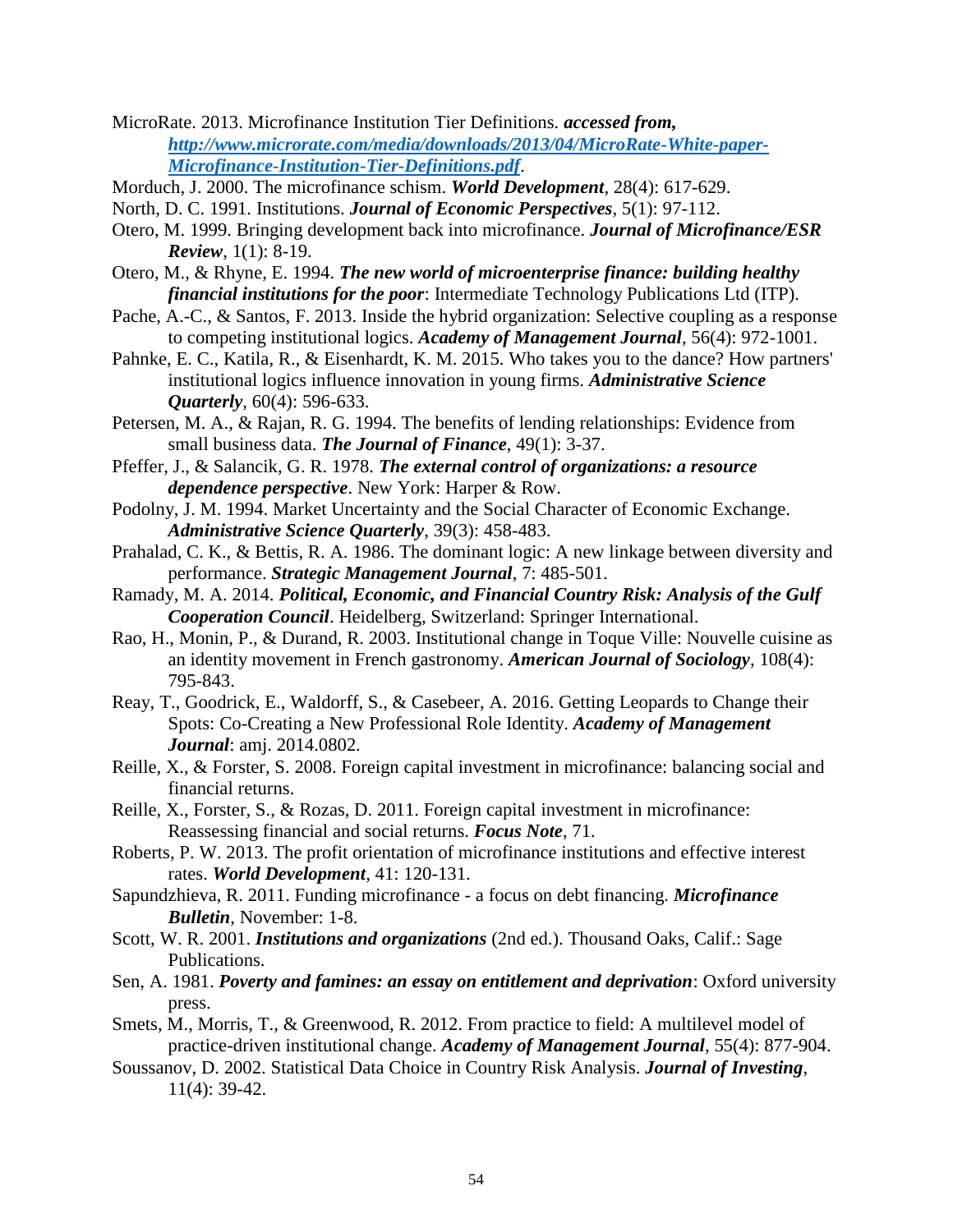- Tchuigoua, H. T. 2014. Institutional framework and capital structure of microfinance institutions. *Journal of Business Research*, 67(10): 2185-2197.
- Thompson, J. D. 1967. *Organizations in action: social science bases of administrative theory*. New York: McGraw-Hill.
- Thornton, P. H. 1999. The sociology of entrepreneurship. *Annual Review of Sociology*, 25: 19- 46.
- Thornton, P. H., & Ocasio, W. 1999. Institutional logics and the historical contingency of power in organizations: Executive succession in the higher education publishing industry, 1958- 1990. *American Journal of Sociology*, 105(3): 801-843.
- Thornton, P. H., Ocasio, W., & Lounsbury, M. 2012. *The institutional logics perspective: A new approach to culture, structure and process*. Oxford, UK: Oxford University Press.
- Tilcsik, A., & Marquis, C. 2013. Punctuated Generosity: How Mega-events and Natural Disasters Affect Corporate Philanthropy in US Communities. *Administrative Science Quarterly*, 58(1): 111-148.
- Vasudeva, G., Zaheer, A., & Hernandez, E. 2013. The embeddedness of networks: Institutions, structural holes, and innovativeness in the fuel cell industry. *Organization Science*, 24(3): 645-663.
- Von Stauffenberg, D., & Rosas, D. 2011. Role Reversal Revisited. Are Public Development Institutions Still Crowding-out Private Investment in Microfinance? *Washington DC: MicroRate*.
- Wiesner, S., & Quien, D. 2010. Can "Bad" Microfinance Practices Be the Consequence of Too Much Funding Chasing Too Few Microfinance Institutions?: ADA Discussion Paper.
- Wooldridge, J. M. 2006. *Introductory Econometric Analysis*. Mason, OH: Thomson.
- Wry, T., Cobb, A. J., & Aldrich, H. E. 2013. More than a metaphor: Assessing the historical legacy of resource dependence and its contemporary promise as a theory of environmental complexity. *Academy of Management Annals*, 7(1): 439-486.
- Wry, T., Lounsbury, M., & Glynn, M. A. 2011. Legitimating Nascent Collective Identities: Coordinating Cultural Entrepreneurship. *Organization Science*, 22(2): 449-463.
- Wry, T., Lounsbury, M., & Jennings, P. D. 2014. Hybrid vigor: Securing venture capital by spanning categories in nanotechnology. *Academy of Management Journal*, 57(5): 1309- 1333.
- Wry, T., & York, J. 2015. An Identity Based Approach to Social Enterprise. *Academy of Management Review*: amr. 2013.0506.
- York, J., Hargrave, T., & Pacheco, D. 2015. Converging winds: Logic hybridization in the Colorado wind energy field. *Academy of Management Journal*: amj. 2013.0657.
- Yunus, M. 1999. *Banker to the poor: Micro-lending and the battle against world poverty* (1st ed.). New York: PublicAffairs.
- Zellner, A., & Huang, D. S. 1962. Further properties of efficient estimators for seemingly unrelated regression equations. *International Economic Review*, 3: 300-313.
- Zhao, E. Y., Fisher, G., Lounsbury, M., & Miller, D. 2016. Optimal distinctiveness revisited: Broadening the interface between institutional theory and strategic management. *Strategic Management Journal*, Forthcoming.